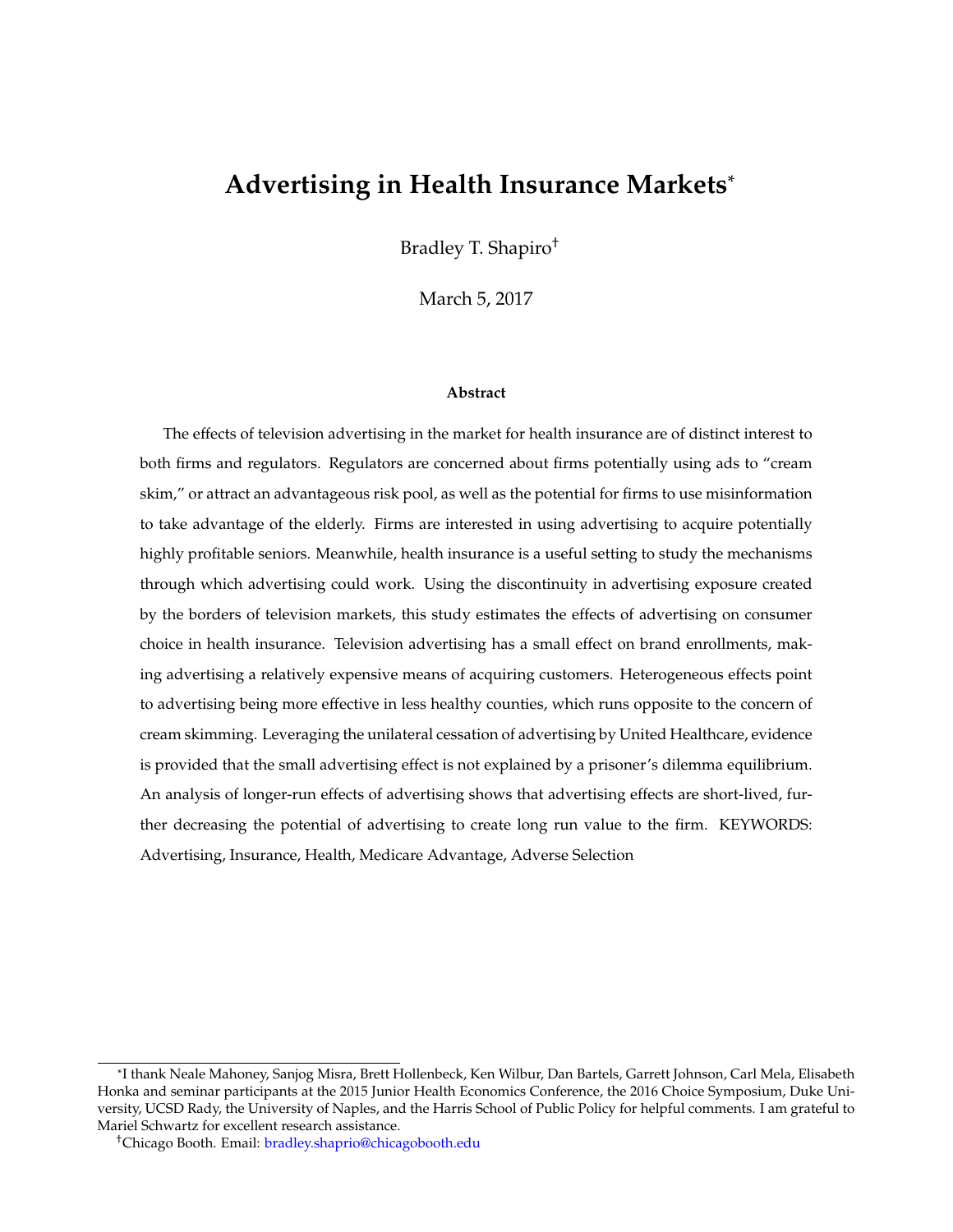## **1 Introduction**

Television advertising by health insurance plans is large and growing, rising from about \$250 million in 2004 to \$500 million in 2012. With the implementation of the Affordable Care Act (ACA) Marketplaces and a more broad-based shift towards health plan choice, television advertising by health insurance plans is expected to continue to grow.

Relative to other markets, health insurance advertising faces increased regulatory scrutiny. Historically, the majority of advertising has been for Medicare Advantage (MA) plans that provide seniors with a private, government-subsidized alternative to Traditional Medicare (TM). Regulators in this market have expressed concern that advertising might be used to "cream skim" lower-cost enrollees, inflating government costs, and they have expressed concern about the potential for misleading advertisements, which might induce seniors into purchasing plans they did not need or were poorly suited to their preferences.<sup>[1](#page-1-0)</sup>

There also exist reasons to think that MA advertisements—and health insurance advertising more generally—might have important benefits. Health insurance advertising could, of course, serve the standard informative function, helping seniors choose plans that better reflect their own preferences. In addition, because MA, and many other health plans, are purchased during an open enrollment periods, advertising might have the added benefit of alerting consumers about enrollment deadlines. And because of the well-documented inertia in health plan choice (e.g., [Handel,](#page-26-0) [2013\)](#page-26-0), advertising might be particularly useful in making consumers aware of other plans, thereby intensifying competition in the market.

This paper takes a first step towards understanding the role of advertising in health insurance markets by estimating the impact of television advertising on MA enrollments, characterizing heterogeneity in these effects and testing mechanisms through which advertising might work. In particular, this study tests whether advertising is especially useful in exanding the category by moving seniors out of TM and into MA and characterizes whether such expansion happens disproportionately by county characteristics, including health status. Additionally, this paper tests whether competitive advertising cancels out in a kind of prisoner's dilemma equilibrium and whether advertising has long-lived effects.

Television advertising is measured using the AC Nielsen Media Database, which provides spotlevel information on television advertising from 2004 to 2012. MA enrollment is measured at the

<span id="page-1-0"></span><sup>1</sup>https://www.cms.gov/Medicare/Health-Plans/ManagedCareMarketing/FinalPartCMarketingGuidelines.html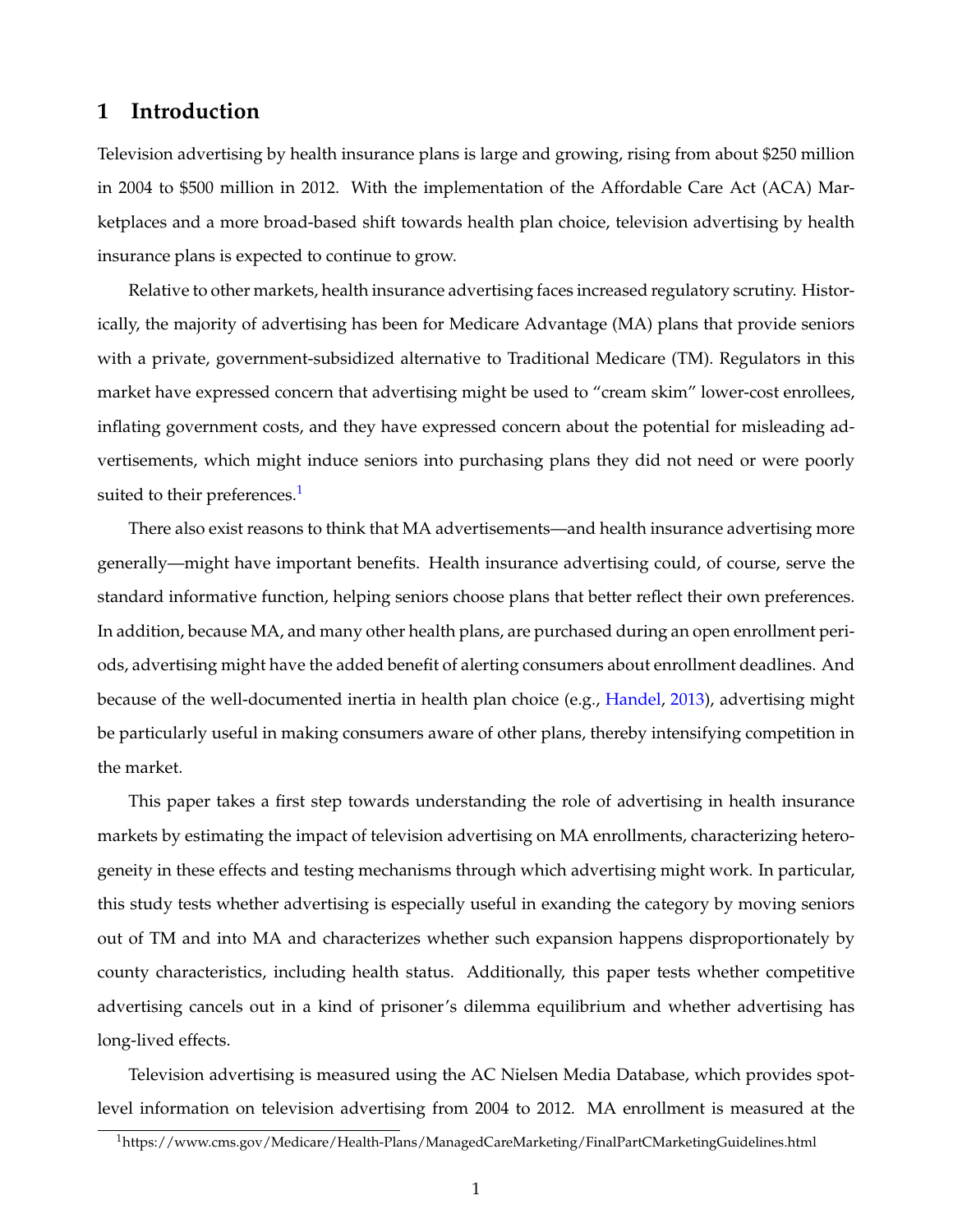contract-year level using administrative data from the Center for Medicare & Medicaid Services (CMS) over 2007 to 2012. These data provide the number of potential MA enrollees for each county, enrollment totals for each plan in each county, and information on premiums, co-insurance, and other characteristics for each plan and county.

Sharp discontinuities in the level of advertising at the borders of geographically based television markets provide exogenous variation in advertising, as in [Shapiro](#page-27-0) [\(2016\)](#page-27-0), to assess the extent to which advertising increases the demand for an MA plan over either TM or another MA plan as well as observable heterogeniety in advertising effects by health status as well as other factors that are informative to both regulators and managers.

Using this variation, I find a small average lift of brand MA advertising on demand. The point estimate from the preferred specification is statistifcally significant but small, with an implied cost per conversion (CPC) of about \$1300. The 95% CPC confidence interval ranges from \$664 to \$25,100, which rules out very profitable effects of advertising. Meanwhile, a more naive approach would suggest advertising is a very inexpensive means of converting enrollees and rival advertising leads to a material reduction in demand.

Additionally, I find that the effect of advertising on moving seniors from TM into MA (category expansion) is small in magnitude. The preferred specification suggests that removing all MA advertising would only decrease MA demand by 0.23 percentage points, from 11.95% to 11.72% of eligible seniors. At the right edge of the 95% confidence interval, eliminating MA advertising results in a drop in MA demand of only 0.53 percentage points. A more naive approach would produce an effect more than an order of magnitude larger. Given the small main effects, any heterogeneous effects that alter the risk pool in MA must be small.

Indeed, when examing how ad effects vary with observable characteristics, no statistically meaningful relationship is detected between advertising effectiveness and the average health risk of a county. The point estimates suggest that advertising works slightly better on less healthy counties, which works in the opposite direction of cream skimming. Advertising effectiveness is also correlated with lower income, a higher share of eldery population and a higher share of Asian population.

If advertising works primarily to steal business, firms must keep advertising to maintain the status quo share and avoid competitors stealing their enrollees in a kind of prisoner's dilemma. I address this question by leveraging the unilateral cessation of advetising from 2008-2010 by United Healthcare, one of the largest players in this market, providing a direct test of the consequences of removing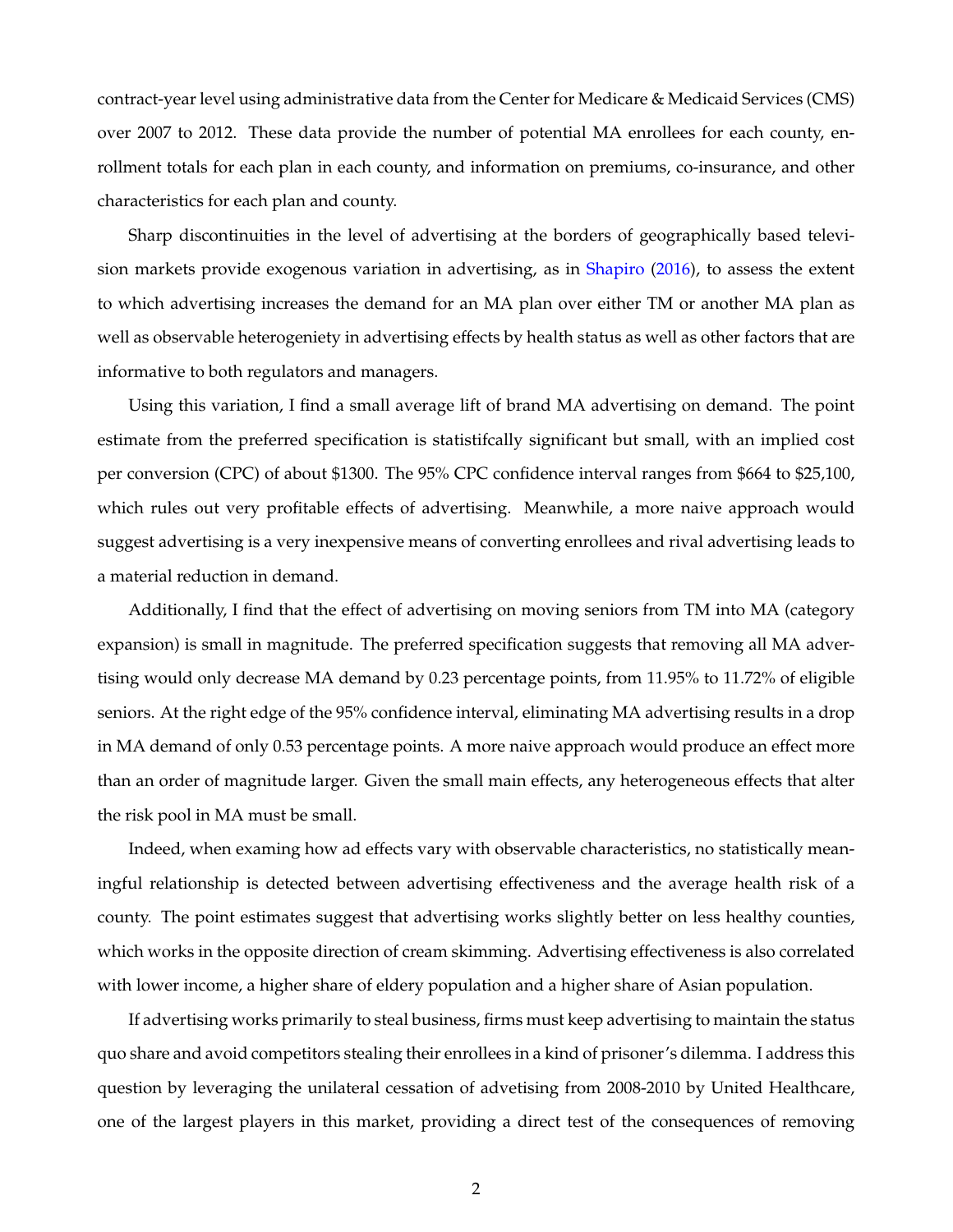advertising on brand share. The estimates suggest that no material loss of brand share occurred, providing evidence against the prisoner's dilemma hypothesis.

Finally, given the sticky nature of health insurance purchase, advertising might be expected to have longer run effects, as seniors who sign up in one year due to advertising are likely to stick around for subsequent years, making advertising more valuable than it would appear in a static sense. Using a stock conception of advertising and for all assumed rates of ad stock persistence, the advertising effect is small, statistically insignificant and precisely estimated, providing evidence against large long run effects of advertising on demand.

Combined, these results suggest that while firms might be trying to cream skim using advertising, they are not particularly successful at drawing a large number of healthy (or any, for that matter) consumers. As such, concerns over the cream skimming and misinformation may be overblown. Of course, these small effects might be due to current regulatory attention. Advertising might affect consumer choices in potentially undesirable ways if regulatory attention were to be reduced. However, given advertising has a very small effect, additional regulatory scrutiny seems unwarranted. On the firm side, these estimates show that advertising is an expensive means of customer acquisition and provide some guidance on targeting.

While the regulatory implications might be clear, a puzzle remains. If television advertising is ineffective relative to other means of customer acquisition in the short- and the long-run, why are firms spending hundreds of millions of dollars per year on television advertising? That advertising increases from [2](#page-3-0)004-2012 suggests that firms are not learning over time that advertising is ineffective.<sup>2</sup> It could be that firms have a high cost measuring their own advertising effectiveness or that there is a difficult-to-overcome principal-agent problem with advertising agencies, $^3$  $^3$  though it is difficult to say definitively using these data. Both the difficulty in measuring advertising effects for firms (e.g., [Lewis and Rao](#page-26-1) [\(2015\)](#page-26-1)) and that firms as a consequence could make systematic mistakes in advertising strategy (e.g., [Blake, Nosko and Tadelis](#page-26-2) [\(2015\)](#page-26-2)) have been documented in the advertising effectiveness literature.

The contribution of this paper is an empirical one, finding a small effect of TV advertising in the market for health insurance for the elderly. Health insurance is an important market in particular, but the results of this study should also should informs our priors on the usefulness of advertising for

<span id="page-3-0"></span> $^2$ In fact, after three years of zero advertising, United Health care re-enters the advertising market in a significant way in 2011.

<span id="page-3-1"></span><sup>3</sup>http://www.wsj.com/articles/ad-agencies-earn-rebates-from-media-companies-for-ad-spending-probe-finds-1464888210?mod=djemCMOToday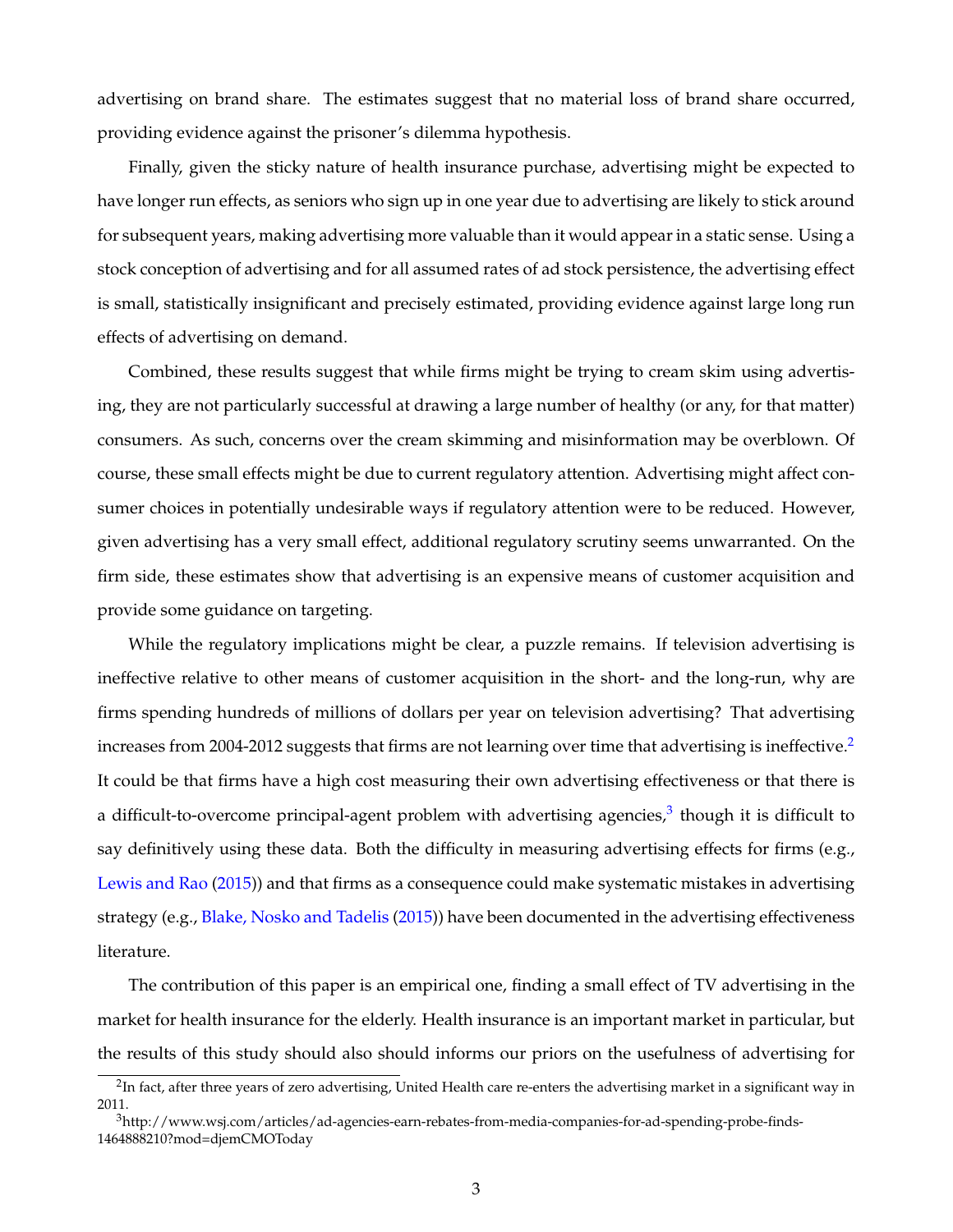selective targeting more broadly as well as the usefulness of advertising in markets for goods with complicated, infrequent choices. While there is some recent research studying advertising targeting in MA markets, this is the first paper that estimates the causal effect of advertising using a natural experiment in the market for health insurance. [Aizawa and Kim](#page-25-0) [\(2015\)](#page-25-0) shows that firms tend to target advertisements towards healthier consumers while [Mehrotra, Grier and Dudley](#page-27-1) [\(2006\)](#page-27-1) find that ad content is targeted towards healthy patients, giving some credence to the regulatory concern. [Duggan,](#page-26-3) [Starc and Vabson](#page-26-3) [\(2016\)](#page-26-3) find that firms advertise more in markets where the government pays them more per enrollee. Through a structural model, [Aizawa and Kim](#page-25-0) [\(2015\)](#page-25-0) explore how market equilibria are affected if firms can use marketing levers to risk select. $4$ 

This paper also contributes to literatures on competition in health insurance [\(Dafny,](#page-26-4) [2010\)](#page-26-4) and in the Medicare Advantage market (e.g., [Curto et al.,](#page-26-5) [2015;](#page-26-5) [Cabral, Mahoney and Geruso,](#page-26-6) [2014;](#page-26-6) [Town](#page-27-2) [and Liu,](#page-27-2) [2003\)](#page-27-2). In particular, [Ericson](#page-26-7) [\(2014\)](#page-26-7) finds that default plans are persistent, so firms are more likely to offer new plans rather than lower prices. [Cooper and Trivedi](#page-26-8) [\(2012\)](#page-26-8) find that firms try to gain advantageous selection by offering plan characteristics such as gym memberships. Given these results, there might be concern that equilibrium outcomes are not allocatively efficient, and in fact, [Abaluck and Gruber](#page-25-1) [\(2011\)](#page-25-1) find that consumers could save a significant amount of money by switching to the lowest-cost prescription drug plan for them. Despite evidence of cream skimming and social mis-allocation, this paper shows evidence that further regulation of television advertising is unlikely to solve any of these problems.

This paper also adds to a growing literature on advertising effectiveness, some of which documents similarly small advertising effects (e.g., [Blake, Nosko and Tadelis,](#page-26-2) [2015\)](#page-26-2), while others document significant effects, even in the presence of the aforementioned principle-agent issues in the industry (e.g., [Johnson, Lewis and Reiley,](#page-26-9) [2015;](#page-26-9) [Shapiro,](#page-27-0) [2016\)](#page-27-0). On the measurement side, all of these studies have shown that failure to consider the endogeneity of advertising can lead to large biases in estimated advertising effects, usually in the upward direction. In particular, as firms often target areas of historic and recent strength, reverse causality is a large concern in the estimation of advertising effects. Documentation of this problem along with attempts at at a solution date back at least to [Lodish et al.](#page-26-10) [\(1995\)](#page-26-10), which uses split cable experiments to think about advertising effectiveness. Additionally, a recent stream of literature has used either field experiments online (e.g., [Blake, Nosko and Tadelis,](#page-26-2) [2015;](#page-26-2)

<span id="page-4-0"></span><sup>&</sup>lt;sup>4</sup>In its empirical application, it finds advertising to be more than twice as effective overall and more effective on the healthy from 2001-2005, which is at odds with this study. This difference could be attributed to differences to research design or differences in sample period, as [Aizawa and Kim](#page-25-0) [\(2015\)](#page-25-0) use the period from 2001-2005, before sophisticated risk adjustment policies were put into place to try and remove the incentive to cream skim.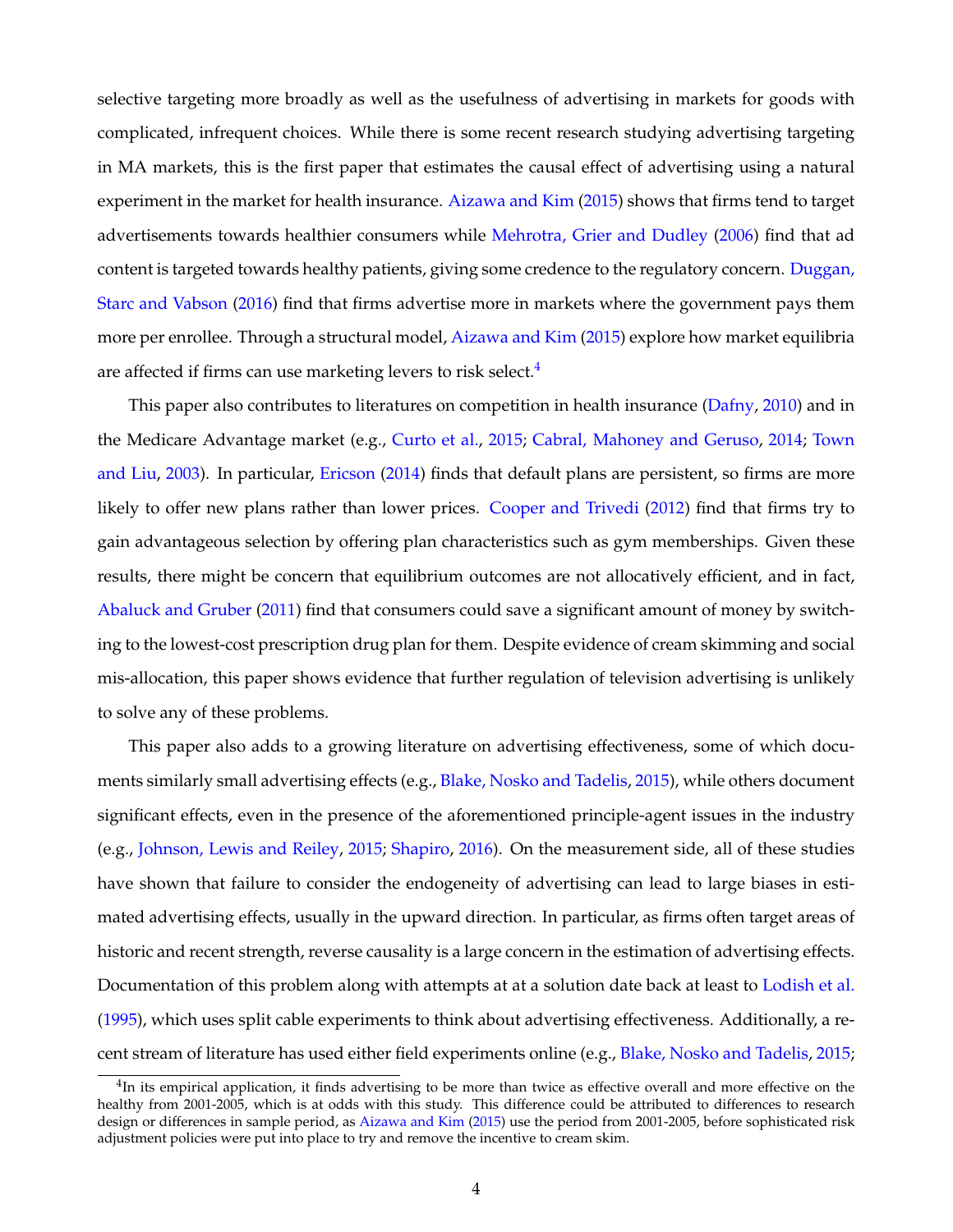[Johnson, Lewis and Reiley,](#page-26-9) [2015;](#page-26-9) [Sahni,](#page-27-3) [2015](#page-27-3)*a*,*[b](#page-27-4)*; [Lewis and Nguyen,](#page-26-11) [2015\)](#page-26-11), instrumental variables (e.g., [Sinkinson and Starc,](#page-27-5) [2015;](#page-27-5) [Hartmann and Klapper,](#page-26-12) [2014\)](#page-26-12) or natural experiments (e.g., [Shapiro,](#page-27-0) [2016;](#page-27-0) [Tuchman,](#page-27-6) [2015;](#page-27-6) [Spenkuch and Toniatti,](#page-27-7) [2015\)](#page-27-7). This paper will follow the latter strategy and exploit the random nature of TV market borders.

The use of borders as a source of variation is related to a small but growing literature. Spatial strategies have been used to identify the effects of minimum wages [\(Dube, Lester and Reich,](#page-26-13) [2010\)](#page-26-13), the effects of right-to-work laws [\(Holmes,](#page-26-14) [1998\)](#page-26-14), the effects of schools on home values (e.g., [Black,](#page-26-15) [1999;](#page-26-15) [Bayer, Ferreira and McMillan,](#page-26-16) [2007\)](#page-26-16) and the response of households to changes in electricity prices [\(Ito,](#page-26-17) [2014\)](#page-26-17). While many of these studies exploit state borders, that is unattractive in this setting, as many health-policy related factors vary across states. As such, this study will focus on withinstate comparisons across the borders of television markets. Additionally, since some DMAs have few counties, we will only use those border areas that make up less than 35% of the counties in the DMA.

Since the main result of this paper is a very small effect of advertising, this paper might be seen as presenting a null effect. However, it is an important and informative result with regulatory and managerial implications. In particular, the documented advertising effect is precisely estimated. Indeed, the confidence interval shows that even viewed optimistically, advertising is a relatively expensive means to acquire business. As regulators work with limited resources to find interventions that work, knowing which ones will not work or that will only work in a very limited fashion is necessary. Additionally, advertising spending is in the hundreds of millions of dollars per year in health insurance, making the documentation of a negative result important for firms. Finally, failure to report zero results on important questions when the research design is sound could potentially bias our understanding of the world, with false positives that occur by chance being published and true negatives being left out, making any meta-analysis biased in favor of the false positives.

The rest of the paper proceeds as follows. Section 2 describes the markets for advertising and health insurance for the elderly. Section 3 describes the data. Section 4 explains the research design in detail. Section 5 documents the results, and Section 6 provides general discussion and concludes.

## **2 Background**

#### **2.1 Health Insurance for Seniors**

Nearly all seniors at or above sixty-five years old in the U.S. receive health insurance coverage under the Medicare program. Historically, most seniors have enrolled in what is now called Traditional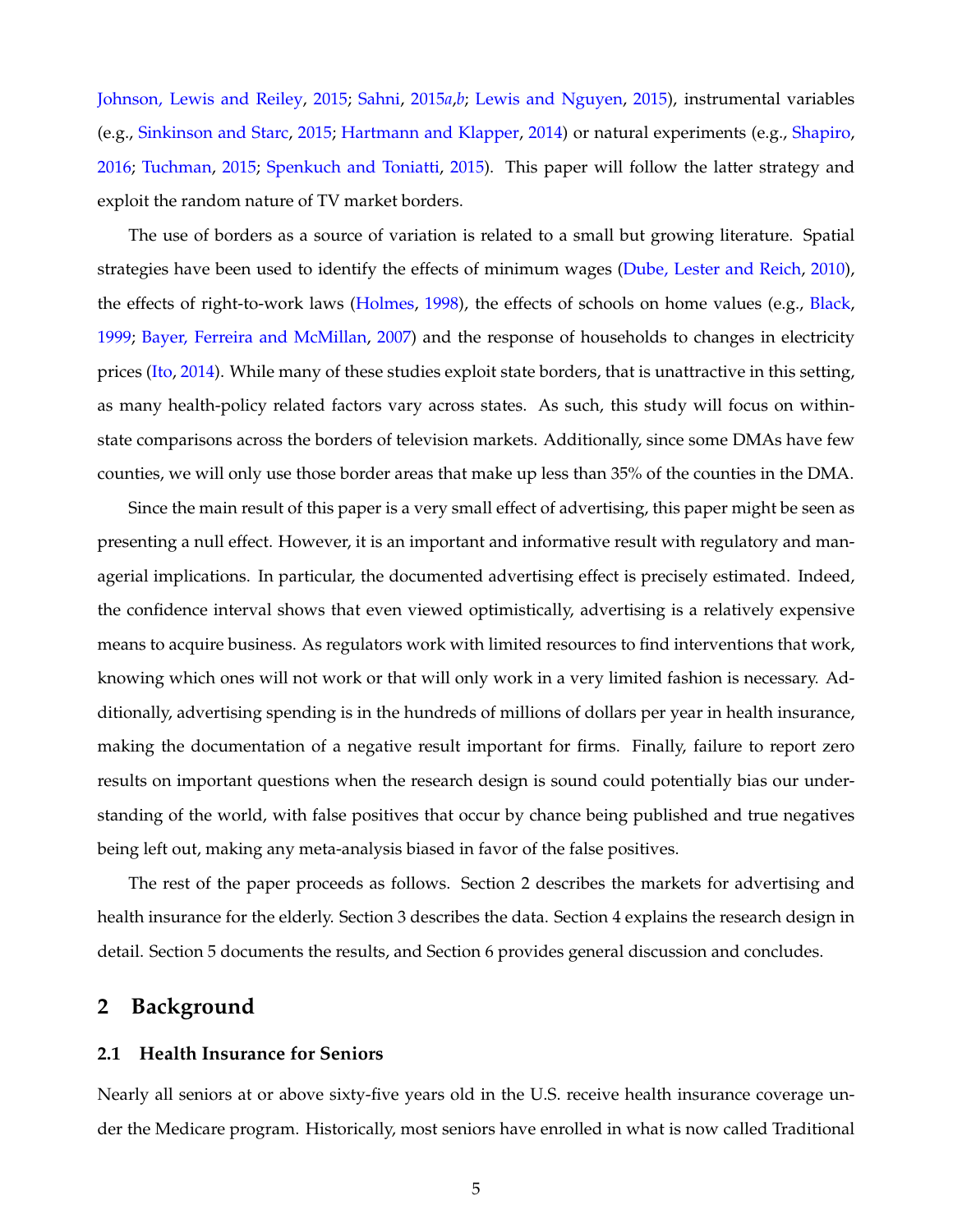Medicare (TM), which is a public insurance program administered by the Center for Medicare and Medicare Services (CMS). Beneficiaries can go to any provider who is willing to see them. The program is fee-for-services, meaning the providers are paid according to the medical services they provide. In addition to premiums, beneficiaries have to pay deductibles and coinsurance, or purchase supplemental Medigap coverage to cover this cost-sharing.

Medicare Advantage (MA) was established in the early 1980s to provide a private alternative to TM coverage.<sup>[5](#page-6-0)</sup> MA plans are differentiated from TM in having restricted provider networks, alternative cost-sharing arrangements, and additional benefits, such as vision and dental coverage. MA plans have historically been offered by health maintenance organizations (HMOs). Plans receive a capitation payment from Medicare for each enrolled beneficiary and often charge beneficiaries a supplemental premium. Premiums are determined by the relationship between plan bids to the government and statutory benchmark rates. MA enrollment has skyrocketed in the last 15 years, fueled in part by legislation that has that increased payment to plans and lifted restrictions on entry by non-HMO plans. Since 2000, MA enrollment has risen considerably from nearly 0% to over 30% of Medicare Beneficiaries. See [McGuire, Newhouse and Sinaiko](#page-27-8) [\(2011\)](#page-27-8) for an in-depth history of the MA program.

There are six large national firms that make up around 65% of the total MA share: United Healthcare, Aetna, Humana, Cigna, Kaiser Permanente, and the Blue Cross & Blue Shield (BCBS) plans. While United and BCBS have strength in many markets across the country, other plans have more geographically concentrated historical strength. In addition to these large national firms, there exist more geographically concentrated local plans in many markets.

For most of Medicare's history, very few enrollees had prescription drug coverage. Some had coverage through their Medicare Advantage plan and some purchased supplemental insurance with drug coverage, but the majority of seniors paid for most prescription drugs out of pocket. The 2004 Medicare Modernization Act changed this with the creation of Medicare Part D. Starting in 2006, seniors with TM could enroll in subsidized, private Part D plans and seniors who enrolled in MA could use their subsidies for MA plans that provided drug coverage.

#### **2.2 Television Advertising**

Firms can purchase advertising space on television in two ways. First, there is an upfront market each summer where advertising agencies and firms make deals for the upcoming year of television. Ad-

<span id="page-6-0"></span><sup>5</sup>MA was previously known as Medicare Part C or Medicare+Choice. I use the current naming convention throughout the paper.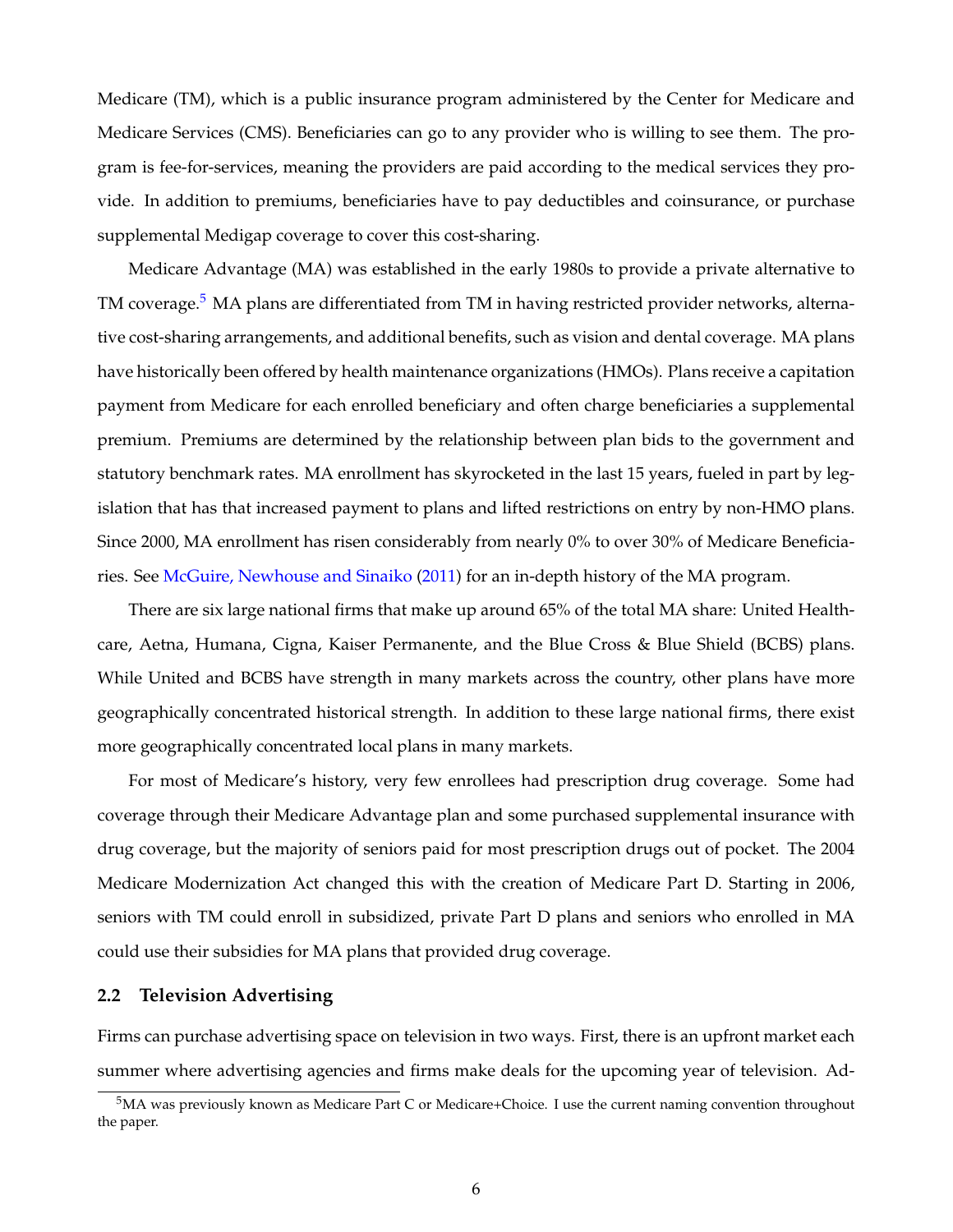vertising purchased in the upfront market cannot be "returned" and typically has minimal flexibility in terms of timing, though there is a secondary market that firms sometimes use to offload unneeded advertising space. There is also a spot market, where firms can purchase advertising closer to the date aired.

Ads may be purchased for local or national television. Local advertisements are only seen by households within a particular designated market area (DMA). A DMA is a collection of counties, typically centered around a major city, and it is defined by the global market research firm, AC Nielsen. The DMAs were first defined to allow for the sale of advertising in a way that was straightforward to the advertisers. The DMA location of a county determines which local television stations that a consumer of cable or satellite dish gets with his or her subscription. The original idea was to place counties into the same DMA with the local television station that most people wanted to watch, which often times was just the station that was easiest to pick up over the air. That is, if a county picks up the Cleveland stations over the air more easily than the Columbus stations, it would be placed in the Cleveland DMA. Existing laws and regulations in most circumstances do not allow satellite or cable operators to provide broadcast signals from outside of the DMA in which they reside.<sup>[6](#page-7-0)</sup> Even for over the air signals, the FCC moderates the signals to try to keep the signal from each station localized only in its own DMA.[7](#page-7-1) There are 210 DMAs in the United States. National advertisements are, in principle, meant to be seen by everyone in the country tuned into a particular network station. However, local affiliate stations do have leeway to bump national ads in favor of additional programming or local ads, generating some local variation in national ads.

## **3 Data and Summary Statistics**

#### **3.1 Advertising**

Advertising data from AC Nielsen's Media database from 2004-2012 is used in this study. The database tracks television advertising at the spot-time-DMA level for every product which advertises on television. The top 130 out of 210 DMAs are indicated as "full discovery markets" by AC Nielsen, meaning all television advertising occurrences are measured using monitoring devices. In many of the smaller DMAs, only advertising occurrences that match ads in the larger markets are included. This study uses each of these full discovery markets which has a monitoring device on every major network affiliate (ABC, NBC, CBS and FOX), which is 120 DMAs.

<span id="page-7-0"></span><sup>6</sup><http://www.sbca.com/dish-satellite/dma-tv.htm>

<span id="page-7-1"></span><sup>7</sup><http://www.fcc.gov/encyclopedia/evolution-cable-television>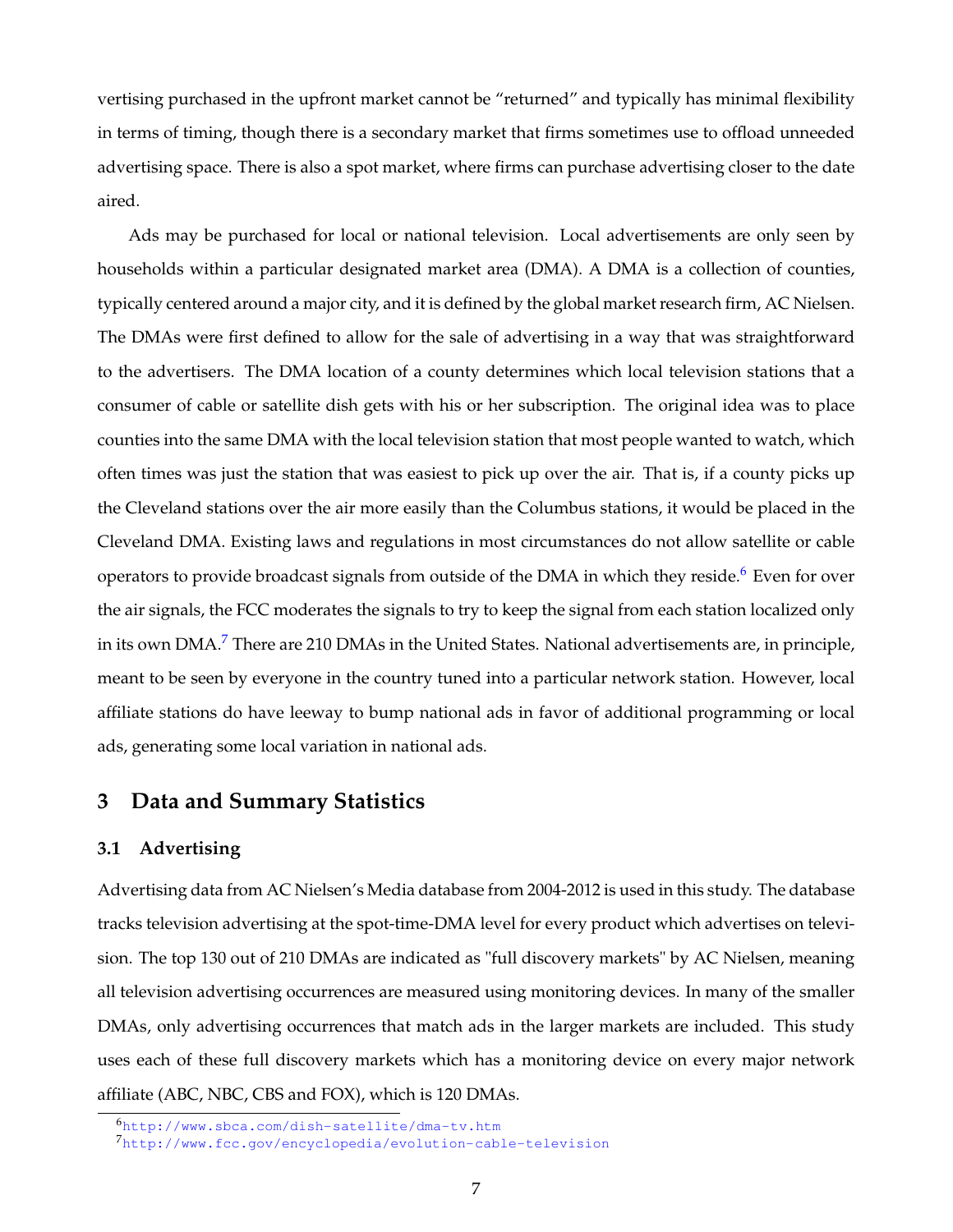In the top 25 DMAs, household impressions are measured from set top viewing information that is recorded in a random subset of households. In DMAs ranked 26-210, advertising impressions are estimated from quarterly diaries filled out by a random subset of households. While impressions are the main advertising measure of interest, there is some concern that the infrequent and self-reported viewing data may be measured with error. In the appendix, all analysis will be repeated using ad occurrences as an alternative measure to see if the results are consistent.<sup>[8](#page-8-0)</sup> The data also include the total estimated expenditure of the firm on the advertisement, the duration of the advertisement and very coarse age, race and gender demographic breakdowns of the impressions data. The data include the parent company of the product advertised, a description of the product being advertised and a very brief description of the content of the advertising copy.

The largest six firms account for 62% of the total advertising impressions. While United Healthcare and Humana, have some national ads, overall 90% of advertising for MA is local. Descriptive statistics about firm-level advertising and shares are presented in Table [1.](#page-28-0) There is also considerable variation in ad spending within a year, with ads heavily focused during the open enrollment period, which runs from October 15 through December 7 each year. Figure [2](#page-33-0) shows this dynamic.

Pairing these data with population data from the U.S. Census, the total number of Gross Rating Points (GRPs) that each advertisement constituted is computed. A GRP is the typical unit of sale between a firm and a television network for advertising space: the total number of households who watched an ad divided by the population in the DMA. As such, a yearly increase of one GRP can be interpreted as the average person viewing the ad one additional time over the course of that year. Figure [1](#page-33-1) shows the evolution of health insurance advertising over the course of our sample as a fraction of total television advertising. In 2004, health insurance advertising makes up about 0.25 percent of a \$100 billion total of television advertising. By 2012, that number has roughly doubled.

#### **3.2 Enrollment**

MA enrollments and plan characteristics are measured using data from the Centers for Medicare and Medicaid Services (CMS). Enrollments at the plan-county-month level from 2007-2012 are observed. However, with few exceptions, seniors choose their MA plans once per year during open enrollment. The enrollments decided upon in open enrollment translate into enrollments effective January of the

<span id="page-8-0"></span><sup>&</sup>lt;sup>8</sup>Additionally, conditional on the fixed effects in the model, ad occurrences predict the measure of impressions precisely and nearly identically in the top 25 DMAs and the DMAs ranked 26-130, suggesting that measurement error is not random, but systematic by DMA. Conditional on the DMA fixed effect, changes in impressions over time appear to be reasonably well measured. Please contact the author if you would like further details.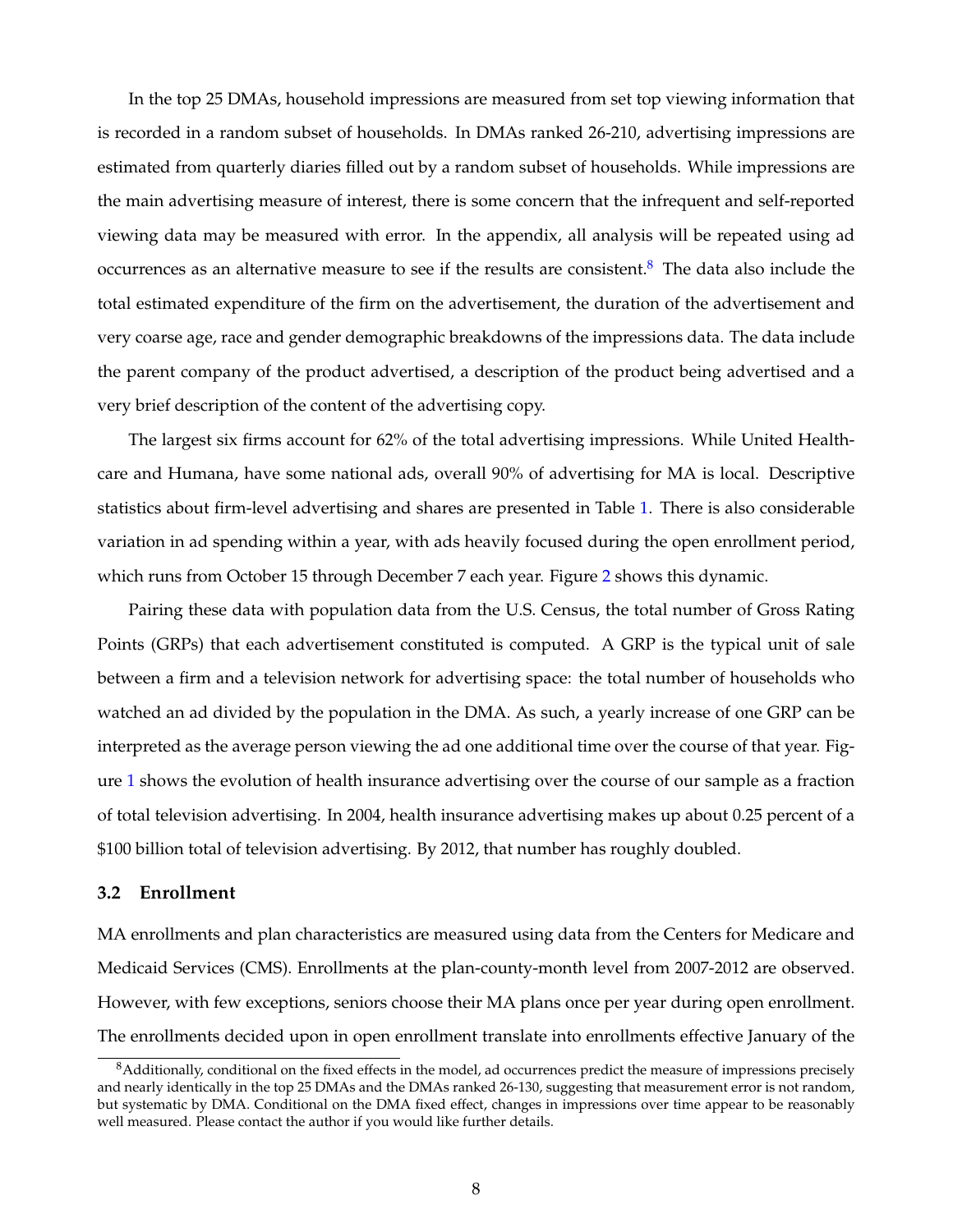following year. As such, enrollments are measured at the yearly level in February of each year, and those enrollments will be paired with advertising from the prior year when seniors make their choices about the upcoming year's insurance. Plan characteristics such as premiums at the plan-county-year level are also observed.

Finally, information from the Census on demographics such as population, Medicare eligible population and race are merged at the county level. Data on the Medicare risk scores of each county and statutory benchmark rates, which help to determine the capitation payment rates to MA plans, and plan-level characteristics from CMS are also included. Risk scores are centered at 1 with a standard deviation of 0.1, with higher scores indicating worse health. Combining all of the data, this study uses enrollment and advertising at the county-plan-year-level from 2007-2012, using only data from after the introduction of Medicare's Part D prescription drug benefit.

## **4 Research Design**

### **4.1 Endogeneity of Advertising**

Identifying the effects of advertising can be difficult, both in terms of statistical power and bias induced by various forms of endogeneity. In terms of power, [Lewis and Rao](#page-26-1) [\(2015\)](#page-26-1) shows that due to small true advertising effects and often large amounts of noise in purchases, it can be very difficult to pin down advertising effects with precision. In terms of bias, advertising is a firm choice, subject to equilibrium forces and firm maximization. These forces may cause advertising to be correlated with sales for reasons other than a treatment effect of advertising. Firms might also use rules of thumb based on targeting past or expected sales rather than perceived treatment effects, leading to potential concerns about reverse causality. Indeed, most plausible confounds would bias the researcher in favor of finding a larger advertising effect where none (or a smaller one) exists. In the case of correlated firm behaviors, this is nicely illustrated in [Lewis, Rao and Reiley](#page-26-18) [\(2011\)](#page-26-18).

#### **4.2 Identification Strategy**

In this study, sharp discontinuities in the level of advertising at the borders of geographically-based television markets provide exogenous variation. This design was first used in [Shapiro](#page-27-0) [\(2016\)](#page-27-0) to study the effects of television advertising on antidepressant demand, but is also used in [Tuchman](#page-27-6) [\(2015\)](#page-27-6) to study e-cigarette advertising, as well as in [Spenkuch and Toniatti](#page-27-7) [\(2015\)](#page-27-7) to study political advertising. Consumers who live on different sides of DMA borders face different levels of advertising, due to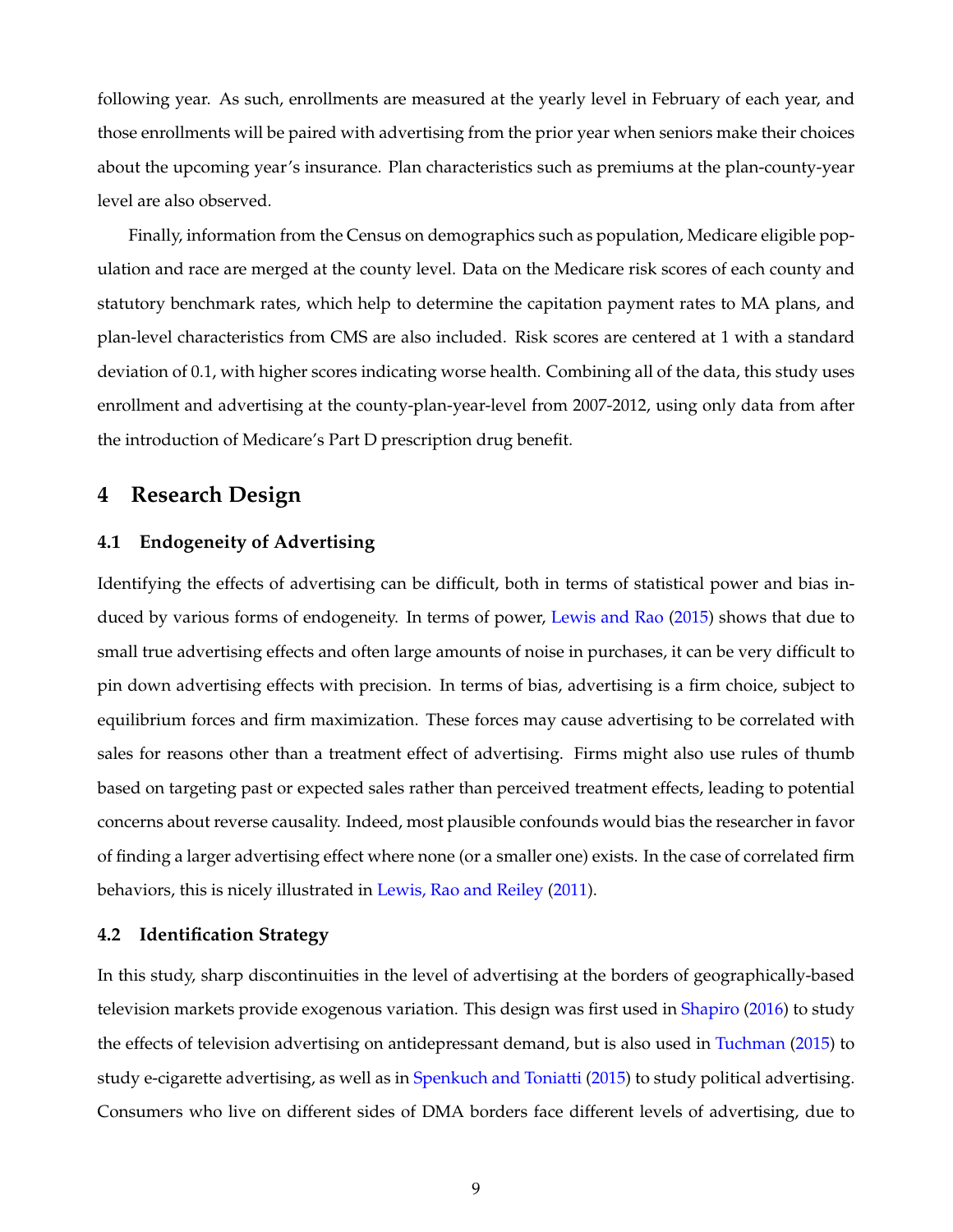market factors elsewhere in their DMA, but they have similar observable characteristics and choice sets of products. In this way, at the borders, observed advertising is 'out of equilibrium' and simulates an experiment.

Capturing this intuition, I estimate the casual effect of advertising on MA enrollment controlling for unobservable geographic characteristics with border-specific brand-time fixed effects. This allows unobservables to be spatially correlated in ways that are consistent with the take-up of MA across the country. To both improve precision and to control for any unobservables that are persistent within counties over time, the panel nature of the data is leveraged using brand-county fixed effects. As regulatory regimes may differ across state lines, I focus on DMA borders that are within a state. The identifying assumption is that there are no unobserved differences in trends across these borders which are simultaneously correlated with changes in advertising and the MA share. At the brand level, I only conduct these comparisons where there exists a matched pair across the border. That is, if United is present in a county on one side of a DMA border, it is only included in the analysis if it is present in at least one county on the opposite side of the DMA border.

The top 120 DMAs contain 210 such within-state borders, 164 of which where the border areas make up no more than 35% of the total DMA population. At the brand level, this creates 772 brand level border experiments where cross border matches can be made, 573 of which are in border areas that make up no more than 35% of the DMA population. In the main analysis, attention will be restricted to these borders, but sensitivity analysis around the 35% cutoff will be conducted in the appendix. Each of these brand-border pairs will be considered a separate experiment, with the magnitude of the treatment determined by the advertising in each DMA at a given time, measured in GRPs. Only the counties bordering each other while being in the same state will serve as controls for each other to partial out any local effects that may be increasing or decreasing MA enrollments for both sides of the border, including any national advertising. The level of an observation is a county-year in the category level analysis and a brand-county-year in the brand level analysis. In each 'experiment,' one such set of (brand-)counties will be compared with an adjacent set of (brand-)counties directly across the DMA border.

For a leading example, figure [3](#page-33-2) shows the Cleveland and Columbus DMAs in the state of Ohio. The border experiment considered is outlined in bold. I will be comparing how outcomes on one the Cleveland side of the border change when when the Cleveland DMA receives a change in advertising GRPs relative to the Columbus DMA. Figure [4](#page-34-0) shows this dynamic graphically. In the first panel,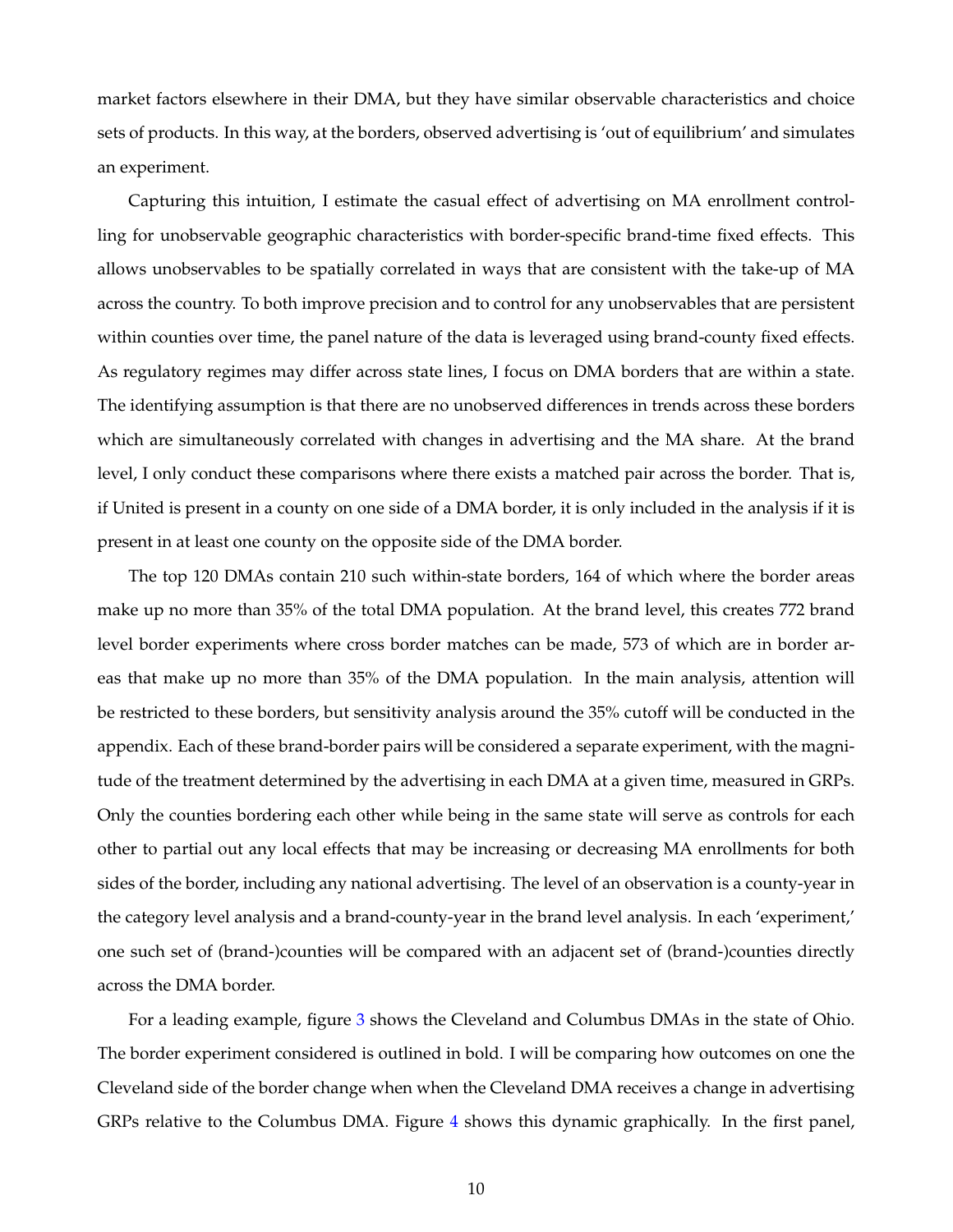the time series of advertising for Humana for both the Cleveland and Columbus DMAs are pictured and in the second panel, the time series of Humana demand is shown for a county on either side of the border. As the Columbus side gets a larger bump in GRPs than the Cleveland side of the border, the county on the Columbus side of the DMA border sees an increase in demand. This is the type of variation that the border approach exploits.

#### **4.3 Econometric Model**

To model the main effects of advertising on brand demand, let *i* index counties, *b* index borders, *j* index brand and *t* index time. Let *sbijt* indicate the percentage of Medicare beneficiaries with MA coverage through brand *j* and let *GRP* indicate level of advertising. The effect of an increase in advertising GRPs on MA brand *j* demand is estimated with regressions of the form

<span id="page-11-0"></span>
$$
s_{bijt} = \gamma_1 GRP_{jit}^{own} + \gamma_2 GRP_{jit}^{rival} + \alpha_{bjt} + \alpha_{ij} + X_{bijt}\alpha_X + \epsilon_{bijt},
$$
\n(1)

where *αbjt* are border-brand-time fixed effects, *αij* are brand-county fixed effects, and *Xbijt* is a vector of brand and county control variables, including demographic, competitive enivronment and plan characteristics. In this case, the coefficients of interest, *γ*<sup>1</sup> and *γ*2, capture the casual effects of an increase in own and rival advertisements on brand share, respectively. Since variation is at the brand-DMA level and includes repeated measurements over time for each brand-county, standard errors are clustered by brand-DMA in all brand-level analysis. This base model is easily augmented to study category-level effects, to include interactions with advertising effects or to use a different measure of either advertising exposure or demand.

For this approach to be useful in identifying advertising effects, two conditions must hold. First, there must be sufficient variation in advertising across the borders in the data. If all advertising variation were at the national level over time and local stations rarely used their discretion to displace national ads, the border-specific time fixed effects would sweep away all variation in advertising. Figure [5](#page-35-0) shows that there is significant advertising across the borders in both total-market and brandlevel GRPs, as well as rival GRPs by plotting histograms of total, brand and rival GRPs net of the fixed effects included in the border approach. In this way, the variation in the histogram reflects the identifying variation in the border approach.

Second, the placement of the borders must be quasi-random with respect to preferences for health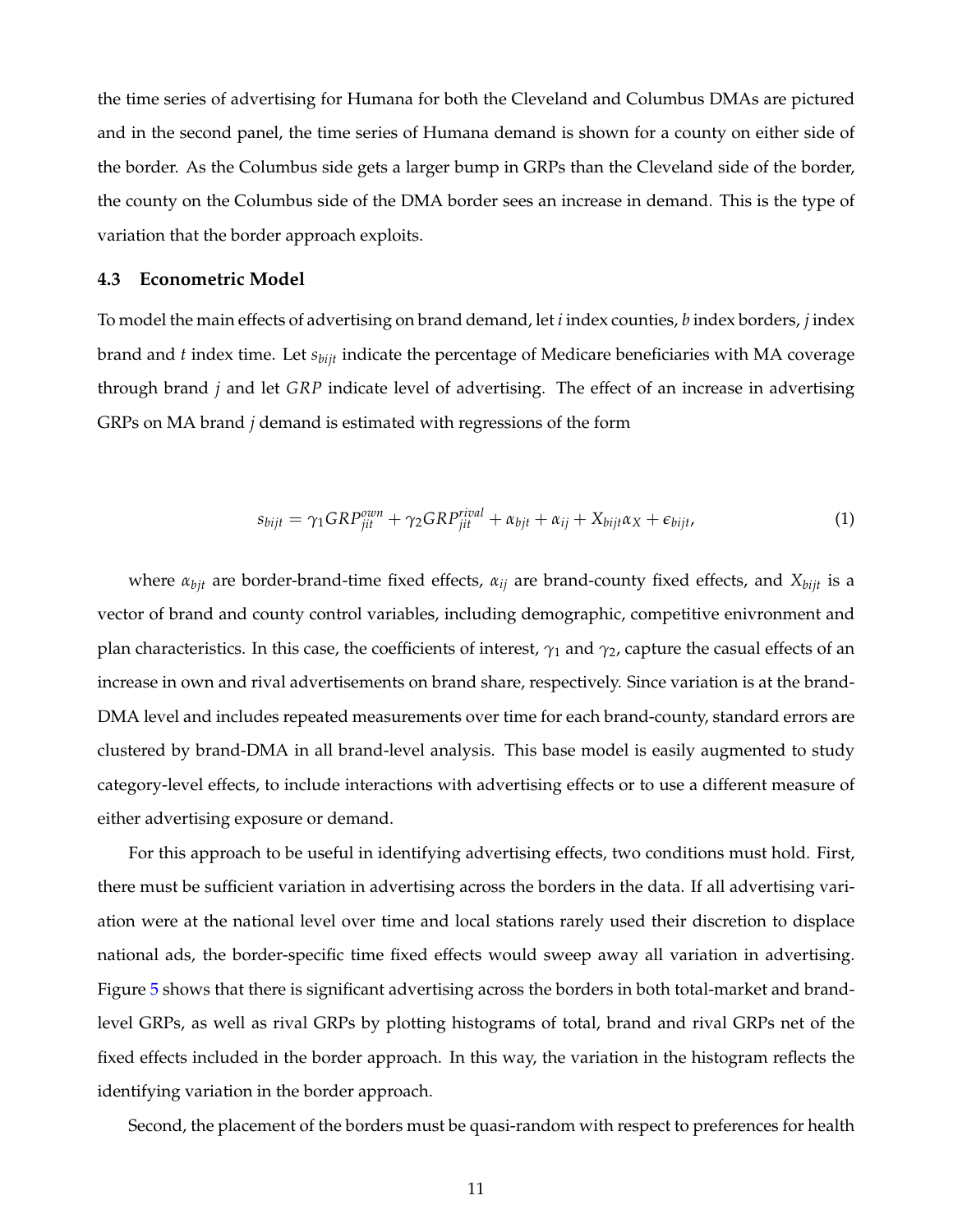insurance. As policies related to health insurance and health care often vary at the state level, DMA borders that coincide with state borders are excluded, as many policies that may affect preferences change at state borders. The location of DMA borders were determined historically by AC Nielsen and have been changed rarely over time. To provide evidence that observables are not predicted by advertising across the borders, table [2](#page-28-1) shows the estimated coefficient from a regression with observable county and plan characteristics as the dependent variable and DMA-level MA advertising as the independent variable, controlling for brand-border-year fixed effects. As such, this regression tests whether there are discontinuous changes in observables as the DMA border is crossed. None of the county demographics or plan level variables, including population, share of population over 65, average income, race or average premium are predicted by advertising at the border. The only observable that is predicted by advertising differences across the border is in the number of brands competing in the market. An additional GRP is associated with 0.0023 more competitors across the border. As the average number of competitors is 2.52, this is a 0.09% difference. In terms of unobservables, the DMA boundaries were set by AC Nielsen long ago based on which local news station a family was more likely to want to watch. This was largely determined by which television stations were reachable over the air by households at the time. As very few households watch TV over the air in the present, these boundaries are as good as random. The maintained identifying assumption throughout is that trends in any unobservables that correlate with demand must be parallel across the DMA borders.

While great care is taken to control for as many potential confounds as possible, it is possible that some contamination could still occur if firm strategies are mechanically correlated with one another. In particular, direct mail advertising or online advertising are unobserved. The maintained assumption is that firms do not alter their direct mail or online ad strategies discontinuously at DMA borders as television advertising is altered. Doing so would likely be prohibitively costly technically given the potential return. Additionally, using a different identification strategy, [Aizawa and Kim](#page-25-0) [\(2015\)](#page-25-0) show that direct mail advertising has no significant effect on MA shares and any omitted variables bias requires that the omitted variable be driving the outcome as well as being correlated with the endogenous variable. Finally, as pointed out by [Lewis, Rao and Reiley](#page-26-18) [\(2011\)](#page-26-18), firms tend to correlate their various advertising strategies positively, so if firms were engaged in such highly detailed targeting of other strategies such that they changed discontinuously at borders, these would tend to bias advertising effects upward.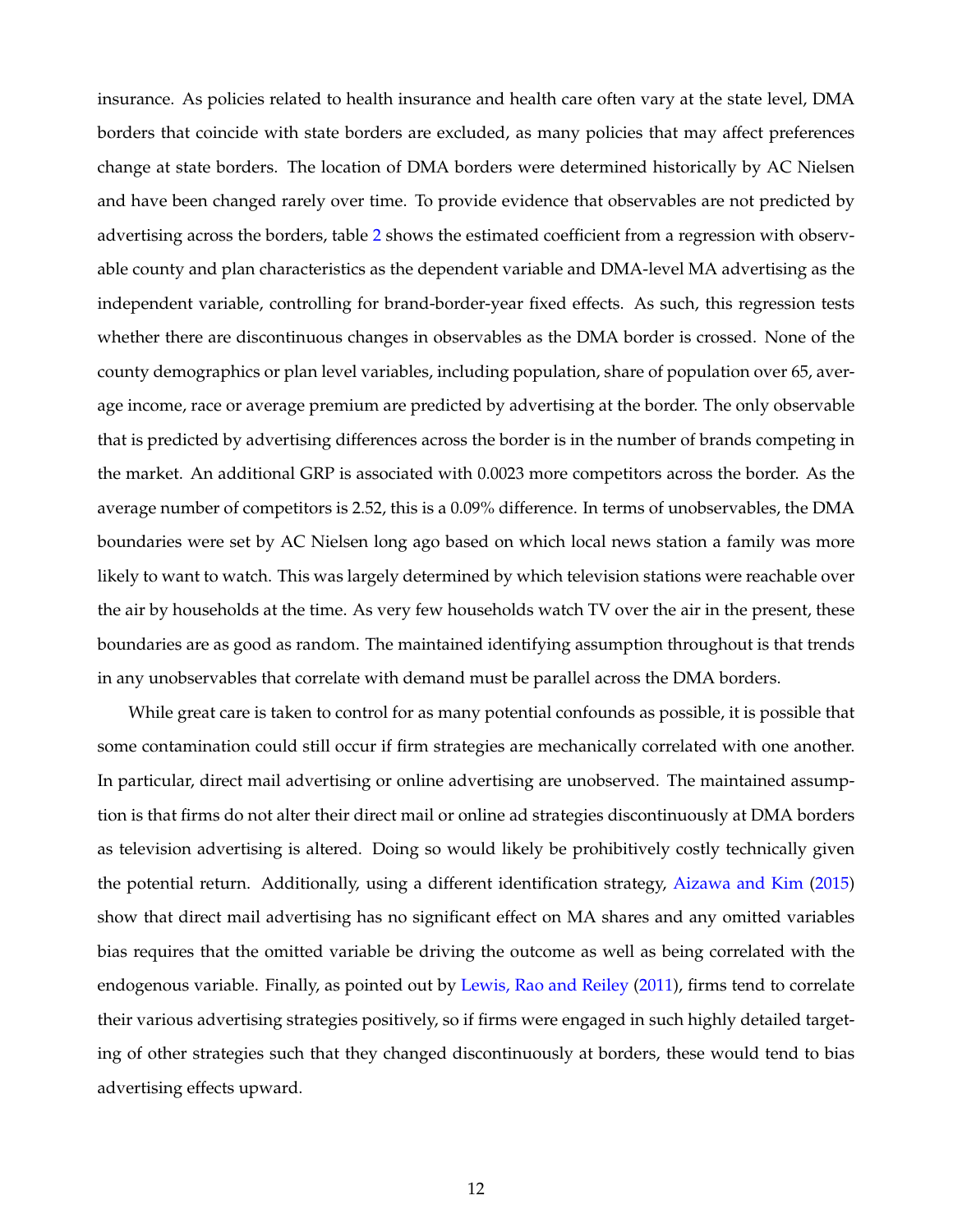#### **4.4 Features and Limitations**

Perhaps the largest feature of this approach is that the observed advertising levels at the border are out of equilibrium. That is, variation is driven by the equilibrium in other markets. At the border of the Cleveland, OH DMA, viewers see Humana ads that were driven by metro Cleveland, despite the fact that at the border these residents can be quite different. If ads were micro-targeted to the county level, these consumers would likely see different ads. Similarly, on the Columbus, OH side of the DMA border, the advertising is largely driven by metro Columbus, which is away from the border, again giving rise to rather different advertising at the Columbus border than if ads could be microtargeted. If metro Columbus and metro Cleveland are sufficently different from each other, these very similar consumers right on the border will get very different ads, even though their equilibrium micro-targeted ads would have been very similar. This gives a reasonable amount of variation away from what would be the equilibrium in the micro-targeted world while using the fact that these consumers across the border from one another are very similar to control for unobservable factors driving demand.

By conducting the analysis in this way, it is possible to see advertising levels that are likely to be both well above and well below what would be optimal if firms micro-targeted each county individually, which makes the estimated treatment effect approximate an average treatment effect across the advertising response curve for this population. In an experimental approach where the researcher injects some noise into a pre-existing equilibrium or targeting rule, the estimated effect will only be local to levels of advertising that are near that equilibrium or targeting rule. If the firm is already optimally allocating advertising spending, the incremental effect from a small amount of noise being added to the equilibrium might be hard to pin down and smaller than the average effect. In an instrumental variables (IV) approach, the estimated effect will only be local to those people who are affected by the instrument (i.e. the 'compliers')- a group which is not always straightforward to characterize for policy or managerial purposes. Additionally, because the border approach does not require the use of instruments, it is not subject to potential weak instrument bias as well as some of the less desirable finite sample properties of IV estimators.

The border approach falls victim to the familiar local average treatment effect issues that are also common to experiments and IVs. In this case, the estimated effect will be local to those consumers who live in border areas. That is the 'compliers' will be the set of people that live within the border sample, which is a group that can be characterized and compared with the population at large in a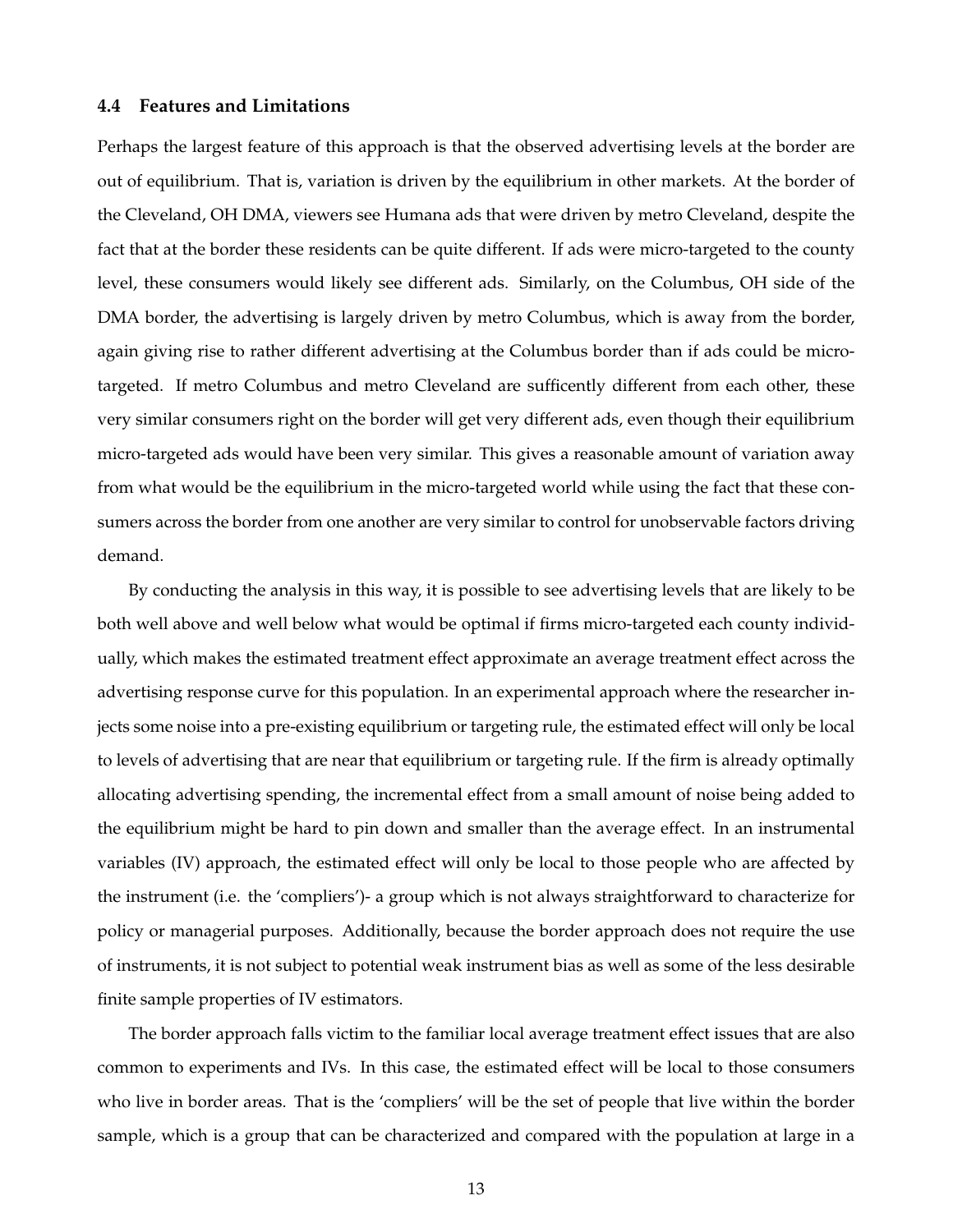straightforward way to assess whether sample selection is a problem. Table [3](#page-29-0) shows how consumers in the border sample are systematically different from consumers outside of the border sample. Most notably, the average population in a border county is considerably smaller than in a county outside of the border sample. The border sample also has a lower percentage Asian and Hispanic population, slightly less competition and a higher percentage Medicare eligible population. If anything, intuition suggests the larger percentage of Medicare eligible in the population (though a small difference) would lead to a higher estimated advertising effectiveness for a product that only Medicare eligible consumers purchase. While there are these systematic differences, there is considerable overlap in the support of the distributions of these characteristics between the border sample counties and other counties. As such, the extent to which these characteristics are important to advertising effects may be estimated directly by interacting them with advertising. Additionally, specifications will be run that are identical using the full sample and the border sample to see the likely effect of sample selection in this context.

#### **4.5 Computing Cost of Conversion**

Using the above approach produces the average treatment effect of advertising GRPs on demand. A more managerially relevant metric that also helps to frame the economic significance of the estimates is the cost of a conversion (CPC), which is the acquisition cost of a customer using advertising. To convert the estimates from average lift to CPC, I use the cost of observed advertising from the data, computed at the average cost of a health insurance GRP in the sample. This is inflated to account for the fact that most brands do not operate in every county in a DMA and as such, 'waste' some percentage of eyeballs.

I note here that the computed CPC from the estimated advertising effects represents a lower bound on the true average CPC for at least two reasons. First, the CPC is a convex function of both the effect size and cost of advertising. Since CPC is computed at the average value of cost per GRP and the ad effect represents an average, Jensen's inequality says that the average CPC is greater than the CPC computed at the average values of effect size and cost per GRP. Next, from talking with managers in the industry, nearly all sign-ups for MA plans are consummated by brokers, who extract fees as high \$450 per enrollment with continuing fees if the enrollee renews in subsequent years. Even if the advertising caused the conversion, it's likely that some of the converted enrollees used brokers that were paid commissions, increasing the cost of the average conversion.

CPC estimates are provided for both ends of the 95% confidence interval of average lift. Where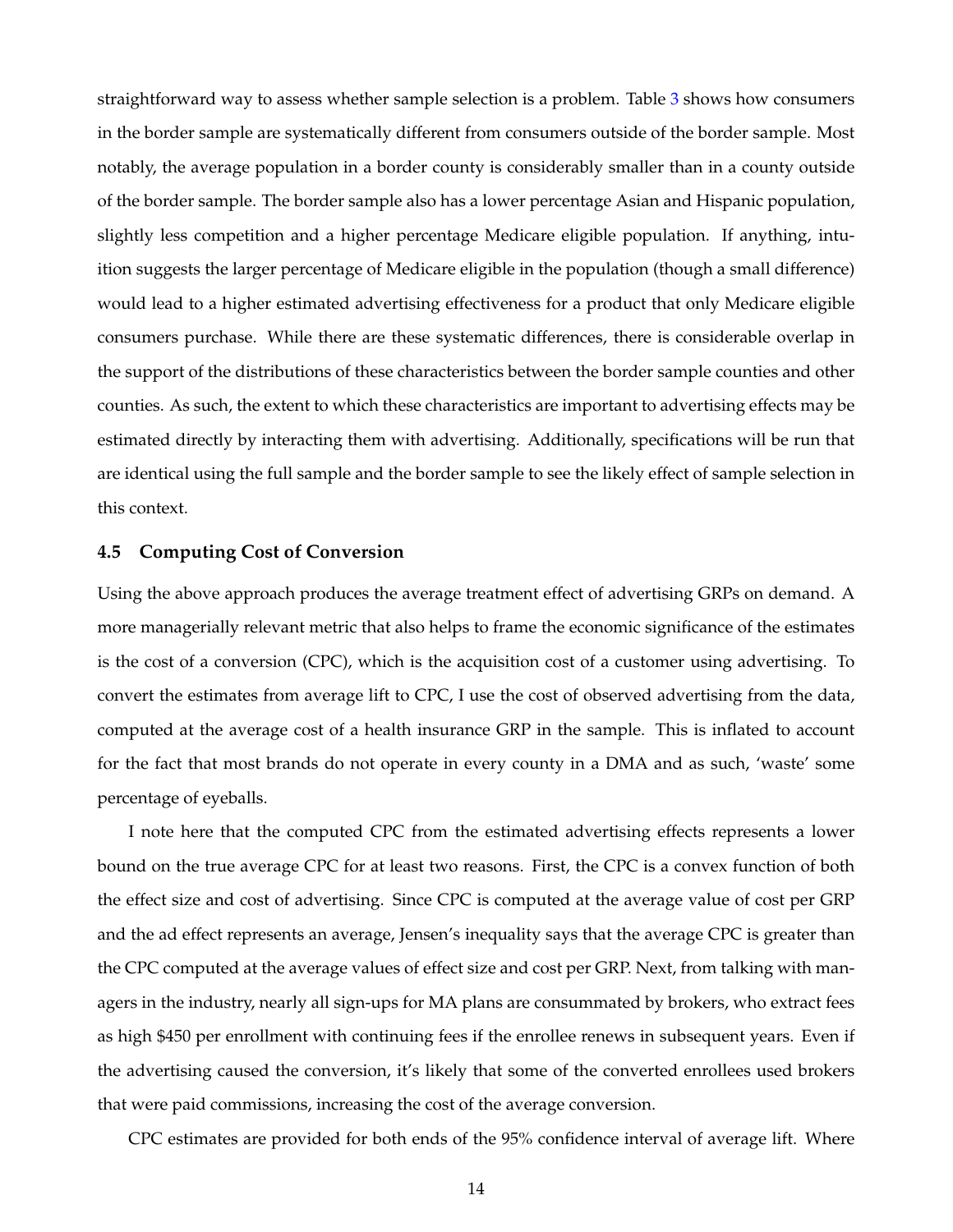the confidence interval in average lift is less than zero, the upper end of the CPC confidence interval is infinity. External information on the cost of acquiring enrollees through price reductions as well as information on average static profitability provide context on whether or not a particular CPC is relatively high or low.<sup>[9](#page-15-0)</sup>

#### **4.6 Mechanisms**

Four hypotheses about the mechanisms of advertising effectiveness are tested. First, advertising could primarily drive category enrollments. Next, advertising could work differentially on different populations. Advertising might also be a prisoner's dilemma whereby firms only advertise to 'cancel out' the advertising of their competitors. Finally, advertising might have longer-run effects due to the sticky nature of insurance enrollments as well as potential brand building effects.

Category demand and heterogeneity are straightforward extensions of the original model. To study category level demand, the same model is applied, slightly augmented to included only category demand and only total category GRPs. To study heterogeneity, GRPs are interacted with observable characteristics of interest. All of these variables are normalized to have a mean of zero and standard deviation of one for ease of interpretation on the main effect of advertising and are assessed at both the category- and brand-levels. In particular, regulators are interested in the category-level interaction between GRPs and health status. If advertising disproportionately works on healthy consumers, it might induce adverse selection for TM plans, increasing the costs to the government. For the purposes of targeting and potentially increasing profit, firms should be interested in any heterogeneity in the treatment effect that they may legally be able to target. As scientists, heterogeneous treatment effects may help us to understand something about how exactly advertising works.

While the effects of rival advertising on brand demand are shown in the main effects, a more direct test of the prisoner's dilemma hypothesis is presented, leveraging the fact that United Healthcare unilaterally stopped advertising during 2008 and 2009. In 2006, a *Wall Street Journal* article detailed a scandal involving backdated stock options.<sup>[10](#page-15-1)</sup> This led to an SEC investigation over the course of many years and the eventual resignation of CEO William W. McGuire. In the midst of the commotion and regulatory attention, United spent almost nothing on health insurance advertising between 2008 and

<span id="page-15-0"></span><sup>9</sup>The Government Accountability Office (GAO) computed that average revenues per enrollee were \$9,893 with an average profit margin of 4.5% in 2011. Of note is that advertising cost is included in non-medical expenses that have already been subtracted out of revenues to obtain the 4.5% number. While advertising costs are small relative to other non-medical expenses such as administrative expenses at about \$59 per enrollee, they are added back in to the 4.5% to compute incremental static profit. This amounts to an average one-year profit of \$504 per incremental enrollee. More details are available at http://www.gao.gov/products/GAO-14-148

<span id="page-15-1"></span><sup>10</sup><http://www.wsj.com/articles/SB114265075068802118>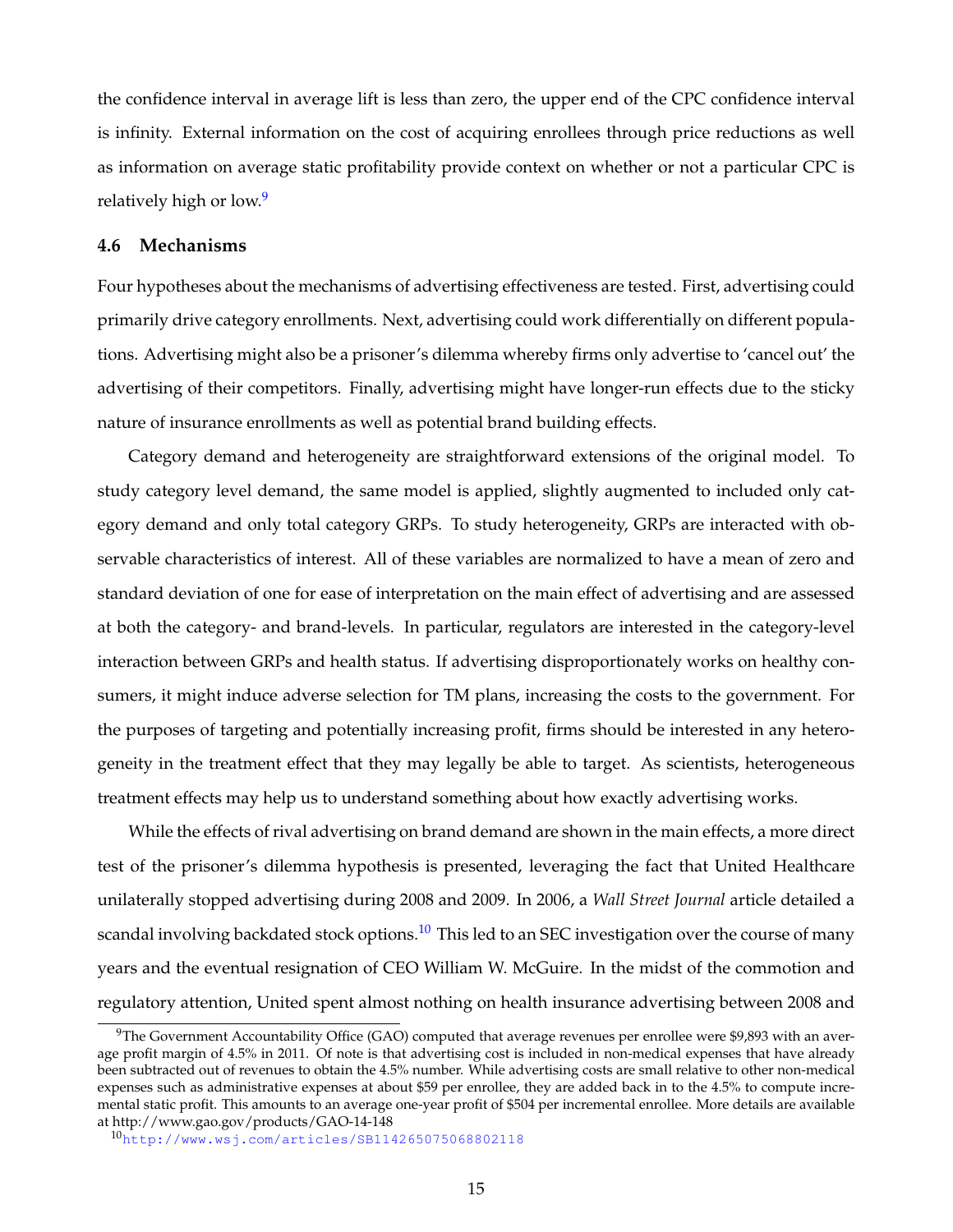2009, as can be seen in Figure [6.](#page-36-0) If the prisoner's dilemma hypothesis holds, then rival advertising should deteriorate United's brand share over the years in which it does not advertise. To control for direct effects of the scandal common to similar counties, the cessation is interacted with the border strategy to provide the causal effect of rival advertising on United brand share.

To address the long-run effects of advertising, a goodwill stock conception of advertising is used instead of yearly GRP levels. Given the sticky nature of health insurance purchase, advertising might be expected to have longer run effects, as enrollees who sign up in one year due to advertising are likely to stick around for subsequent years, making advertising more valuable than it would appear in a static sense. In fact, [Curto et al.](#page-26-5) [\(2015\)](#page-26-5) find that roughly 77% of MA enrollees stick with the same plan each year. Advertising could also have effects on brand equity that would only manifest themselves over a number of years. These two facts combined suggest that the effects of past advertising stock is important to assessing profitability. I measure the long-run effect of advertising using a stock conception assuming different rates of ad stock persistence. I use data from the earlier years of the data (2006-20010) to initialize the ad stock and estimate the model on the last two years of data (2011- 2012) to maximize the number of periods I can use to build the ad stock while still allowing for the use of fixed effects. If the advertising marginal patient were equally as sticky as the average patient and there are zero brand equity effects, assuming an ad stock persistence parameter of 0.77 should produce roughly the same ad effect as in the static model. Brand equity effects should further increase the ad stock effect. Advertising could fail to show long-run effects if either advertising marginal enrollees were less sticky than average enrollees or if advertising were an essential part of utility for the advertising marginal and needs to be maintained each year for the enrollee to stick.

## **5 Results**

#### **5.1 Main Effects**

Table [4](#page-29-1) presents the estimation of the effect of brand and rival GRPs on the brand demand using equation [1.](#page-11-0) To provide economic intuition for the size of the advertising effects, cost per conversion (CPC) estimates and confidence intervals are presented below the advertising effects.

Column (1) presents the naive regression, where all counties are included, and no fixed effects or controls are used. It suggests a positive and significant effect of advertising on brand demand, with an increase of one GRP associated with an increase in brand demand 0.0971 percentage points, implying an average CPC of \$123.72. Effects of this size would make advertising a relatively inexpensive way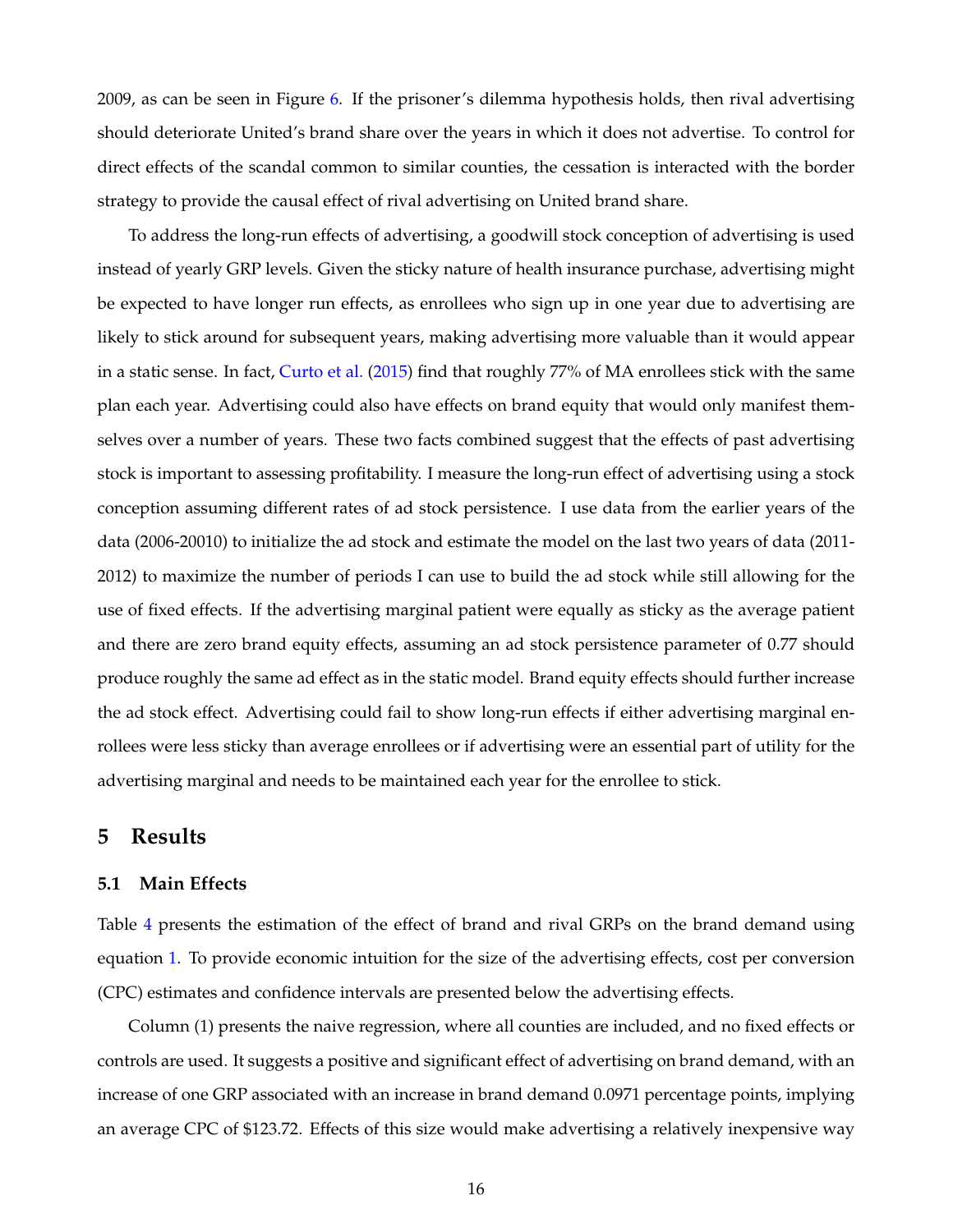to acquire customers, if true. Additionally, column (1) shows a small but significant negative impact of rival advertising on demand. Column (2) adds observable control variables for demographics, premiums, and year fixed effects as well as the number of the competitors in the market, average risk scores of the counties and statutory county benchmarks rates. The effect size is almost unchanged and implies a CPC of \$121.72 while the magnitude of the rival effect increases to -0.027, suggesting significant damage to the firm from rival advertising. If firms systematically target advertising to markets that are strong for reasons other than advertising, the first two columns would provide spurious positive estimates of the own ad effect as well as spuriously negative effects from rival ads. In column (3), county fixed effects are added to control for time-invariant factors affecting MA strength in a particular county. In this case, identifying variation comes from deviations from the average brand advertising in a market. Controlling for these factors makes the ad effect shrink considerably. The average lift from one GRP is about 0.01 percentage points and implies a CPC of \$1133.44 and the effect of rival ads goes to zero. Meanwhile, the estimated effect is not especially precise, as the 95% confidence interval of the CPC in this specification is [\$484.19,  $\infty$ ]. While \$484.19 might be worth spending to acquire a customer, zero average effect (and infinite CPC) of advertising cannot be ruled out. Column (4) runs exactly the same specification as column (3) but limits the sample to that which will be included in the border approach, to highlight the role of sample selection in this context. In this specification, counties in the border sample are included, but a general brand-year fixed effect is included as in column (3) rather than controlling for local demand shocks using the brand-border-year fixed effects. The estimated effect of advertising goes up, suggesting that the sample selection effect to the border would tend to over-state the true average effect in the population. However, if firms target markets of not only historic strength but also of recent strength or target unobserved concurrent local demand shocks, columns (3) and (4) will also over-estimate the advertising effect. In column (5), the border approach is employed to control for all remaining endogeneity issues. The effect of advertising on brand demand is now more precisely estimated and is statistically significant, though small in magnitude. The confidence interval around the ad effect is roughly two thirds as wide as the fixed effects estimation in column (3). However, despite finding a statistically significant ad effect, the implied CPC is difficult to bound above at a reasonable rate, as the CPC approaches infinity as the ad effect approaches zero. The 95% CPC confidence interval ranges from \$664.15 to \$25,100 with an average CPC of \$1294. The estimated rival effect is positive, suggesting a positive spillover, but is neither statistically nor economically significant. While a simple correlation would lead the re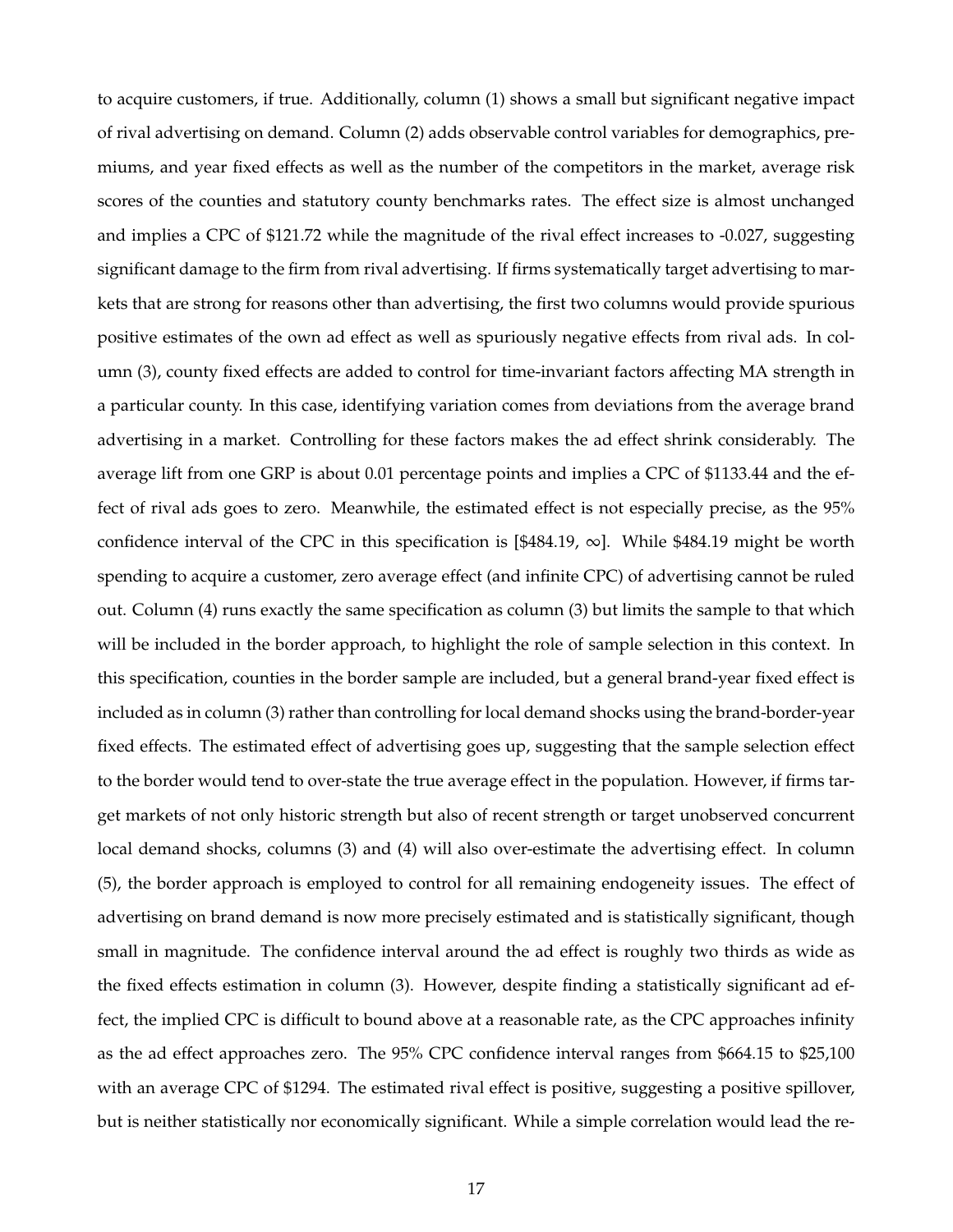searcher to conclude that advertising is a highly profitable way to shift the elderly into a branded MA plan, a more careful analysis using plausibly exogenous variation shows much more limited advertising effectiveness. Additionally, while the simple correlation would lead the researcher to conclude significant harm from rival advertising, the more careful approach shows no material effect.

To provide a graphical illustration of these results, a bin scatter, using 100 bins, of brand MA percent and brand GRP is presented in figure [7](#page-36-1) as well as one of brand MA percent and rival GRP in figure [8.](#page-36-2) These amounts are residualized by a brand-county fixed effect and a brand-border-year fixed effect, so they reflect variation across TV market borders, as in column (5).

#### **5.1.1 Discussion**

The estimated effect of advertising, while detectable in this setting, is small and, as discussed, corresponds with high CPC. It implies an advertising elasticity of about 0.027. The estimates in [Aizawa](#page-25-0) [and Kim](#page-25-0) [\(2015\)](#page-25-0) suggest that a 1% increase in advertising leads to a 0.066% increase in enrollments, more than twice as large. It is also smaller than estimates of advertising effectiveness in other context. For example [Shapiro](#page-27-0) [\(2016\)](#page-27-0) finds advertising elasticities of about 0.04 in the context of antidepressant demand and [Sethuraman, Tellis and Briesch](#page-27-9) [\(2011\)](#page-27-9) find an average ad elasticity of about 0.12 in a meta-analysis.

To provide further context on the magnitude CPC, an estimate of how much an incremental customer would be worth to the firm is useful. An incremental customer provides static profits and potentially continuing lifetime value as customers often stick to plans for many years after initial sign-up. From the GAO report cited previously, the average static profit for a MA enrollee in 2011 was about \$504. The cost of conversion is bounded below by \$664.15 in the preferred specification, which rules out short run return on investment using advertising. However, firms might value customers above \$504 if they also provide future profits.

Firms may also reveal how much they are willing to pay for customers through other means of conversion. One way to convert additional customers would be to lower premiums. The cost of gaining a marginal customer is that all inframarginal customers will also receive the premium reduction. The best evidence on price elasticity in MA plans comes from [Curto et al.](#page-26-5) [\(2015\)](#page-26-5), which documents MA customers have an average premium semi-elasticity of 0.012. This implies that a reduction in monthly premium of \$1 increases brand enrollments by 1.2%. This implies an average acquisition cost using price reductions of about \$1000, which is less expensive than advertising, on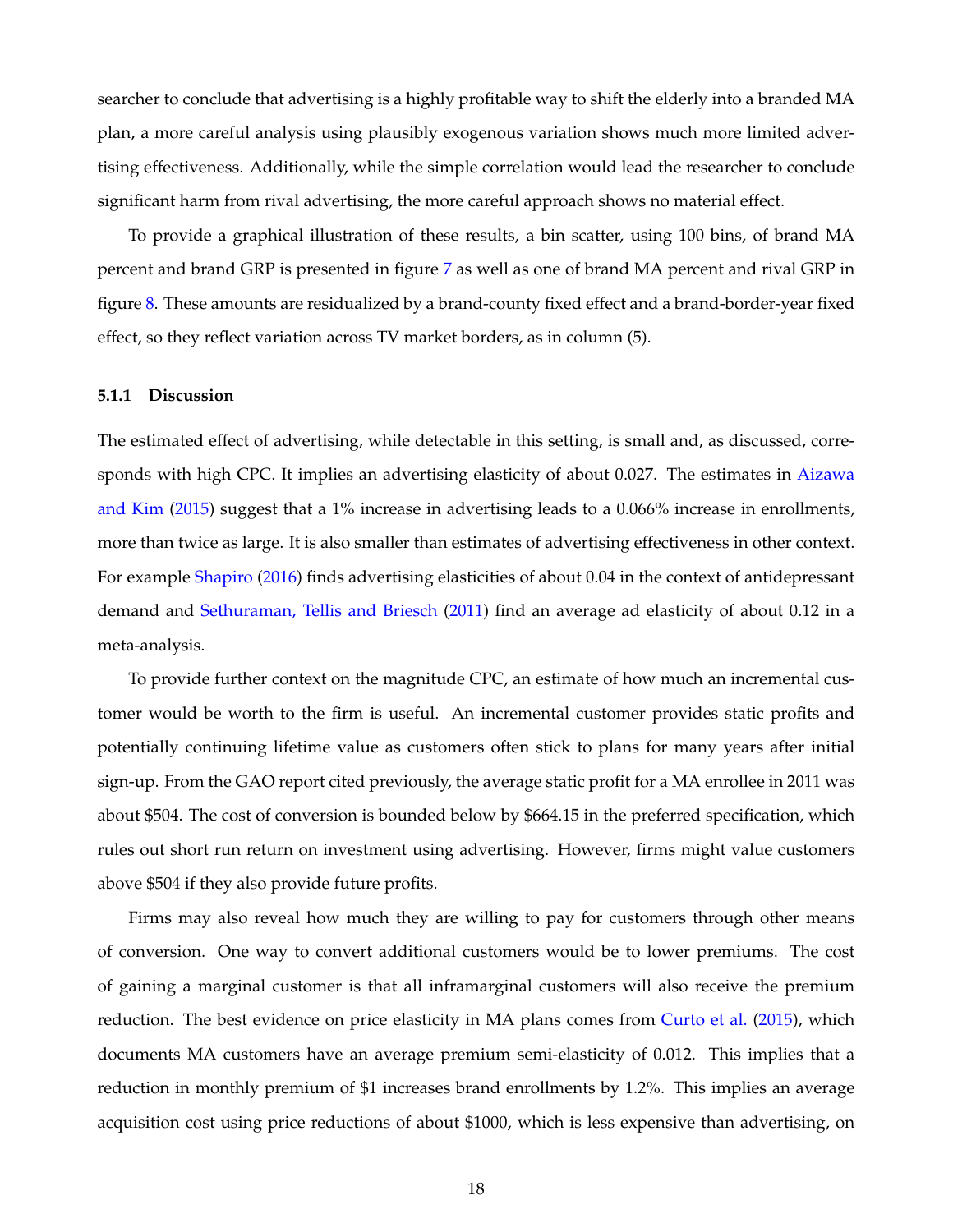average.

Overall, the effect of advertising on demand is small relative to previous literature on advertising effects, and even though it is statistically significant, prohibitively large CPC cannot be ruled out. Even at the lower end of the CPC confidence interval, advertising is not profitable, at least in the short run. As explained in the previous section, the average CPC computed here is a lower bound. Given that and the small estimated static effects, firms need advertising marginal customers to stay for multiple years, at minimum for advertising to be profitable.

#### **5.2 Mechanisms**

#### **5.2.1 Category Expansion**

From a regulatory perspective, the concern about cream skimming comes at the category level. If MA plans can draw the healthy out of TM, it leaves the government with unhealthy consumers. Since the capitation rates received by MA plans depend on the average cost of providing health care to a TM consumer, such cream skimming would increase the per customer medical cost for TM and increase the amount the government pays to MA plans, even holding total expendiutres on health care provision in the county fixed. Such an effect can only exist insofar as advertising moves seniors out of TM and into MA and the magnitude of the selection effect is limited to the size of the category expansion effect.

Table [5](#page-30-0) shows the effects of category total advertising GRPs on the perecent of Medicare eligible seniors who choose any MA plan over TM. The columns correspond with the specifications in the previous section and the CPC estimates are interpreted as the cost of moving a senior out of TM and into any MA plan. This is lower than the firm relevant CPC given that a senior converted from TM to MA might choose a rival plan. In the column (1), neither fixed effects nor controls are used in a completely naive approach. This specification suggests that an increase of one GRP corresponds with an increase in category demand of 0.075 percentage points and is statistically significant. The estimate corresponds with a CPC of \$160.20. Column (2) adds in controls for average county-level premiums, demographics, competition, risk scores and benchmark rates. The estimate shrinks by a factor of three, to 0.0257 and is no longer statistically significant. It corresponds with a CPC of \$467.51 and infinite CPC is now part of the confidence interval. Column (3) adds in county fixed effects and the effect size decreases by an order of magnitude to 0.0022, implying a CPC of \$5399.25. Column (4) uses the same specification as column (3), but only on the sample of counties at the borders of DMAs. The estimate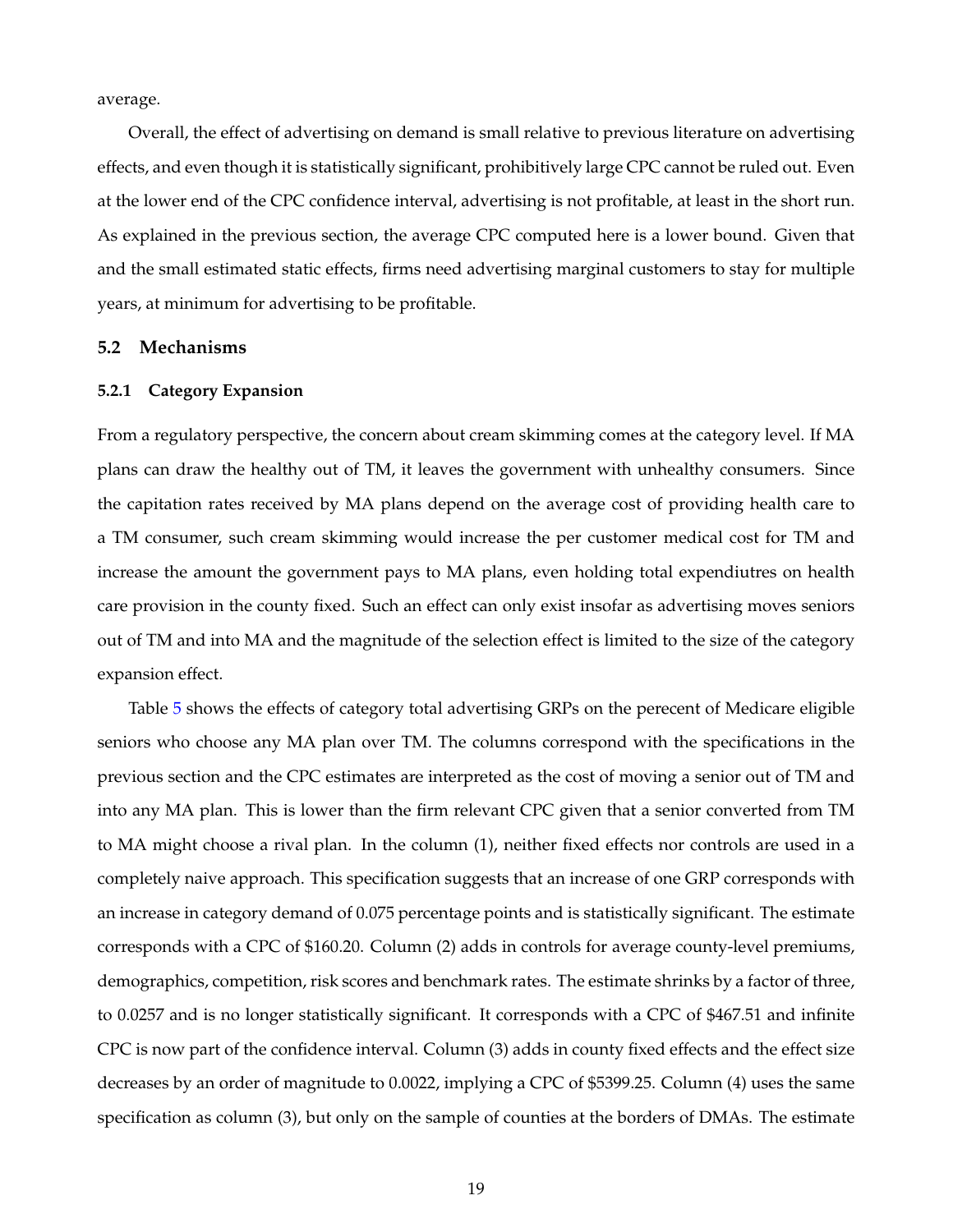increases slightly to 0.0073, as in the brand-level analysis, but remains statistically insignificant and corresponds with an average CPC of \$1635.11. Column (5) is the preferred specification and employs the border approach with county fixed-effects and border-year fixed effects. The estimate shrinks to 0.0042 with a corresponding average CPC of \$2874.09.

Using advertising to convert TM customers into MA plans has limited potential to create regulatory harm. The estimate of in column (5) implies that the elimination of all MA advertising would move the average percentage of seniors who choose MA over TM from 11.95% to 11.72%. At the right edge of the confidence interval, the elimination of all advertising would move the average MA share from 11.95% to 11.42%. If regulatory bodies relied on the naive approach in columnn (1), effects would appear more than an order of magnitude larger and indeed be cause for concern. However, the more careful approach suggests limited potential for category expansion to drive significant shifts in the distribution of seniors picking MA over TM. In addition, with an average CPC of \$2874.09 and no guarantee that the customer will pick the advertised brand, using advertising to bring customers into the cateogry is a managerially costly strategy.

#### **5.2.2 Selection Through Ad Effect Heterogeneity**

While the overall effect of advertising on category expansion is limited, it could be that the regulatory concern over using advertising to cream skim is still well founded directionally. Such cream skimming using advertising might be possible if less healthy consumers were less able to focus on advertising or if advertising copy were particularly attractive to healthy rather than unhealthy people. Meanwhile, heterogeneity in the treatment effect is very important to firms in addition to regulators. If advertising is more useful on more profitable patients than average, the estimated CPC could be more easily justifiable. Additionally, the heterogeneity should inform targeting decisions about which markets should receive more advertising attention from firms.

To assess heterogeneity in the treatment effect, advertising GRPs are interacted with variables about the average health risk in the county, the number of brands competiting in a county, average premiums and demographic variables. To assess ad timing, advertising GRPs are also interacted with whether or not the ad took place during the open enrollment period. To assess whether observed advertising is potentially in the flat part of the advertising response curve, a quadratic term of GRPs is also included. These interactions are all included using the border approach with the border sample, (brand-)county fixed effects, and (brand-)border-year fixed effects.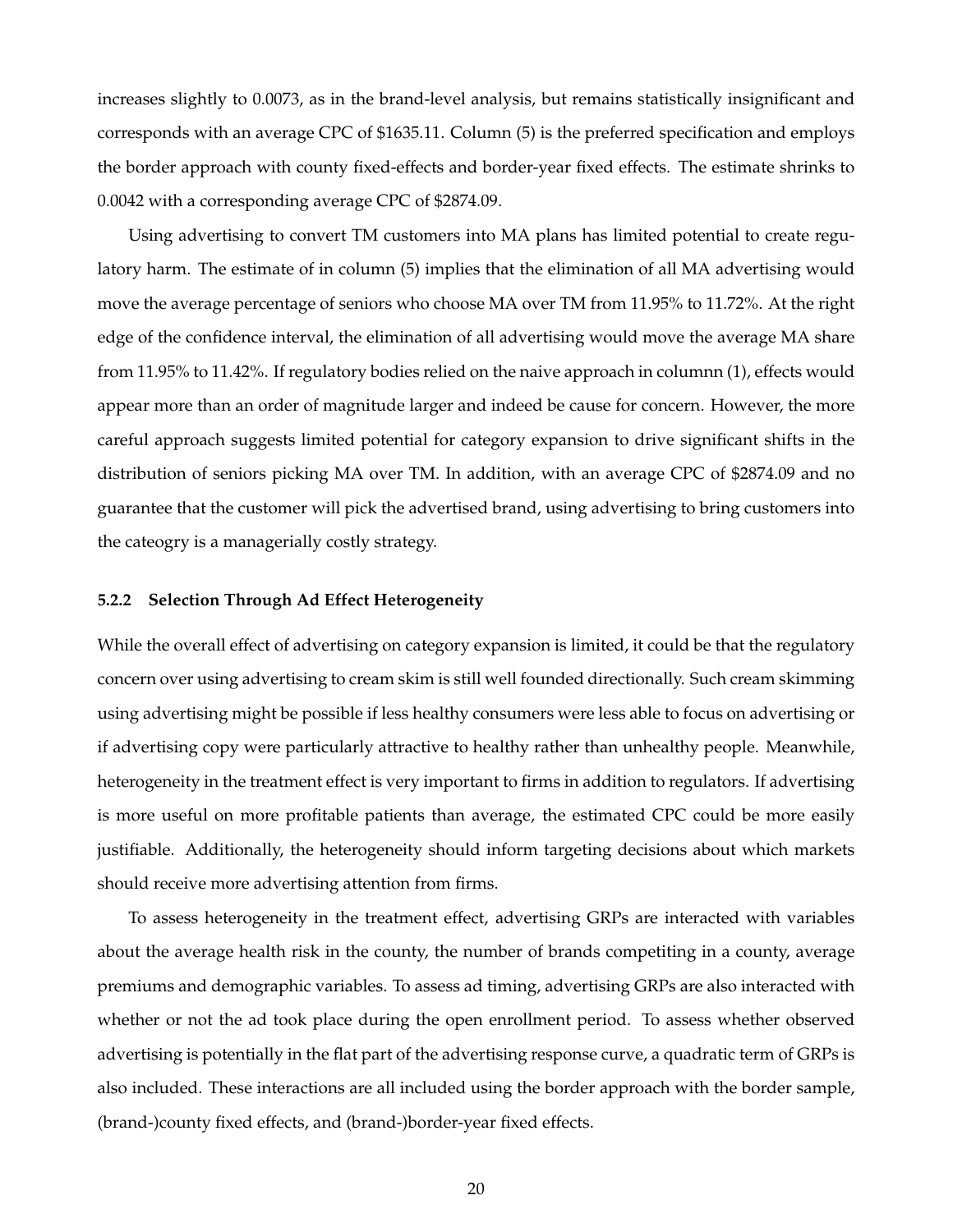The results are presented in table [6.](#page-31-0) Column (1) shows heterogeneity in the treatment effect of total GRP on category demand. First, advertising is not disproportionately moving lower-health-risk patients into MA, which was the main basis for regulatory concern. In fact, the point estimate suggests that advertising works better on less healthy counties, though the effect is small and not significant. Advertising in the open enrollment period appears to expand the category less than advertising during the rest of the year in moving customers from TM to MA. It could be that direct brand comparisons rather than general feelings about health insurance brands are more intense during open enrollment, but given that there are many interactions tested, it may also be a false positive.

Column (2) shows heterogeneity in brand demand response to advertising. Again, the interaction with average risk status in a county is positive, suggesting that advertising works better in less healthy counties, which works against the cream skimming story, though it is not statistically significant. In terms of managerially actionable targeting, advertising works better in counties with a higher share of elderly population, lower average income and a higher percentage Asian population. Given that poor health tends to be correlated with low income, the income effect may reflect further health effects that are not captured in the risk scores. It is also worth noting that this analysis is at the county level, so I cannot definitively rule out that advertising works only on the unusually healthy individuals within the unhealthy counties. However, if advertising works better on the healthy either due to the advertising copy or the ability of the healthy to engage with the ads, that should be reflected in advertising working better in healthier counties. It is difficult to tell a story that advertising on television can be specifically targeted to the healthy individuals in unhealthy counties while not affecting healthy individuals in healthy counties.

The interaction effects also inform the degree to which sample selection to the borders might affect the estimated average treatment effect of advertising. Recall that the border counties had a lower percentage Asian population but also lower income and higher elderly population. On net, these sample selection effects combined with the interactions roughly offset, suggesting that the average overall effect of advertising should be roughly equal in the border sample and the interior of the DMA.

#### **5.2.3 Prisoner's Dilemma**

The main results suggest that rival advertising has a small positive effect on brand demand, but that could possibly be true only if the own brand also advertises in equilibrium. To provide a direct test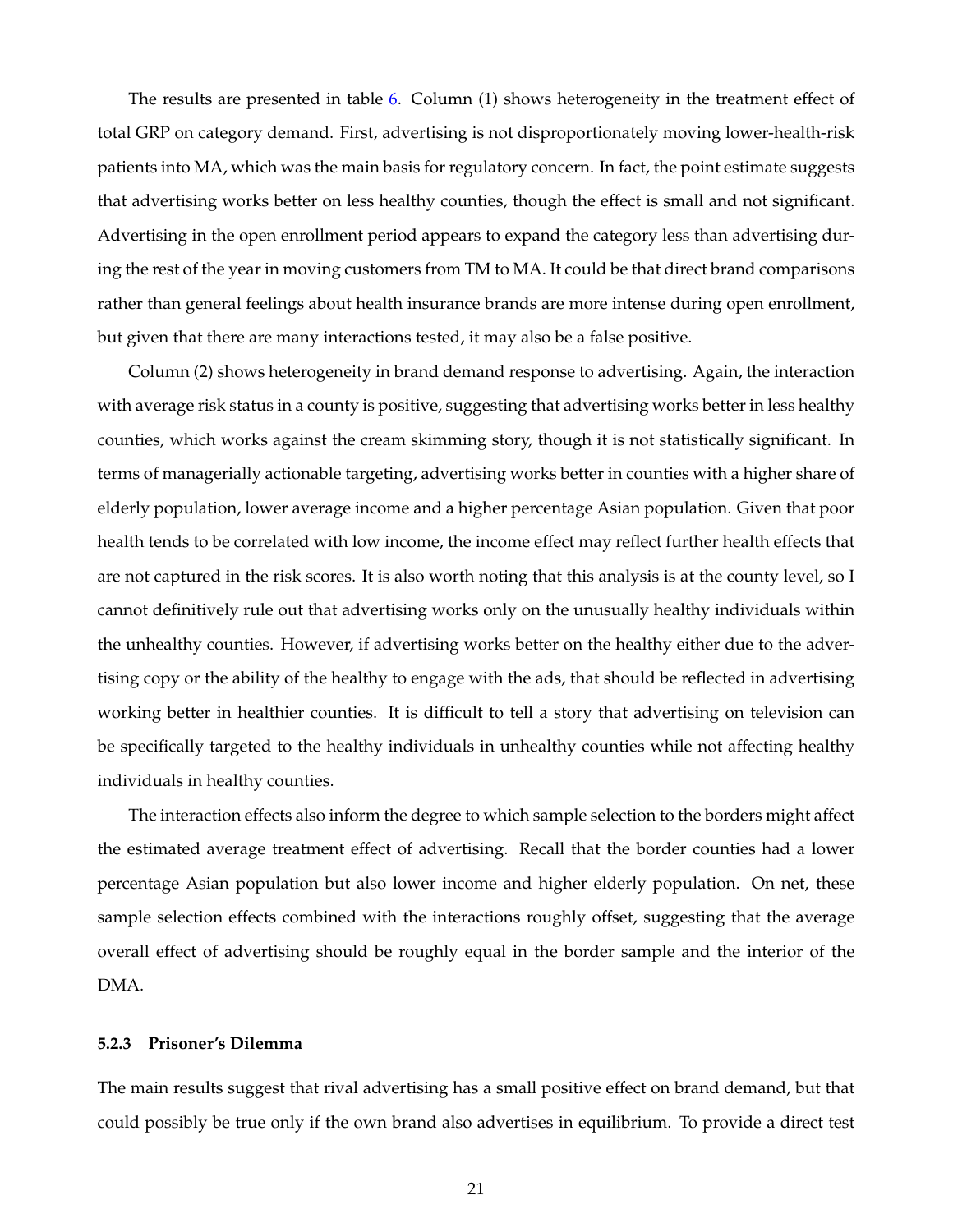of the prisoner's dilemma theory of advertising, United Healthcare's two-year cessation of advertising is leveraged. It is notable that United Healthcare does reasonably well in terms of brand share over the time in which it is not advertising, as can be seen in figure [9.](#page-37-0) Table [7](#page-32-0) presents the results of the regression analysis using United brand share as the dependent variable. Column (1) presents the correlational results when not using the border strategy, controls or fixed effects. While the point estimate implies a negative effect of a rival advertising GRP on United's brand share of -0.0778, it is small and implies a CPC, or a cost of stealing an enrollee from United, of \$1465.43, which is rather high. However, the bad press could have directly lowered shares. United also could have lowered premiums to compensate for its lack of advertising. To address these concerns, column (2) includes control variables, including United's premium, the average premiums of other brands, demographics, and year fixed effects. The effect size shrinks and becomes insignificant, with average effect of -0.024 and corresponding CPC of \$4750.38. The sign of the estimate flips once county fixed effects are included in column (3), making the average CPC infinite. Column (4), which moves to the border sample but maintains the specification, leaves the effect unchanged. Moving to using the border approach in column (5), the point estimate is still positive, but now closer to zero at 0.0123. This leaves the average CPC at infinity and the left edge of the CPC confidence interval at \$1895.73 to steal an enrollee from United while it is not advertising. These results provide direct evidence against the prisoner's dilemma explanation theory of advertising and show that other firms in the market did not gain brand share from United's cessation of advertising.

#### **5.2.4 Long Run Effects**

While all of the above analysis provides evidence about the usefulness of advertising in the year it airs, it could still be the case that advertising works over a longer-term horizon. The effects of advertising might be expected to be long-lasting, as [Curto et al.](#page-26-5) [\(2015\)](#page-26-5) find that roughly 77% of MA enrollees stick with the same plan each year. If advertising were responsible for converting an enrollee, it is possible that the enrollee would stick longer than one year, even if advertising were to cease. To systematically think about the question of long-run effects of advertising, the border approach is interacted with a stock conception of advertising. In this case, advertising is assumed to persist at a geometric rate,  $\delta$ , per year for four candidate values of *δ*: 0.5, 0.6, 0.7 and 0.8. If enrollees acquired by advertising stuck to plans as frequently as the average enrollee, using a  $\delta$ =0.77 should leave the short run advertising effect previously estimated unchanged. If, alternatively, advertising did not have a long-lived effect,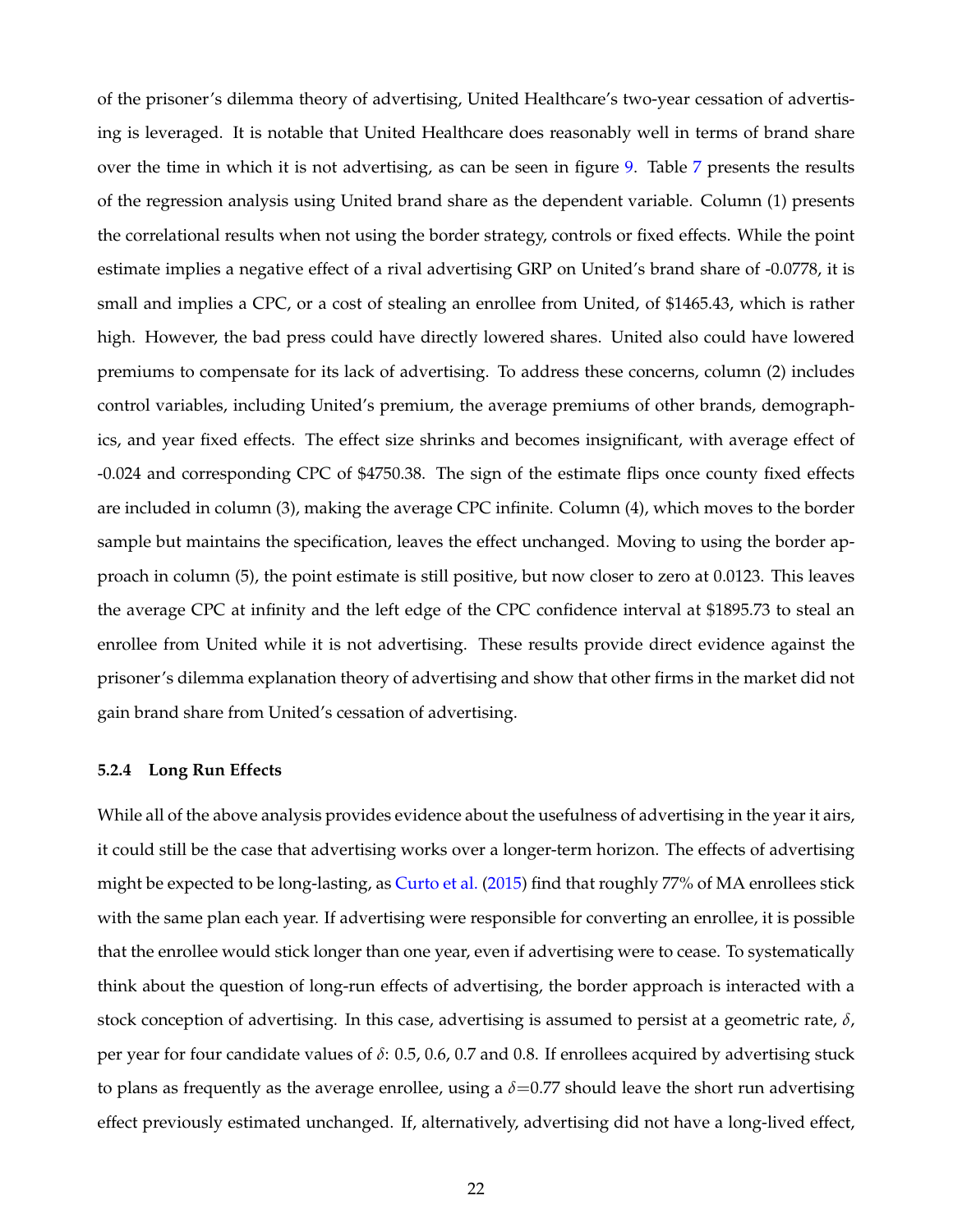making the independent variable a function of past advertising would be similar to introducing left hand side measurement error and would attenuate the estimate towards zero. Advertising effects could fail to be long-lived if either advertising marginal enrollee were less sticky than average or if the advertising had to be maintained in order to keep the enrollee, as would be the case if advertising were a direct utility shifter.

Table [8](#page-32-1) provides the results of the effects of advertising stock on brand demand. Columns (1), (2), (3) and (4) show the analysis with persistence parameters of 0.5, 0.6, 0.7 and 0.8, respectively. In all four columns, the estimated advertising effect is smaller than the estimated short-run effect from before. Additionally, the four columns cannot be statistically distinguished from one another, nor from zero. These estimates provide evidence against long-lived effects of avdertising, either from particularly sticky advertising marginal enrollees or from some other long-run effect, such as the building of brand equity. It could be that advertising marginal enrollees are less sticky than the average customers, or it could be that for the advertising marginal enrollees, advertising goes into the yearly utility function, so the firm must keep advertising up in order to keep them.

#### **5.2.5 Discussion**

The exploration of mechanisms provides evidence against both the long-run effectiveness of advertising in this setting and the prisoner's dilemma hypothesis of advertising effectiveness. It also suggests that the effects on the category overall are small and directionally go against the regulator concerns over cream skimming. From a targeting perspective, there is some heterogeneity in the advertising effect on brand demand that might be actionable to managers. Advertising works better in counties that have a larger share of elderly population as well as counties that have a larger percent Asian population. However, some of the heterogeneous effects provide murkier implications. For example, advertising works better in lower income counties, which tend to be less healthy and might be less profitable.

#### **5.3 Overall Results**

All of the results together potentially raise a puzzle. Why exactly does broadly targeted advertising persist in equilibrium in this market? One potential explanation is that even when using numerous control variables, the advertising effect appears to be economically quite large. It is not until carefully employing quasi-exogenous variation that the ad effect shrinks considerably. Managers could have difficulty in finding good variation to measure the causal effects and mistakenly use spurious corre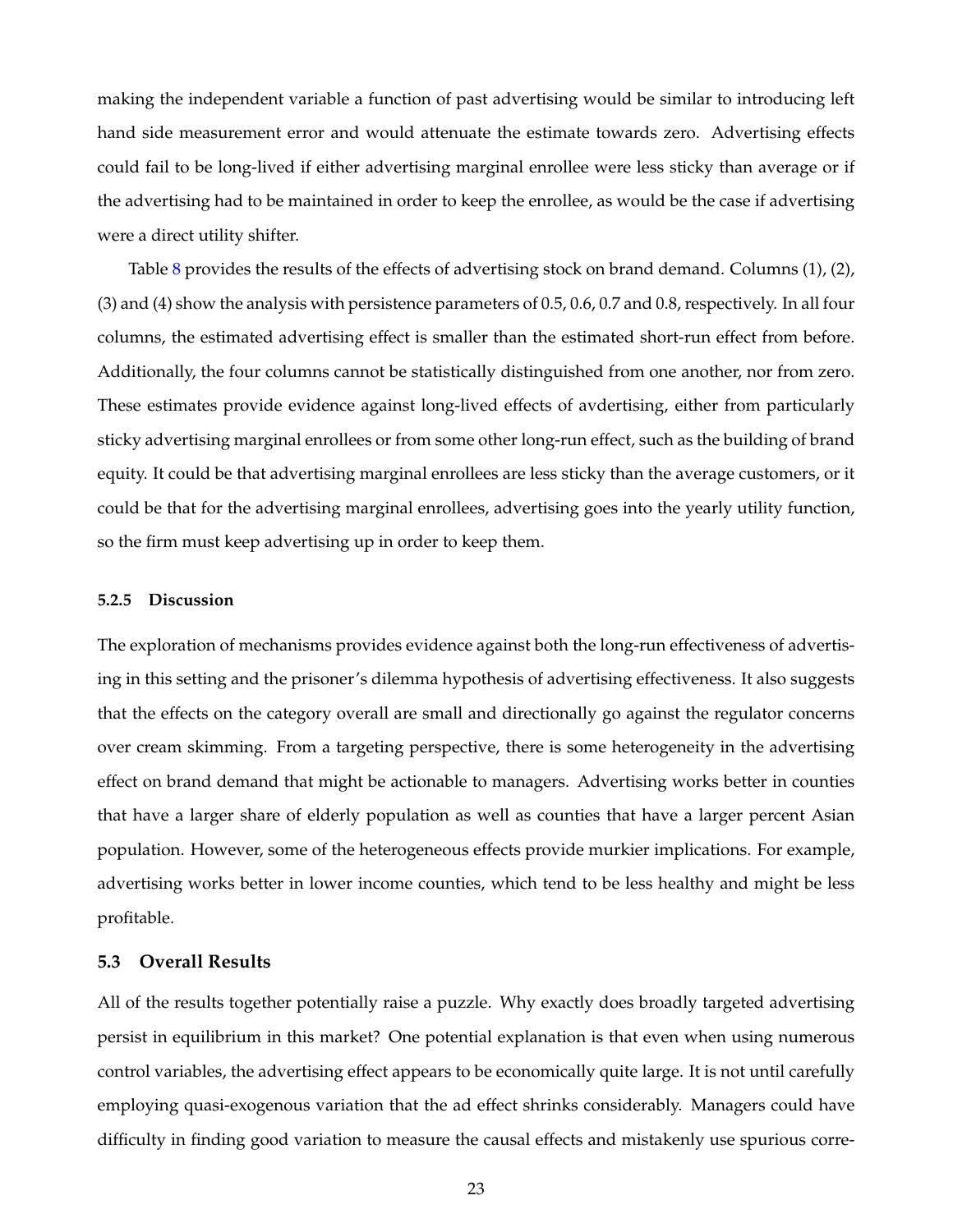lations as their indicator of how well advertising works. Previous research, such as [Blake, Nosko and](#page-26-2) [Tadelis](#page-26-2) [\(2015\)](#page-26-2), has found instances where managers struggled to make correct decisions with regards to advertising due to poor measurement of causal effects.

Additionally, managers in health insurance could give little attention to television advertising by outsourcing decision making to ad agencies. The market for health care is a three trillion dollar market, and advertising spend is only around five hundred million. This implies a relatively small advertising to sales ratio compared with other industries. Figure [10](#page-37-1) shows that relative to the size of the industry, health advertising is reasonably small. Advertising agencies might well have very different incentives from the firms contracting their services, which could lead to poorly executed advertising strategy.

Even if all incentives were perfectly aligned and firms used quasi-exogenous variation that improves both accuracy and power, as it does here, it is possible that for some values in the confidence interval, advertising could provide positive long run ROI. Since I cannot see incremental firm profits, it is impossible to say for sure using these data. However it is clear that advertising is a relatively expensive way to acquire customers.

## **6 Conclusion**

In this paper, the effect and mechanisms of television advertising for health insurance are explored. Policy makers are very concerned with advertising in the MA market, as evidenced by their numerous publications governing the proper conduct of advertising by firms. They are mostly concerned with firms trying to cream skim a favorable risk pool through advertising, as well as attempting to mislead seniors. Conversely, there is a concern that regulation may cause inefficiency in the marketplace, as consumers may be exposed to a lower-than-optimal level of information about each plan.

Leveraging the discrete borders of television markets, the effect of advertising is estimated to be small. The 95% confidence intervals suggest that even at the most optimistic, advertising effects imply large customer acquisition costs. Meanwhile, a more naive approach, even including a large number of control variables would lead the researcher to conclude that advertising is more than ten times as effective as the more careful approach. The naive correlation suggests that advertising is a very inexpensive way to acquire customers relative to static profits and relative to acquiring customers through price reductions.

Further, this study provides evidence on mechanisms. Perhaps easing regulatory concerns, advertising has a small overall effect on the share of seniors who choose MA over TM and a careful look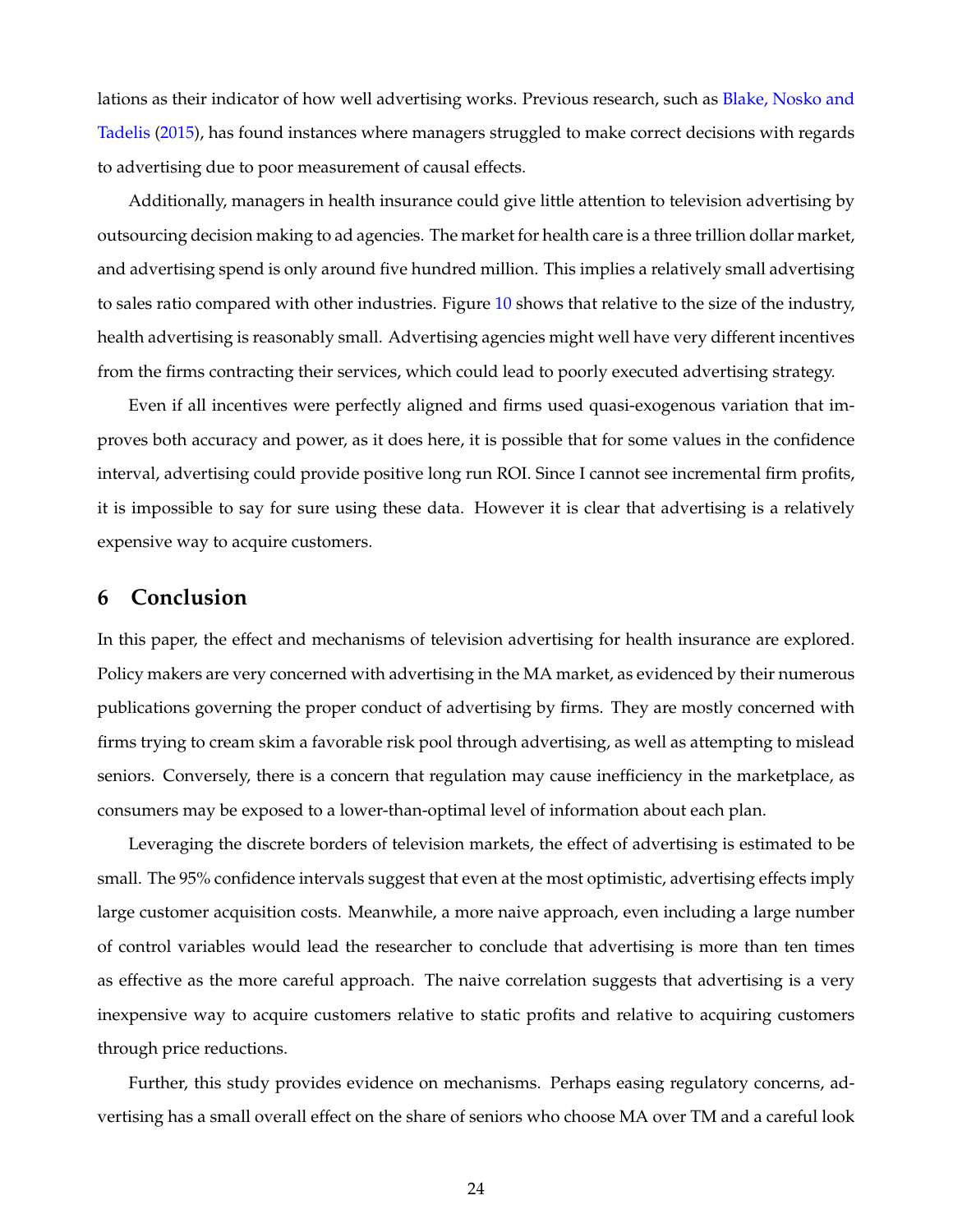at how that effect varies by health status reveals no systematic relationship between ad effect and the average health risk of a county. Advertising is found to work better on some types of counties than others, particularly those that have lower income as well as those with high elderly and Asian shares of the population. United Healthcare's cessation of advertising reveals no significant negative effect from rival advertising when own advertising is stopped for an extended period of time, providing evidence against a prisoner's dilemma theory of advertising. Finally, evidence is provided that the even though this is a particularly sticky market, advertising effects are not particularly persistent. Combined these results suggest that advertising is a relatively costly way to acquire additional seniors, and regulating advertising would provide limited change in market outcomes.

Puzzles remain for future research. First, the reason for the small advertising effect is unclear. Whether the lack of advertising efficacy is due to the current set of regulations or poor advertising copy is an interesting question with important firm implications. If the regulations make it unlikely for advertising to work better, then managers should scale back advertising on television considerably and focus on other areas of marketing strategy. If poor ad copy can explain the small effects, then managers might be able to improve the effectiveness of television ads. Second, given that advertising is estimated to have limited effectiveness in both the short and long run, it remains a puzzle that firms are spending hundreds of millions of dollars on this form of promotion. Since estimating advertising effects could be costly, it might simply be worth taking the gamble that advertising might work given the industry's large revenues. These results further highlight the results of [Lewis and Rao](#page-26-1) [\(2015\)](#page-26-1) describing the difficulty in accurately measuring ad effects given that the CPC confidence intervals can be quite large and advertising might be worthwhile at the lower end of these confidence intervals. Conversely, agency issues could cause firms extra difficulty in setting optimal advertising budgets.

The estimates from this study imply that concerns about cream skimming and deception due to advertising may be overblown. However, with advertising having little effect on enrollments, the concerns about the deadweight loss due to regulating advertising are also mitigated. Finally, estimates in this study suggest that firms are potentially making systematic mistakes in their advertising strategy and highlight the difficulty in making accurate assessments.

### **References**

- <span id="page-25-1"></span>**Abaluck, Jason, and Jonathan Gruber.** 2011. "Heterogeneity in choice inconsistencies among the elderly: evidence from prescription drug plan choice." *The American Economic Review*, 101(3): 377.
- <span id="page-25-0"></span>**Aizawa, Naoki, and You Suk Kim.** 2015. "Advertising competition and risk selection in health insurance markets: Evidence from Medicare Advantage." *University of Minnesota working paper*.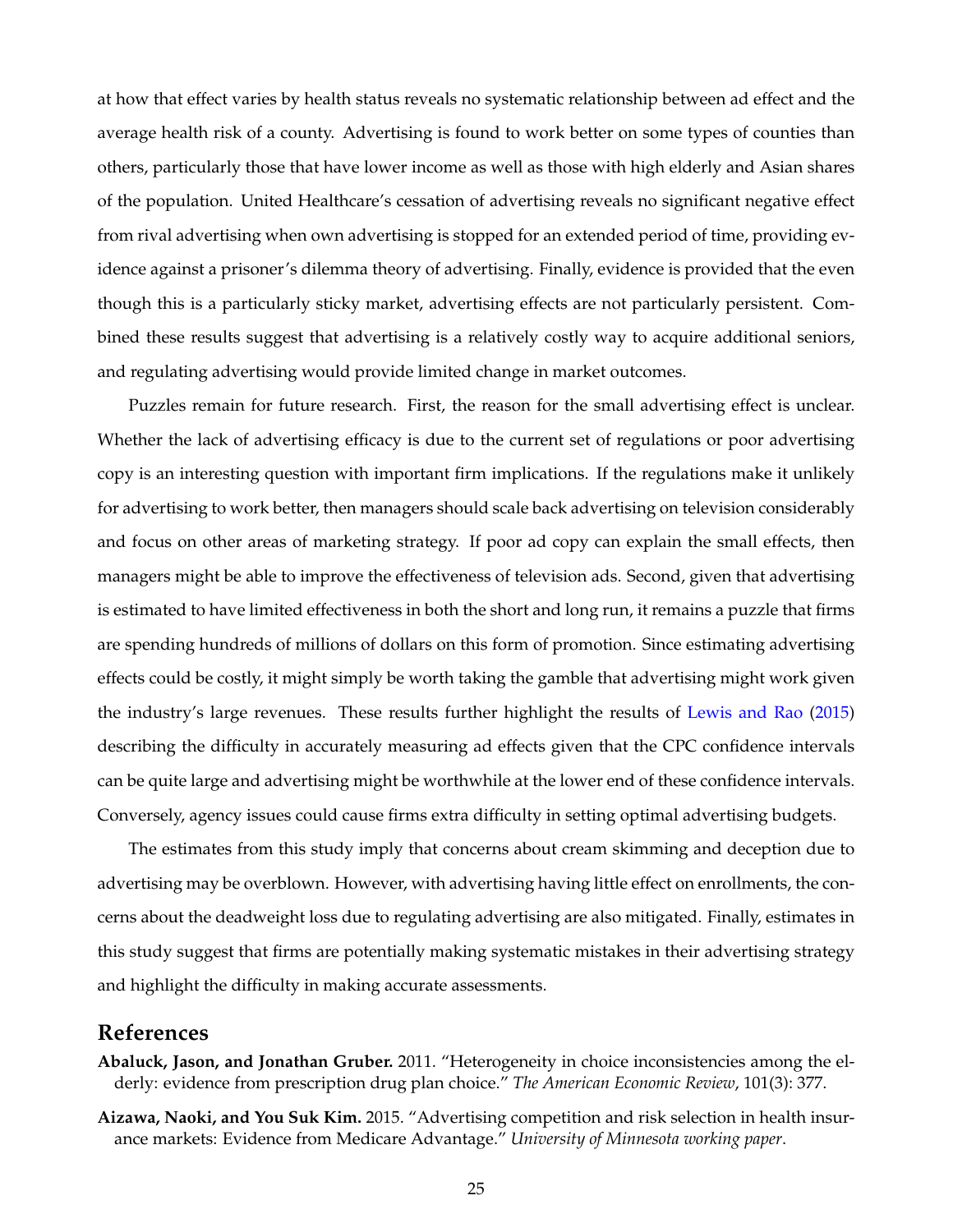- <span id="page-26-16"></span>**Bayer, Patrick, Fernando Ferreira, and Robert McMillan.** 2007. "A unified framework for measuring preferences for schools and neighborhoods." *Journal of Political Economy*, 115(4): 588–638.
- <span id="page-26-15"></span>**Black, Sandra E.** 1999. "Do better schools matter? Parental valuation of elementary education." *Quarterly Journal of Economics*, 114(2): 577–599.
- <span id="page-26-2"></span>**Blake, Thomas, Chris Nosko, and Steven Tadelis.** 2015. "Consumer heterogeneity and paid search effectiveness: a large-scale field experiment." *Econometrica*, 83(1): 155–174.
- <span id="page-26-6"></span>**Cabral, Marika, Neale Mahoney, and Mike Geruso.** 2014. "Does privatized health insurance benefit patients or producers? Evidence from Medicare Advantage." *NBER Working Paper*, w20470.
- <span id="page-26-8"></span>**Cooper, Alicia L, and Amal N Trivedi.** 2012. "Fitness memberships and favorable selection in Medicare Advantage plans." *New England Journal of Medicine*, 366(2): 150–157.
- <span id="page-26-5"></span>**Curto, Vilsa, Liran Einav, Jonathan Levin, and Jay Bhattacharya.** 2015. "Can managed competition work? The US Medicare Advantage program." *Mimeo*.
- <span id="page-26-4"></span>**Dafny, Leemore S.** 2010. "Are health insurance markets competitive?" *The American Economic Review*, 100(4): 1399–1431.
- <span id="page-26-13"></span>**Dube, Arindrajit, T William Lester, and Michael Reich.** 2010. "Minimum wage effects across state borders: estimates using contiguous counties." *The Review of Economics and Statistics*, 92(4): 945–964.
- <span id="page-26-3"></span>**Duggan, Mark, Amanda Starc, and Boris Vabson.** 2016. "Who benefits when the government pays more? Pass-through in the Medicare Advantage program." *Journal of Public Economics*, 141: 50–67.
- <span id="page-26-7"></span>**Ericson, Keith M Marzilli.** 2014. "When Consumers Do Not Make an Active Decision: Dynamic Default Rules and Their Equilibrium Effects." *NBER Working Paper*, w20127.
- <span id="page-26-0"></span>**Handel, Benjamin R.** 2013. "Adverse selection and inertia in health insurance markets: when nudging hurts." *The American Economic Review*, 103(7): 2643–2682.
- <span id="page-26-12"></span>**Hartmann, Wesley R, and Daniel Klapper.** 2014. "Super bowl ads." *Available at SSRN: http://ssrn.com/abstract=2385058*.
- <span id="page-26-14"></span>**Holmes, Thomas J.** 1998. "The effect of state policies on the location of manufacturing: evidence from state borders." *Journal of Political Economy*, 106(4): 667–705.
- <span id="page-26-17"></span>**Ito, Koichiro.** 2014. "Do consumers respond to marginal or average price? Evidence from nonlinear electricity pricing." *The American Economic Review*, 104(2): 537–563.
- <span id="page-26-9"></span>**Johnson, Garrett A, Randall A Lewis, and David Reiley.** 2015. "When Less is More: Data and Power in Advertising Experiments." *Available at SSRN 2683621*.
- <span id="page-26-1"></span>**Lewis, Randall A, and Justin M Rao.** 2015. "The unfavorable economics of measuring the returns to advertising." *The Quarterly Journal of Economics*, 130(4): 1941–1973.
- <span id="page-26-18"></span>**Lewis, Randall A, Justin M Rao, and David H Reiley.** 2011. "Here, there, and everywhere: correlated online behaviors can lead to overestimates of the effects of advertising." 157–166, ACM.
- <span id="page-26-11"></span>**Lewis, Randall, and Dan Nguyen.** 2015. "Display advertising competitive spillovers to consumer search." *Quantitative Marketing and Economics*, 13(2): 93–115.
- <span id="page-26-10"></span>**Lodish, Leonard M, Magid Abraham, Stuart Kalmenson, Jeanne Livelsberger, Beth Lubetkin, Bruce Richardson, and Mary Ellen Stevens.** 1995. "How TV advertising works: a meta-analysis of 389 real world split cable TV advertising experiments." *Journal of Marketing Research*, 32(2): 125–139.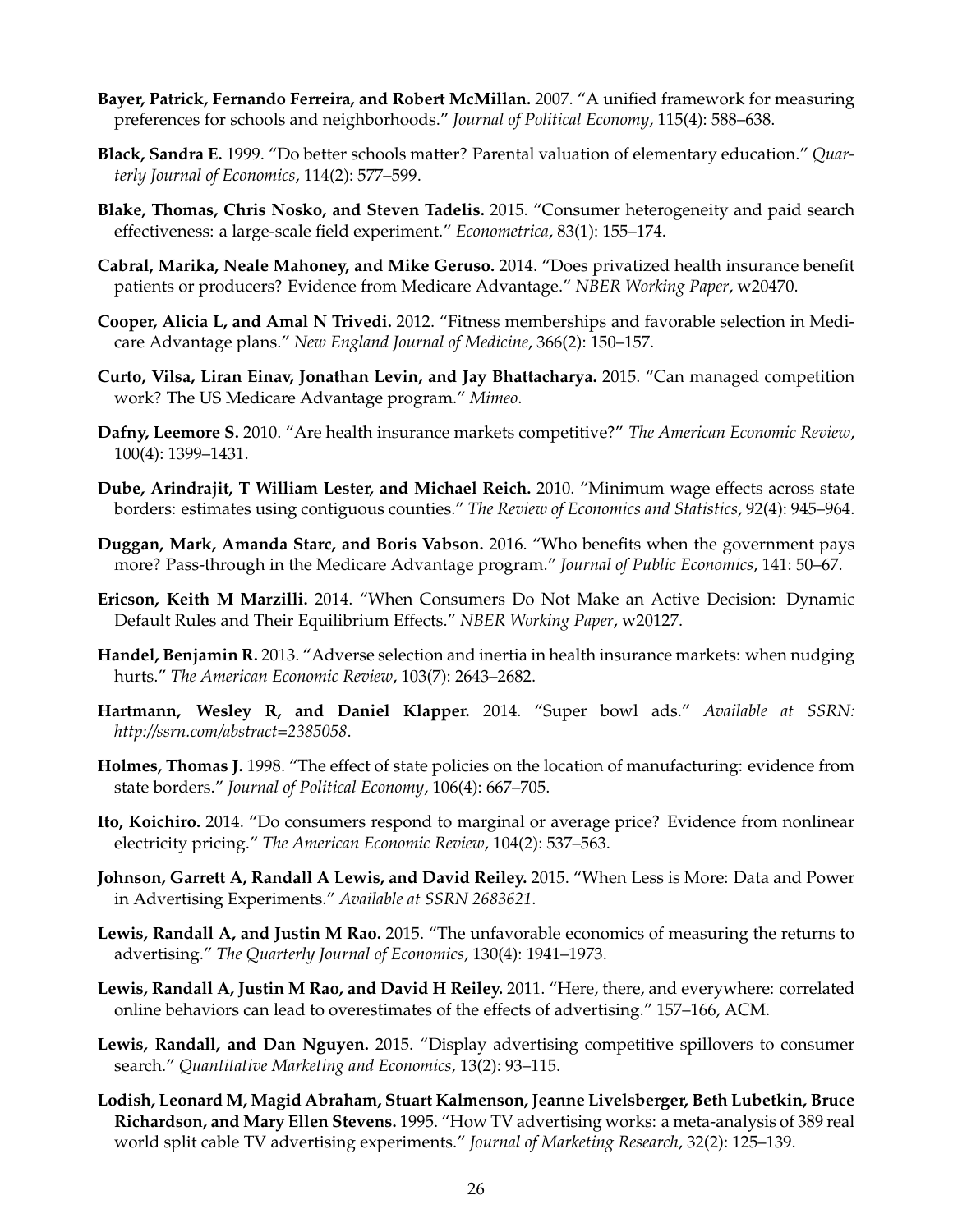- <span id="page-27-8"></span>**McGuire, Thomas G., Joseph P. Newhouse, and Anna D. Sinaiko.** 2011. "An economic history of Medicare Part C." *Milbank Quarterly*, 89(2): 289–332.
- <span id="page-27-1"></span>**Mehrotra, Ateev, Sonya Grier, and R Adams Dudley.** 2006. "The relationship between health plan advertising and market incentives: evidence of risk-selective behavior." *Health Affairs*, 25(3): 759– 765.
- <span id="page-27-3"></span>**Sahni, Navdeep S.** 2015*a*. "Advertising spillovers: field-experiment evidence and implications for returns from advertising." *Journal of Marketing Research*, 53(4): 459–478.
- <span id="page-27-4"></span>**Sahni, Navdeep S.** 2015*b*. "Effect of temporal spacing between advertising exposures: evidence from online field experiments." *Quantitative Marketing and Economics*, 13(3): 203–247.
- <span id="page-27-9"></span>**Sethuraman, Raj, Gerard J Tellis, and Richard A Briesch.** 2011. "How well does advertising work? Generalizations from meta-analysis of brand advertising elasticities." *Journal of Marketing Research*, 48(3): 457–471.
- <span id="page-27-0"></span>**Shapiro, Bradley.** 2016. "Positive spillovers and free riding in advertising of prescription pharmaceuticals: the case of antidepressants." *Journal of Political Economy, forthcoming*.
- <span id="page-27-5"></span>**Sinkinson, Michael, and Amanda Starc.** 2015. "Ask your doctor? Direct-to-consumer advertising of pharmaceuticals." *NBER Working Paper*, w21045.
- <span id="page-27-7"></span>**Spenkuch, Jörg L, and David Toniatti.** 2015. "Political advertising and election outcomes." *Available at SSRN 2613987*.
- <span id="page-27-2"></span>**Town, Robert, and Su Liu.** 2003. "The Welfare Impact of Medicare HMOs." *RAND Journal of Economics*, 34(4): 719–736.
- <span id="page-27-6"></span>**Tuchman, Anna E.** 2015. "Advertising and Demand for Addictive Goods: The Effects of E-Cigarette Advertising." *Mimeo*.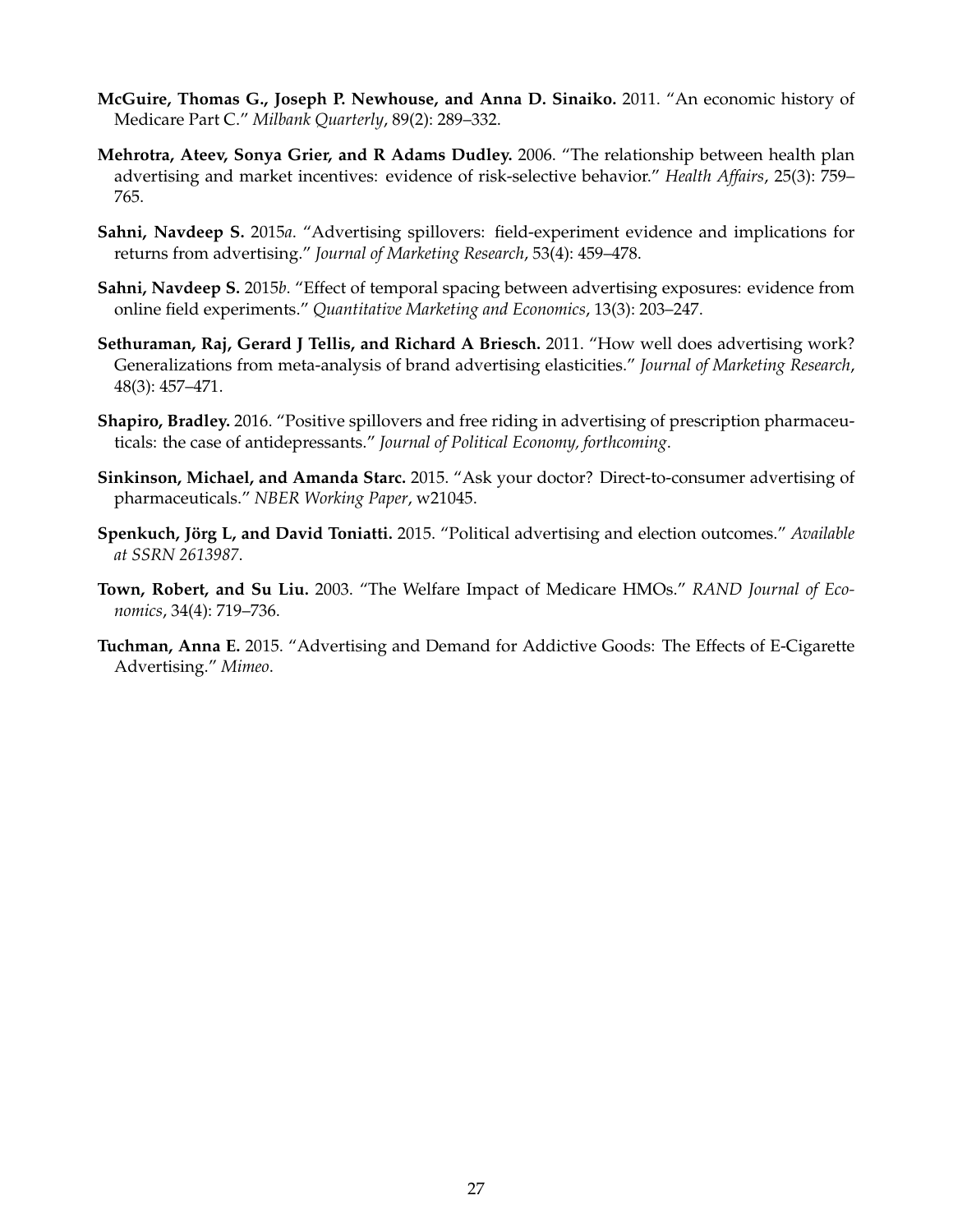<span id="page-28-0"></span>

|       |       |       | Number of Counties                  |
|-------|-------|-------|-------------------------------------|
|       |       |       |                                     |
| 4.14  | 99.82 | 11.54 | 171.7                               |
| 23.23 | 99.99 | 30.06 | 962.9                               |
| 0.041 | 99.26 | 8.777 | 296.8                               |
| 10.78 | 81.39 | 45.11 | 1989                                |
| 20.24 | 99.98 | 30.69 | 97.61                               |
| 5.00  | 59.47 | 28.13 | 1024                                |
| 21.22 | 100   | 44.08 | 1770                                |
|       |       |       |                                     |
| 53.67 | 90.20 | 100   | 2412                                |
|       |       |       | Average GRP % Local Brand Share (%) |

**Table 1:** Advertising and Shares by Brand per Year

**Table 2:** "Balance" Test

<span id="page-28-1"></span>

|                       | Est.      | Standard Error | P-Value | Mean   |
|-----------------------|-----------|----------------|---------|--------|
|                       |           |                |         |        |
| Avg. Premium          | $-0.0134$ | 0.0218         | 0.5404  | 49.25  |
| County Benchmark      | 0.0587    | 0.0771         | 0.44779 | 757    |
| <b>HCC</b> Score      | $-0.0026$ | 0.0056         | 0.6404  | 94.81  |
| % White               | $-0.0076$ | 0.0088         | 0.3868  | 86.03  |
| % Black               | 0.0076    | 0.0088         | 0.3680  | 9.738  |
| % Hispanic            | $-0.0116$ | 0.0071         | 0.1067  | 4.914  |
| $%$ Asian             | $-0.0007$ | 0.0007         | 0.3584  | 0.912  |
| Avg Income            | $-1.5021$ | 4.3982         | 0.7334  | 31,800 |
| % Medicare Eligible   | 0.0026    | 0.0037         | 0.4827  | 16.75  |
| Population            | 7.5015    | 56.3943        | 0.8944  | 67,200 |
| <b>Brands Present</b> | 0.0023    | 0.0007         | 0.0024  | 2.52   |

Regressions reflect a regression with the listed variable as the dependent variable and total GRP as the independent variable, controlling for the border-year fixed effects from the border strategy. This tests whether there is a discontinuous change in the observable across the border that is predicted by advertising.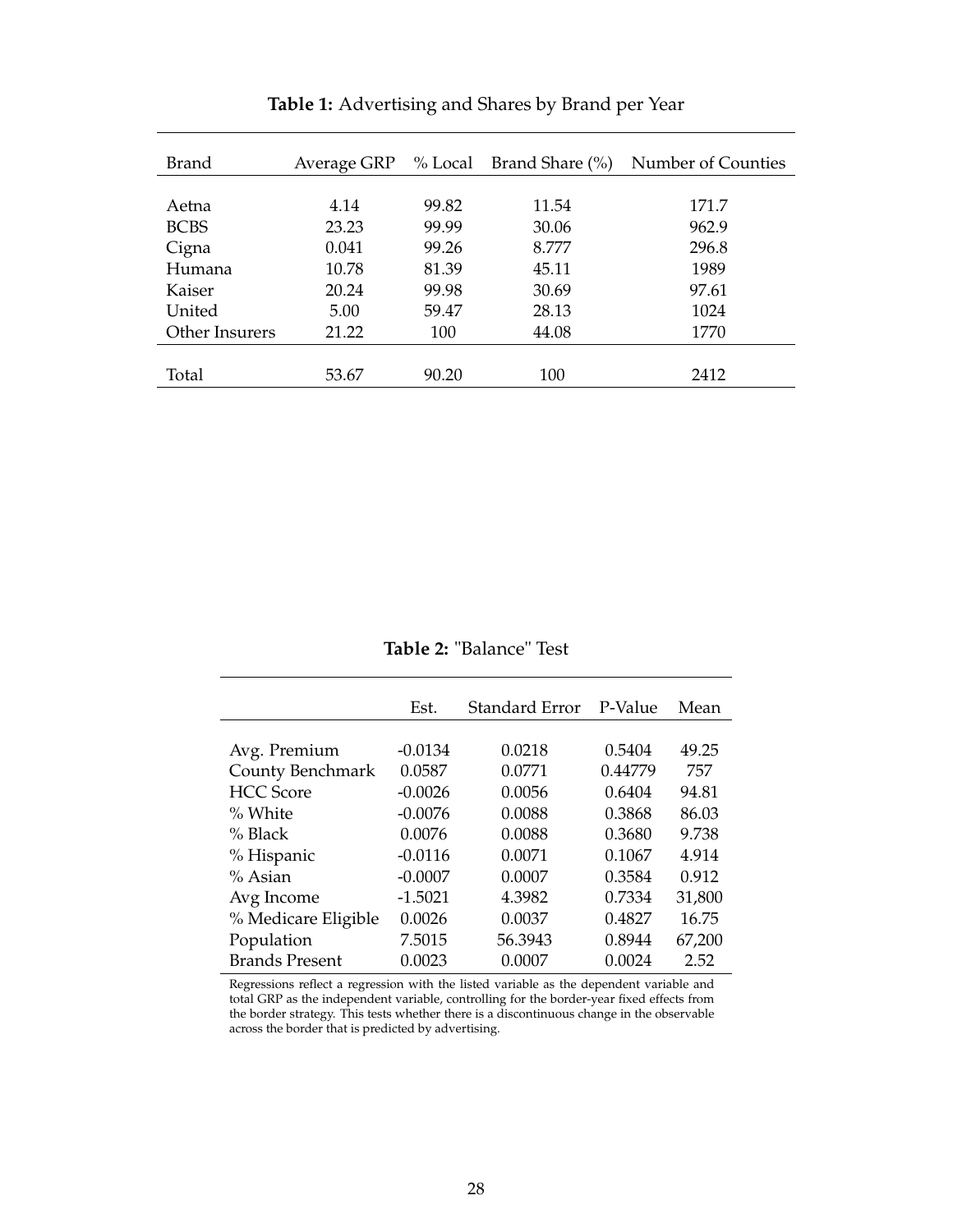<span id="page-29-0"></span>

|                       | Differnce | Mean    | %Difference | P-Value |
|-----------------------|-----------|---------|-------------|---------|
|                       |           |         |             |         |
| Avg. Premium          | 0.9007    | 48.61   | 1.853%      | 0.4497  |
| County Benchmark      | $-21.43$  | 772     | $-2.776%$   | < 0.01  |
| <b>HCC</b> Score      | 0.1127    | 95.04   | 0.119%      | 0.7357  |
| % White               | 0.4374    | 85.45   | 0.512%      | 0.5228  |
| % Black               | 0.382     | 9.6947  | $3.940\%$   | 0.5616  |
| % Hispanic            | $-3.1858$ | 7.1323  | $-44.667\%$ | < 0.01  |
| $%$ Asian             | $-0.5278$ | 1.3032  | $-40.500\%$ | < 0.01  |
| Avg Income            | $-2,760$  | 33500   | $-8.239%$   | < 0.01  |
| Medicare Eligible     | 0.7774    | 16.0474 | 4.844%      | < 0.01  |
| Population            | $-75,200$ | 122,000 | $-61.639%$  | < 0.01  |
| <b>Brands Present</b> | $-0.0857$ | 2.6909  | $-3.185%$   | 0.016   |

**Table 3:** Selection into the Border Sample

"Difference" reflects the estimate from a regression with the listed variable as the dependent variable and an indicator for "in the border sample" as the independent variable. This shows how the observable demographics are systematically different for the estimation sample.

<span id="page-29-1"></span>

|                                                | (1)                    | (2)                      | (3)                   | (4)                                 | (5)                          |  |
|------------------------------------------------|------------------------|--------------------------|-----------------------|-------------------------------------|------------------------------|--|
| GRP                                            | $0.0971***$            | $0.0987***$              | 0.0106                | $0.0207*$                           | $0.0093*$                    |  |
| <b>RivalGRP</b>                                | (0.0228)<br>$-0.0163*$ | (0.0210)<br>$-0.0267***$ | (0.0073)<br>$-0.0012$ | (0.0098)<br>$-0.0013$               | (0.0045)<br>0.0025           |  |
|                                                | (0.0075)               | (0.0074)                 | (0.0030)              | (0.0037)                            | (0.0027)                     |  |
| Controls                                       |                        | X                        | $\boldsymbol{\chi}$   | $\boldsymbol{\chi}$                 | $\mathbf{x}$                 |  |
| County-rand FEs<br><b>Border Sample</b>        |                        |                          | $\mathbf{x}$          | $\mathbf{x}$<br>$\boldsymbol{\chi}$ | $\mathbf{x}$<br>$\mathbf{x}$ |  |
| Border Approach                                |                        |                          |                       |                                     | $\boldsymbol{\chi}$          |  |
| <b>CPC</b>                                     | \$123.72               | \$121.72                 | \$1133.44             | \$579.95                            | \$1294                       |  |
| CPC CI                                         | [84.74, 229.10]        | [85.90, 208.82]          | $[484.19, \infty]$    | [300.98, 7930.12]                   | [664.16, 25100]              |  |
| Mean MA %                                      | 5.4456                 | 5.4365                   | 5.4959                | 5.0191                              | 5.0191                       |  |
| R-squared                                      | 0.070                  | 0.155                    | 0.895                 | 0.853                               | 0.918                        |  |
| Observations                                   | 36764                  | 36489                    | 35919                 | 10651                               | 10651                        |  |
| *** $p < 0.001$ , ** $p < 0.01$ , * $p < 0.05$ |                        |                          |                       |                                     |                              |  |

## **Table 4:** Brand Level Demand(MA%)

Brand-DMA clustered standard errors in parentheses. Dependent variable is the percentage of Medicare eligible seniors who choose brand a brand j MA plan. Included in controls: average brand premium, indicator for zero average brand premium, number of competitors, share white, share black, share hispanic, share elderly, MA county benchmark rates, and average county Medicare risk scores.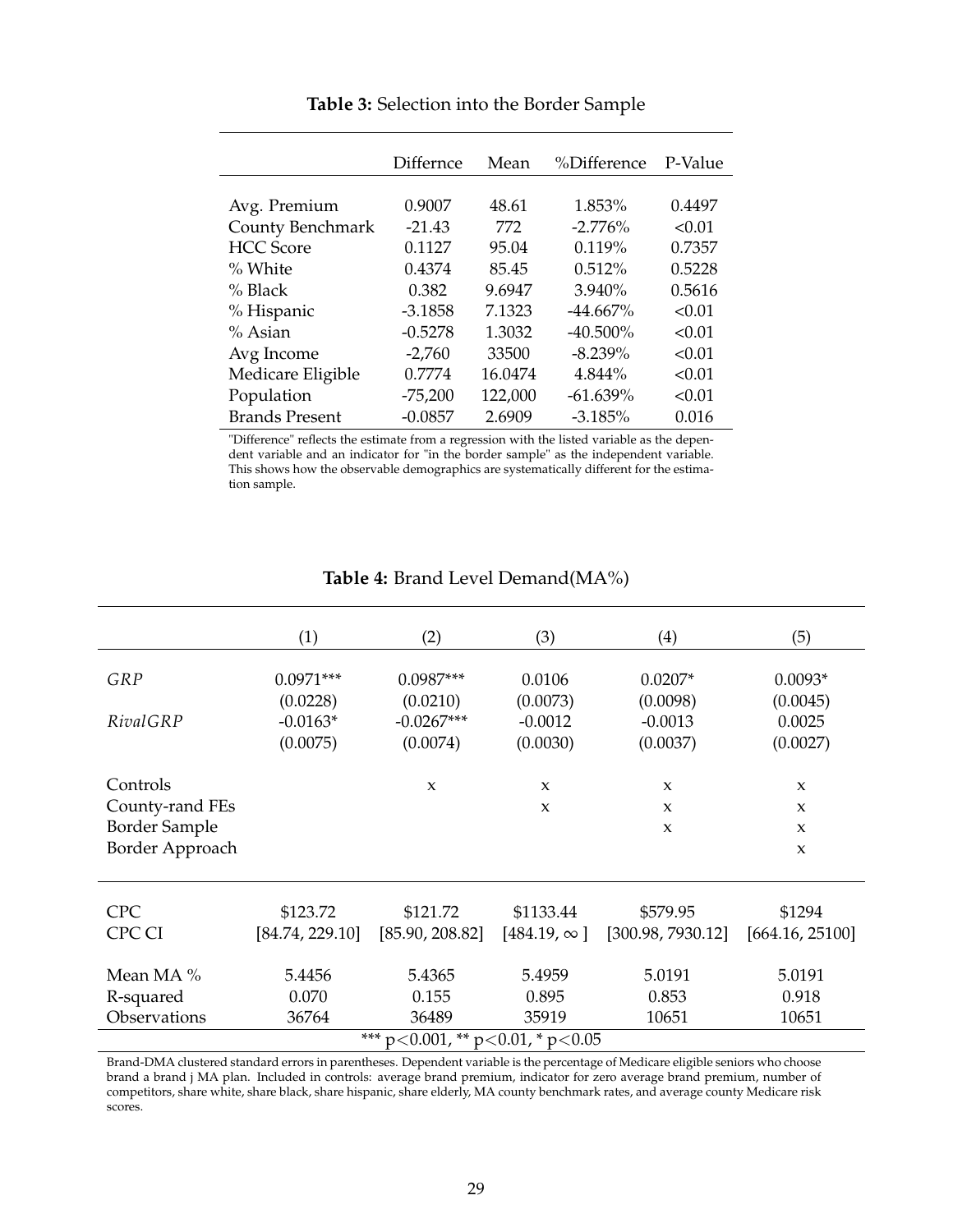<span id="page-30-0"></span>

|                                                            | (1)                                            | (2)                | (3)                                 | (4)                   | (5)                                                                        |  |  |  |
|------------------------------------------------------------|------------------------------------------------|--------------------|-------------------------------------|-----------------------|----------------------------------------------------------------------------|--|--|--|
| TotalGRP                                                   | $0.0750***$                                    | 0.0257             | 0.0022                              | 0.0073                | 0.0042                                                                     |  |  |  |
|                                                            | (0.0195)                                       | (0.0145)           | (0.0063)                            | (0.0074)              | (0.0027)                                                                   |  |  |  |
| Controls<br>County FEs<br>Border Sample<br>Border Approach |                                                | $\mathbf x$        | $\mathbf{x}$<br>$\boldsymbol{\chi}$ | $\mathbf x$<br>X<br>X | $\mathbf{x}$<br>$\mathbf{x}$<br>$\boldsymbol{\chi}$<br>$\boldsymbol{\chi}$ |  |  |  |
| <b>CPC</b>                                                 | \$160.20                                       | \$467.51           | \$5399.25                           | \$1635.11             | \$2874.09                                                                  |  |  |  |
| CPC CI                                                     | [106.10, 326.85]                               | $[222.18, \infty]$ | $[826.43, \infty]$                  | $[550.97, \infty]$    | $[1255.86, \infty]$                                                        |  |  |  |
| Mean MA %                                                  | 12.5388                                        | 13.5378            | 13.5535                             | 11.9524               | 11.9524                                                                    |  |  |  |
| R-squared                                                  | 0.061                                          | 0.302              | 0.963                               | 0.944                 | 0.978                                                                      |  |  |  |
| Observations                                               | 17136                                          | 15535              | 15511                               | 4951                  | 4951                                                                       |  |  |  |
|                                                            | *** $p < 0.001$ , ** $p < 0.01$ , * $p < 0.05$ |                    |                                     |                       |                                                                            |  |  |  |

## **Table 5:** Category Level Demand (MA%)

DMA clustered standard errors in parentheses. Dependent variable is the percentage of Medicare eligible seniors who choose any MA plan instead of a TM plan. Included in controls: average category premium, indicator for zero average category premium, number of competitors, share white, share black, share hispanic, share elderly, MA county benchmark rates, and average county Medicare risk scores.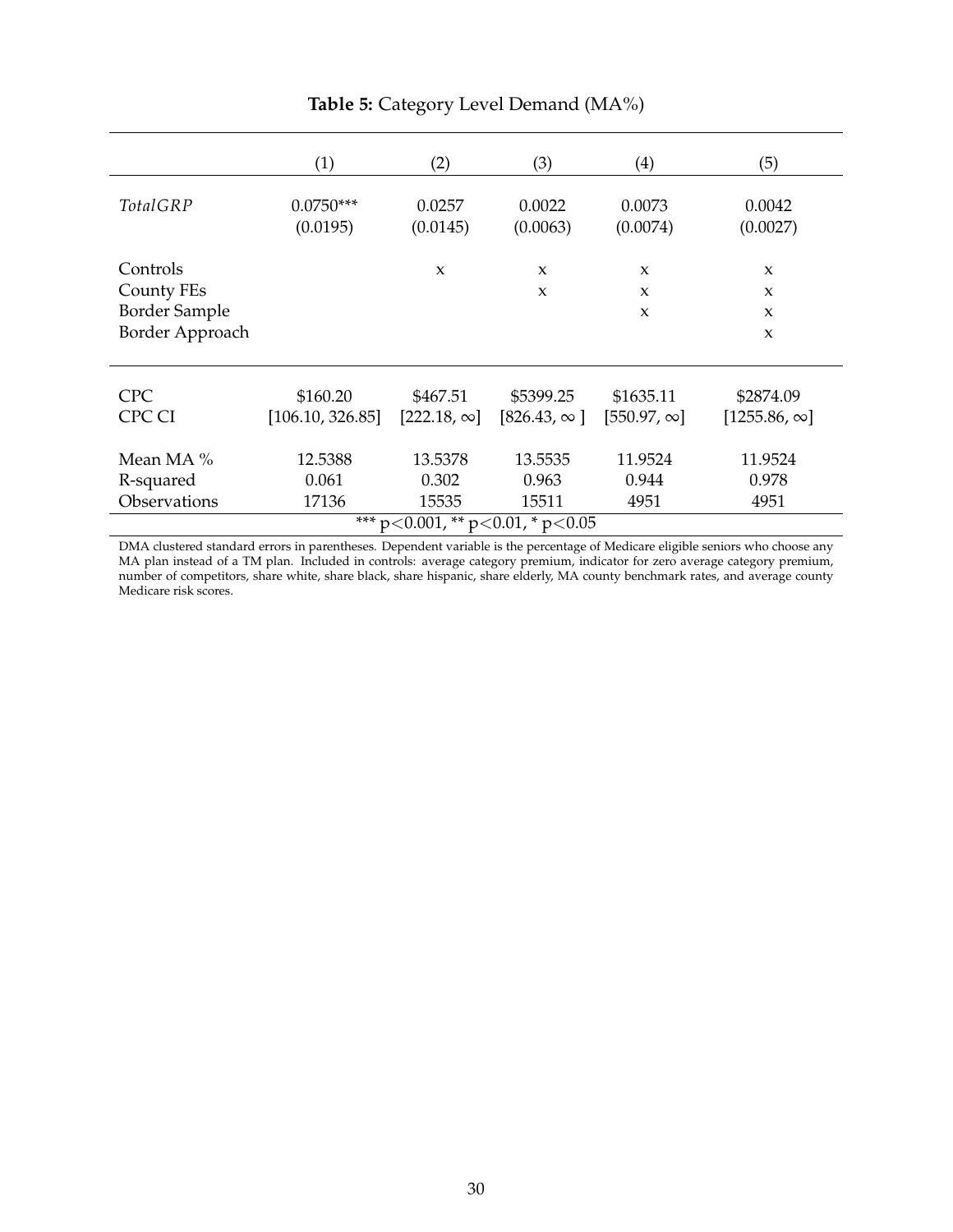<span id="page-31-0"></span>

|                                             | (1)          | (2)         |  |  |  |  |
|---------------------------------------------|--------------|-------------|--|--|--|--|
|                                             | MA %         | Brand MA %  |  |  |  |  |
|                                             |              |             |  |  |  |  |
| GRP                                         | 0.0069       | 0.0126      |  |  |  |  |
|                                             | (0.0068)     | (0.0110)    |  |  |  |  |
| xGRP                                        | 0.00004      | 0.00002     |  |  |  |  |
|                                             | (0.00003)    | (0.00009)   |  |  |  |  |
| xRisk                                       | 0.0009       | 0.0058      |  |  |  |  |
|                                             | (0.0035)     | (0.0039)    |  |  |  |  |
| $x$ Premium                                 | $-0.0002$    | $-0.0021$   |  |  |  |  |
|                                             | (0.0026)     | (0.0032)    |  |  |  |  |
| xCompetition                                | $-0.0015$    | 0.0017      |  |  |  |  |
|                                             | (0.0020)     | (0.0036)    |  |  |  |  |
| xOpenEnrollment                             | $-0.0276***$ | $-0.0145$   |  |  |  |  |
|                                             | (0.0080)     | (0.0112)    |  |  |  |  |
| xElderly                                    | 0.0052       | $0.0107*$   |  |  |  |  |
|                                             | (0.0030)     | (0.0042)    |  |  |  |  |
| xIncome                                     | $-0.0056$    | $-0.0115**$ |  |  |  |  |
|                                             | (0.0029)     | (0.0044)    |  |  |  |  |
| x%Hispanic                                  | $-0.0044$    | $-0.0013$   |  |  |  |  |
|                                             | (0.0076)     | (0.0120)    |  |  |  |  |
| $x\%$ Asian                                 | $0.0073*$    | $0.0212**$  |  |  |  |  |
|                                             | (0.0032)     | (0.0068)    |  |  |  |  |
| $x\%$ Black                                 | 0.0021       | 0.0048      |  |  |  |  |
|                                             | (0.0041)     | (0.0038)    |  |  |  |  |
|                                             |              |             |  |  |  |  |
|                                             |              |             |  |  |  |  |
| R-squared                                   | 0.967        | 0.918       |  |  |  |  |
| Observations                                | 4591         | 10651       |  |  |  |  |
| ***<br>$p<0.001$ , ** $p<0.01$ , * $p<0.05$ |              |             |  |  |  |  |

**Table 6:** Heterogeneity and Targeting

Brand-DMA clustered standard errors in parentheses. All specifications use the border approach with a full set of control variables and county fixed-effects.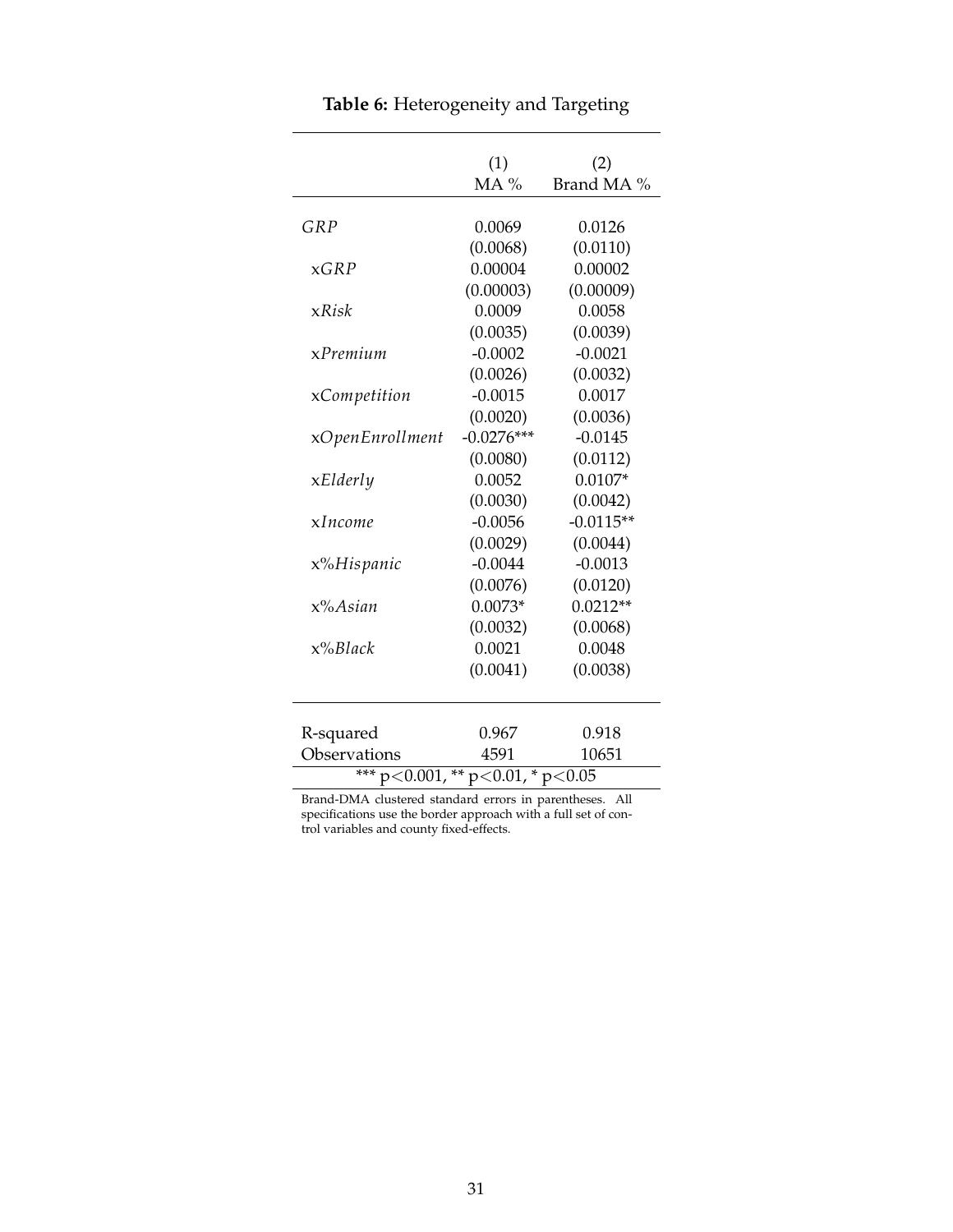<span id="page-32-0"></span>

|                      | (1)                | (2)                                            | (3)                 | (4)                 | (5)                 |
|----------------------|--------------------|------------------------------------------------|---------------------|---------------------|---------------------|
| RivalGRP             | $-0.0778*$         | $-0.0240$                                      | 0.0548              | 0.0555              | 0.0123              |
|                      | (0.0371)           | (0.0270)                                       | (0.0378)            | (0.0606)            | (0.0369)            |
| Controls             |                    | $\boldsymbol{\mathsf{X}}$                      | $\mathbf{x}$        | X                   | $\boldsymbol{\chi}$ |
| County-Brand FEs     |                    |                                                | $\boldsymbol{\chi}$ | $\boldsymbol{\chi}$ | $\boldsymbol{\chi}$ |
| <b>Border Sample</b> |                    |                                                |                     | $\boldsymbol{\chi}$ | $\boldsymbol{\chi}$ |
| Border Approach      |                    |                                                |                     |                     | $\boldsymbol{\chi}$ |
| <b>CPC</b>           | \$1465.43          | \$4750.38                                      | $\$\infty$          | $\$\infty$          | $\$\infty$          |
| CPC CI               | [757.74, 22200.00] | $[1484.04, \infty]$                            | $[5946.12, \infty]$ | $[1803.70, \infty]$ | $[1895.73, \infty]$ |
| Mean United %        | 25.37              | 25.30                                          | 25.60               | 22.079              | 22.079              |
| R-squared            | 0.015              | 0.215                                          | 0.947               | 0.900               | 0.907               |
| Observations         | 1867               | 1850                                           | 1405                | 288                 | 288                 |
|                      |                    | *** $p < 0.001$ , ** $p < 0.01$ , * $p < 0.05$ |                     |                     |                     |

**Table 7:** United Share (%)

Brand-DMA clustered standard errors in parentheses. Only counties with at least two competitors present included (a firm cannot steal or lose brand share when it is fixed at 100%). Included in controls: average brand premium, indicator for zero average brand premium, average category premium, indicator for zero average category premium, number of competitors, share white, share black, share hispanic, share elderly, MA county benchmark rates, and average county Medicare risk scores.

<span id="page-32-1"></span>

|               | (1)<br>$\delta = 0.5$ | (2)<br>$\delta = 0.6$    | (3)<br>$\delta = 0.7$ | (4)<br>$\delta = 0.8$ |
|---------------|-----------------------|--------------------------|-----------------------|-----------------------|
| GRPStock      | $-0.0012$             | 0.00026                  | 0.0020                | 0.0040                |
| RivalGRPStock | (0.0043)<br>0.0019    | (0.0040)<br>0.0013       | (0.0037)<br>0.0008    | (0.0034)<br>0.0003    |
|               | (0.0029)              | (0.0028)                 | (0.0026)              | (0.0023)              |
| R-squared     | 0.972                 | 0.972                    | 0.972                 | 0.972                 |
| Observations  | 3717                  | 3717                     | 3717                  | 3717                  |
|               |                       | ** $p<0.01$ , * $p<0.05$ |                       |                       |

#### **Table 8:** Brand Level Demand - Stock (%)

Brand-DMA clustered standard errors in parentheses. All specifications use the border approach with a full set of control variables and county fixed-effects. Included in controls: average brand premium, indicator for zero average brand premium, number of competitors, share white, share black, share hispanic, share elderly, MA county benchmark rates, and average county Medicare risk scores.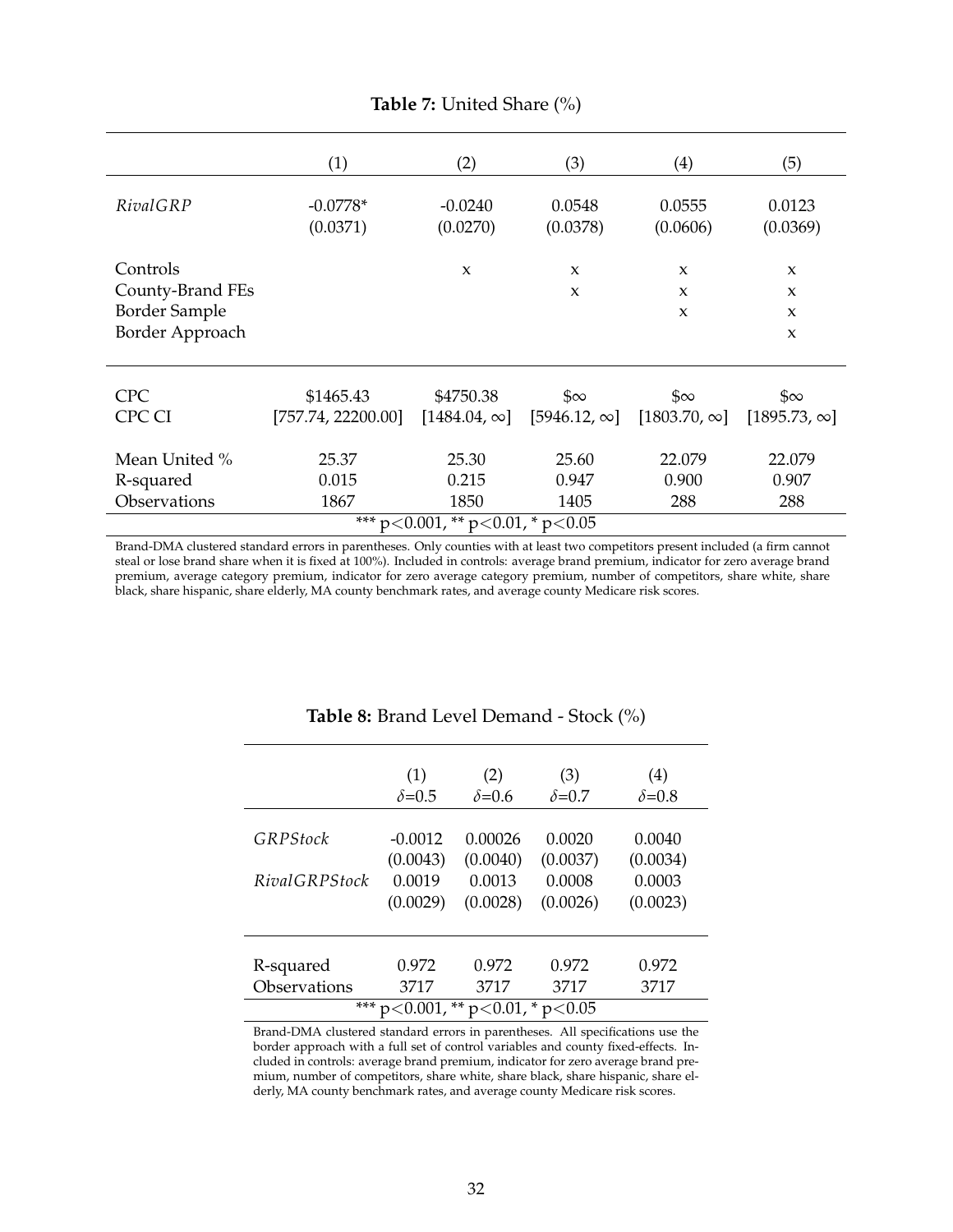

<span id="page-33-1"></span>**Figure 1:** Health Insurance Advertising by Year

<span id="page-33-0"></span>**Note:** Figure shows spending on health insurance television advertising as a percentage of total television advertising by year. Total television advertising is approximately \$100 billion. The source is the AC Nielsen's Media Database.

**Figure 2:** Health Insurance by Calendar Month



<span id="page-33-2"></span>**Note:** Figure shows that significant amounts of advertising is concentrated in the open enrollment period from October 15-December 7. The source is the AC Nielsen's Media Database. Dashed lines mark the month of November each year.





**Note:** Figure shows the Cleveland and Columbus DMAs, highlighting the border region used in identification.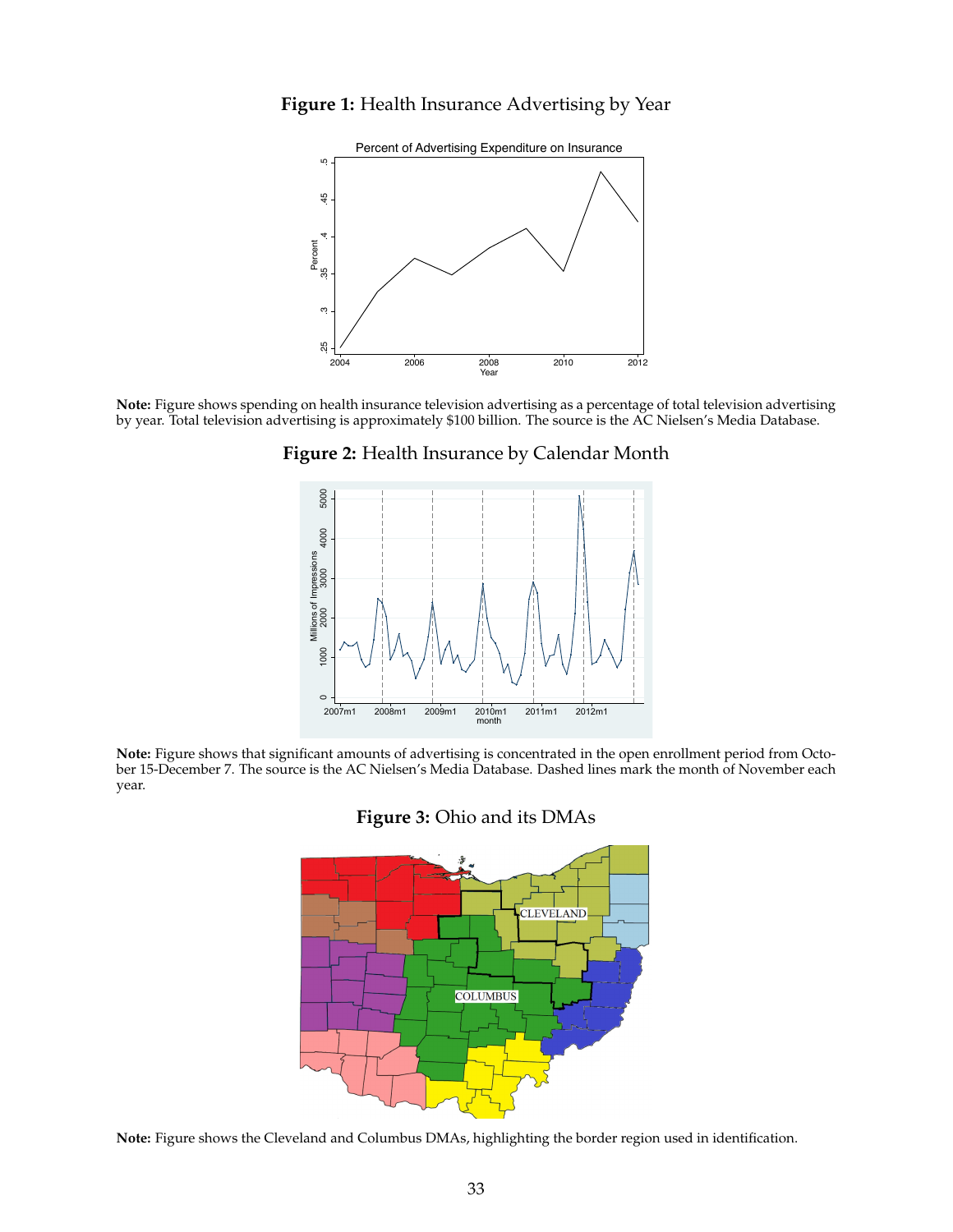# **Figure 4:** Border Experiment Illustration

<span id="page-34-0"></span>

**((A))** Humana Advertising Acorss the Border

**((B))** Humana Demand Across the Border

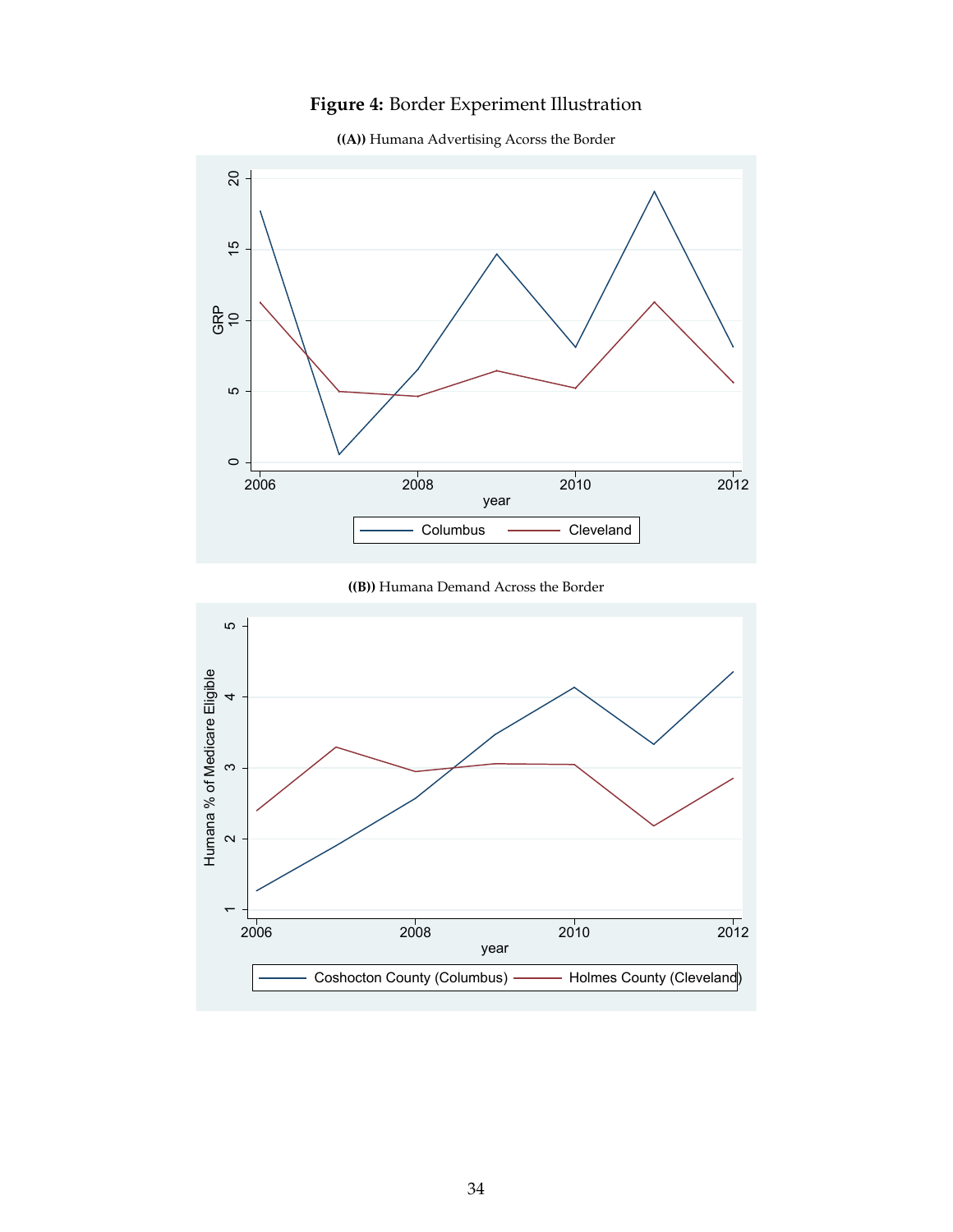

<span id="page-35-0"></span>**Figure 5:** Variation in GRP Changes across DMA Borders

Note: Figure shows that there is significant variation in total, own and rival advertising across DMA borders, conditional on (brand-)county and (brand-)border-year fixed effects.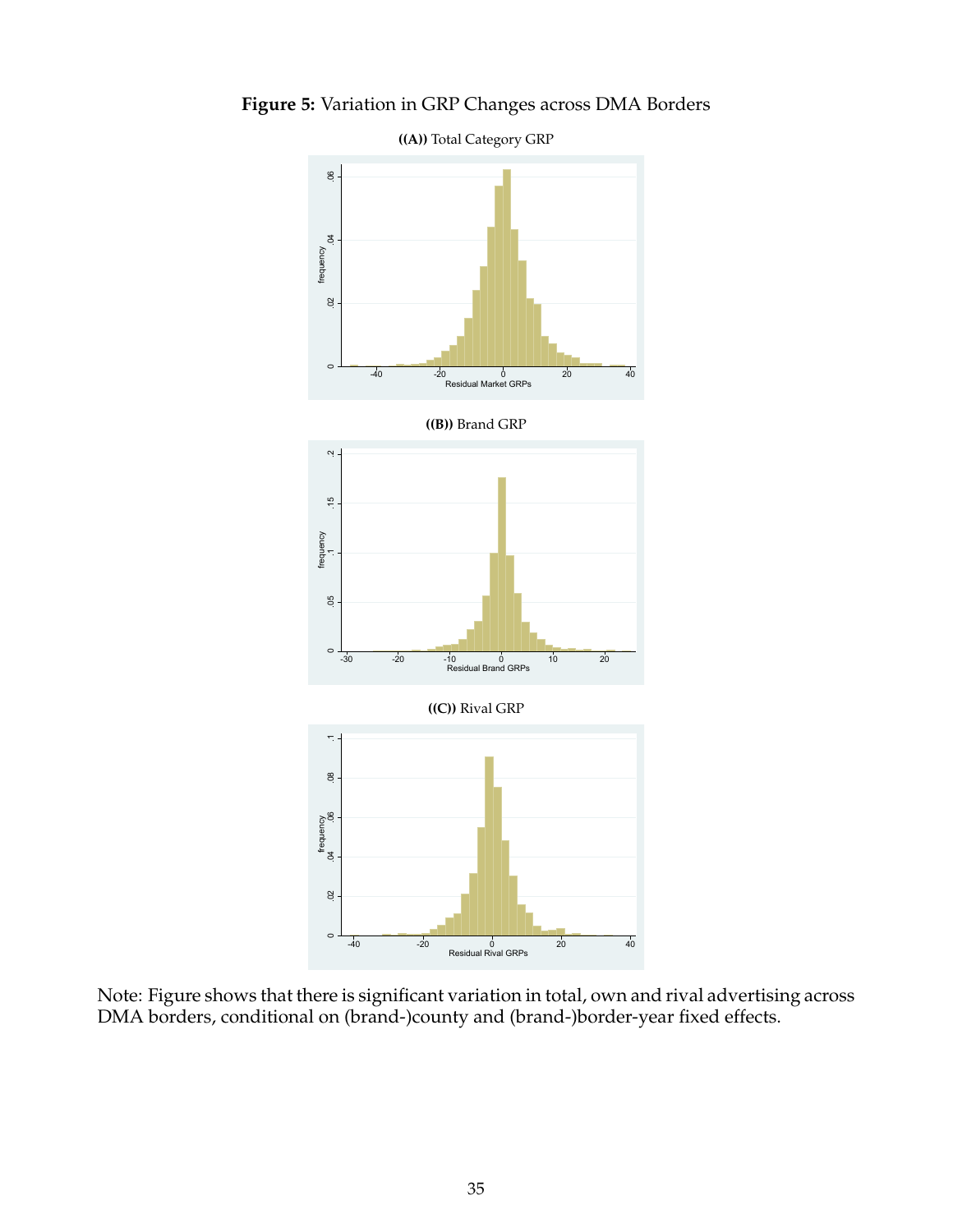<span id="page-36-0"></span>**Figure 6:** United Advertising Expenditure Over Time



**Figure 7:** Brand Bin Scatter - Own GRP

<span id="page-36-1"></span>

<span id="page-36-2"></span>**Note:** This bin scatter has 100 bins and reflects brand % of the Medicare eligible population on the vertical axis and brand GRP on the horizontal axis, net of brand-county and brand-border-year fixed effects.



**Figure 8:** Brand Bin Scatter - Rival GRP

**Note:** This bin scatter has 100 bins and reflects brand % of the Medicare eligible population on the vertical axis and rival GRP on the horizontal axis, net of brand-county and brand-border-year fixed effects.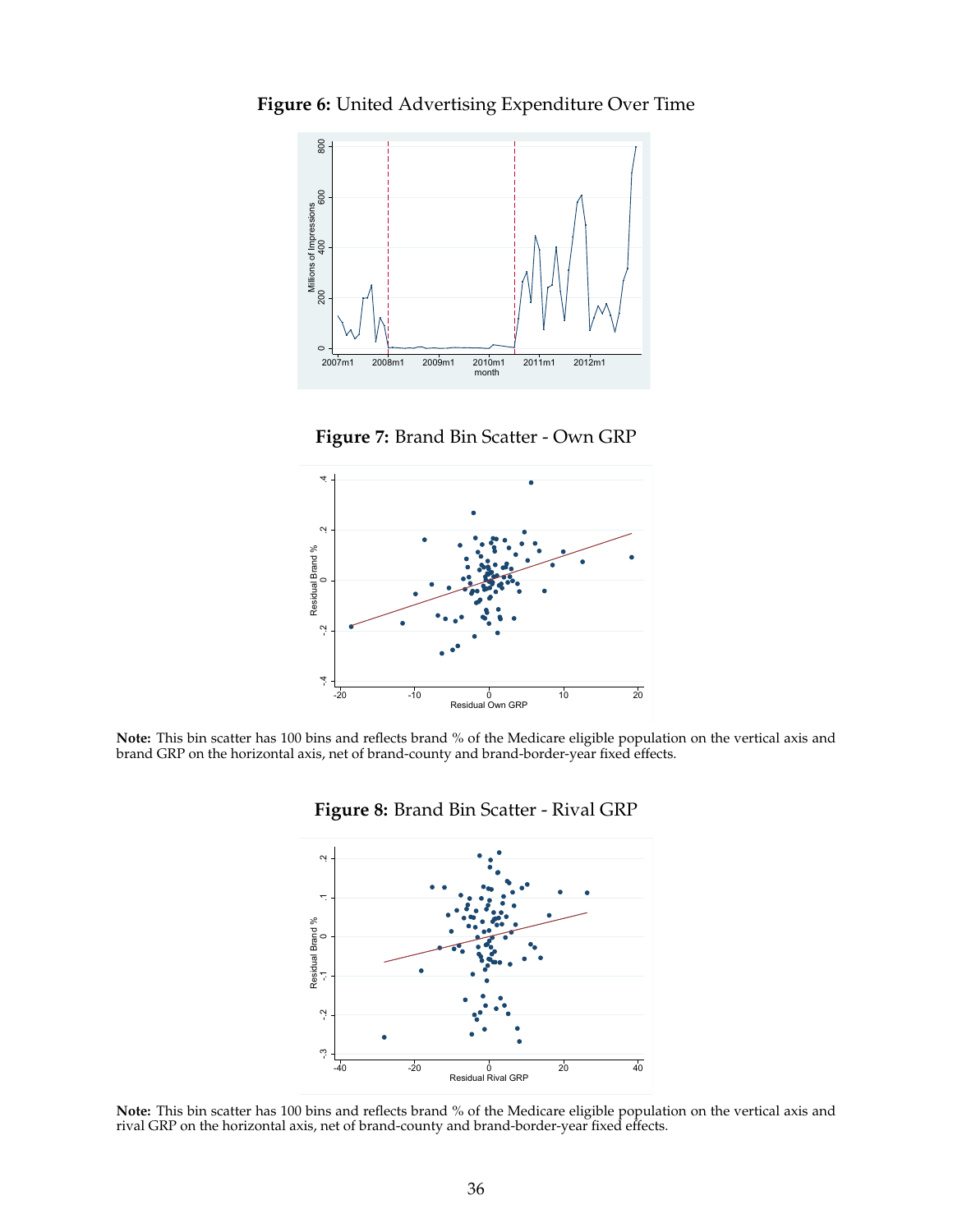**Figure 9:** United Shares Around Cessation

<span id="page-37-0"></span>

**Note:** This shows the average United brand share over time. Vertical dashed lines represent the years with advertising turned off.

**Figure 10:** Health Insurance Advertising in Context

<span id="page-37-1"></span>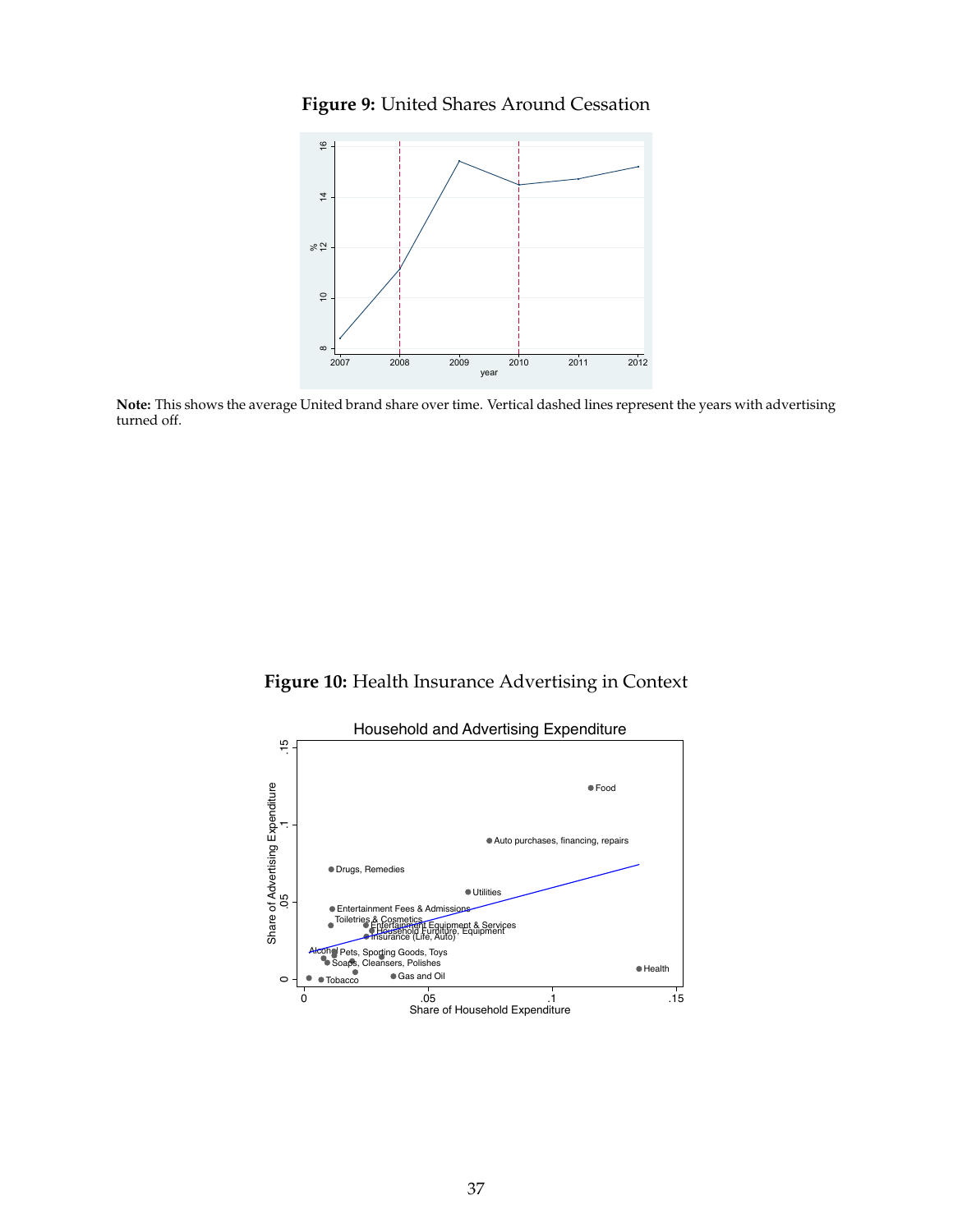# **Appendix A - Sensitiivity to Border Size**

In the main analysis, the sample is restricted to those borders which make up no more than 35% of the DMA as a whole. In this section, I test sensitivity to this cutoff in the analysis of the main effects. Extending this sensitivity check to every regression in the paper is straightforward, but is not provided here for the sake of brevity, with the intention of eventually including that in an online appendix. Results are in table [A.1.](#page-39-0) While the point estimates get noisier as the threshold moves down to 10% (as fewer observations are used), both the direction and economic significance of the results remain unchanged. The average CPC remains similar and large across all specifications. While the point estimates are not all statistically significant, the confidence intervals around those point estimates are all very near to those in the main analysis.

## **Appendix B - Using Log Enrollments Rather than MA% and Brand %**

In the main analysis, the dependent variable in the brand demand analysis is the percentage of eligible seniors who choose the advertised brand. In this section, the dependent variable is changed to the natural log of brand enrollments, with the CPC computation adjusted to reflect the change in dependent variable. The analysis of main effects is provided in table [B.1.](#page-39-1) All results are consistent with the main analysis and produce nearly identical CPC confidence intervals. Again, extending this to all of the analysis in the paper is straightforward, but for the sake of brevity is not provided here, with the intention of eventually including that in an online appendix.

# **Appendix C - Using Occurrences Instead of GRP**

As noted in the data section, the main analysis focuses on gross rating points (GRPs) as the relevant measure of advertising. This generates some concern about measurement error. Outside of the top 25 DMAs, impressions are measured using self-reported diaries, which may be measured with considerable error. Meanwhile, advertising occurrences (the number of instances of an ad) are mechancially measured in the top 130 DMAs. In this section, occurrences are used as the relevant measure of advertising, and the analysis of main effects is repeated. For the sake of brevity, the exploration of mechanisms using occurrences as the relevant measure of advertising is not in this paper but available from the author upon request, with the intention of eventually including that in an online appendix.

More noise might be expected when using occurrences as the relevant measure of advertising. That is, each thirty seconds of ad air time is coded as one occurrence, regardless of how many people see it. As such, an ad on a midnight re-run of I Love Lucy is coded exactly the same as an ad during the nightly news. Response to these two ads would be expected to be very different, potentially generating extra noise in the estimation. This is the reason why the main part of this study uses GRPs: it provides a theoretically reasonable way to weight each ad by how many people actually saw it.

Table [C.1](#page-40-0) present the results. ROI measures are adjusted to reflect the average cost of an occurrence instead of the average cost of a GRP, as was the case in the main analysis. Results are very similar to the main analysis, though with more noise. Without using the border strategy, advertising appears useful in lifting brand demand. When the border strategy is used, the average lift approaches zero. In using this alternative measure of advertsing, moving from the simple fixed effects to the border approach provides a more dramatic contrast, highlighting the importance of a careful research design. The preferred specification using the border approach in column (5) shows a very similar CPC and CPC confidence interval as when GRP is used in the main analysis.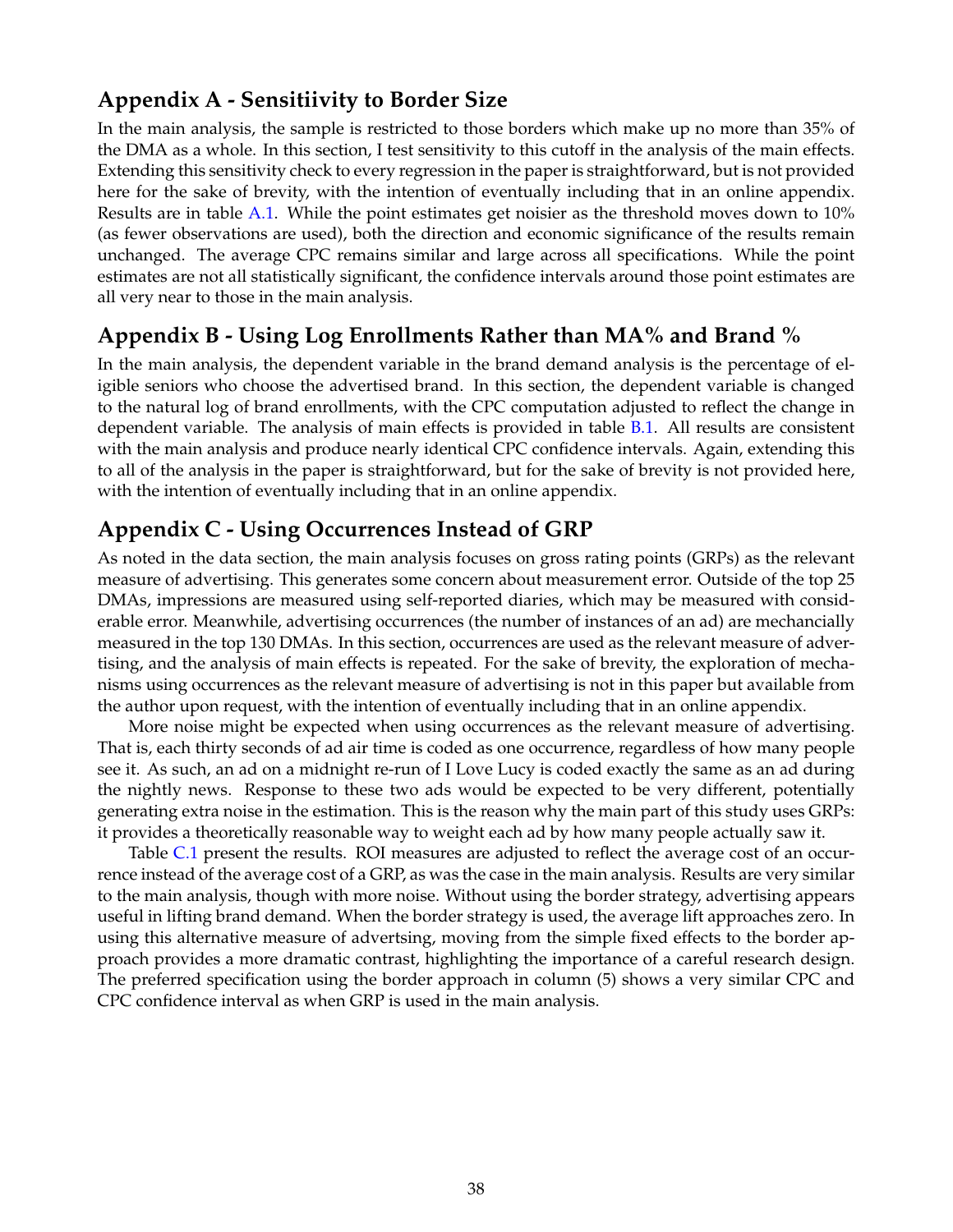<span id="page-39-0"></span>

|              | (1)             | (2)             | (3)                                            | (4)          | (5)             |
|--------------|-----------------|-----------------|------------------------------------------------|--------------|-----------------|
|              | 10%             | 20%             | $30\%$                                         | 40%          | 50%             |
| GRP          | 0.0025          | 0.0050          | 0.0082                                         | $0.0090*$    | 0.0073          |
|              | (0.0063)        | (0.0058)        | (0.0044)                                       | (0.0045)     | (0.0046)        |
| RivalGRP     | 0.0052          | 0.0018          | 0.0026                                         | 0.0026       | 0.0025          |
|              | (0.0051)        | (0.0029)        | (0.0027)                                       | (0.0026)     | (0.0025)        |
|              |                 |                 |                                                |              |                 |
|              |                 |                 |                                                |              |                 |
| <b>CPC</b>   | \$4760          | \$2420          | \$1460                                         | \$1340       | \$1640          |
| CPC CI       | $[812, \infty]$ | $[732, \infty]$ | $[714, \infty]$                                | [675, 99800] | $[734, \infty]$ |
|              |                 |                 |                                                |              |                 |
| Mean Brand % | 4.21            | 4.50            | 4.73                                           | 4.98         | 5.05            |
| R-squared    | 0.871           | 0.895           | 0.900                                          | 0.920        | 0.925           |
| Observations | 1194            | 4544            | 9374                                           | 11452        | 13353           |
|              |                 |                 | *** $p < 0.001$ , ** $p < 0.01$ , * $p < 0.05$ |              |                 |

**Table A.1:** Brand Share (%) - Sensitivity to Border Size

DMA clustered standard errors in parentheses. All specifications use the border approach with all controls.

<span id="page-39-1"></span>

|                      | (1)                                            | (2)                 | (3)                 | (4)                 | (5)                 |  |  |
|----------------------|------------------------------------------------|---------------------|---------------------|---------------------|---------------------|--|--|
| <b>GRP</b>           | $0.0119**$                                     | $0.0147***$         | $0.0031**$          | $0.0044**$          | $0.0017*$           |  |  |
|                      | (0.0041)                                       | (0.0033)            | (0.0011)            | (0.0015)            | (0.0008)            |  |  |
| <b>RivalGRP</b>      | 0.0007                                         | $-0.0053***$        | 0.0001              | 0.00004             | 0.0011              |  |  |
|                      | (0.0018)                                       | (0.0012)            | (0.0008)            | (0.0010)            | (0.0006)            |  |  |
| Controls             |                                                | $\boldsymbol{\chi}$ | $\boldsymbol{\chi}$ | $\mathbf{x}$        | $\mathbf x$         |  |  |
| County-Brand FEs     |                                                |                     | $\boldsymbol{\chi}$ | $\mathbf{x}$        | $\boldsymbol{\chi}$ |  |  |
| <b>Border Sample</b> |                                                |                     |                     | $\boldsymbol{\chi}$ | $\boldsymbol{\chi}$ |  |  |
| Border Approach      |                                                |                     |                     |                     | $\mathbf{x}$        |  |  |
| <b>CPC</b>           | \$194.00                                       | \$156.28            | \$737.81            | \$527.51            | \$1380.39           |  |  |
| CPC CI               | [115.73, 599.06]                               | [109.00, 276.00]    | [430.99, 2561.15]   | [315.31, 1613.05]   | [699.03, 54600]     |  |  |
| Mean Brand LogQ      | 5.6342                                         | 5.6401              | 5.6652              | 5.3289              | 5.3289              |  |  |
| R-squared            | 0.014                                          | 0.391               | 0.932               | 0.898               | 0.951               |  |  |
| Observations         | 36004                                          | 35741               | 35154               | 10406               | 10406               |  |  |
|                      | *** $p < 0.001$ , ** $p < 0.01$ , * $p < 0.05$ |                     |                     |                     |                     |  |  |

**Table B.1:** Brand Share (Log Enrollments)

Brand-DMA clustered standard errors in parentheses. Included in controls: average brand premium, indicator for zero average brand premium, number of competitors, share white, share black, share hispanic, share elderly, MA county benchmark rates, and average county Medicare risk scores.